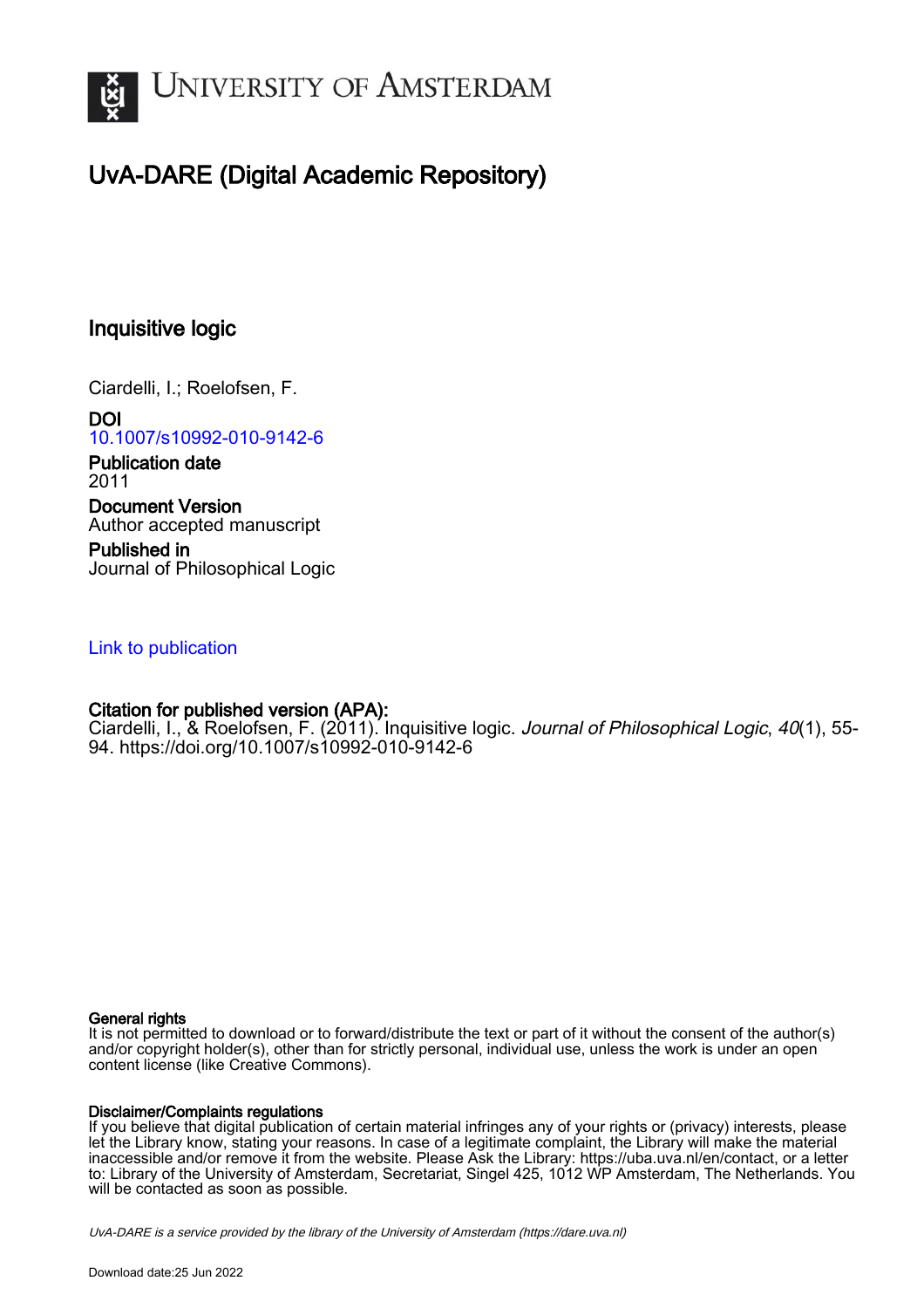### Inquisitive Logic

Ivano Ciardelli · Floris Roelofsen

Received: 26 August 2009 / Accepted: 1 July 2010

Abstract This paper investigates a generalized version of *inquisitive semantics*. A complete axiomatization of the associated logic is established, the connection with intuitionistic logic and several intermediate logics is explored, and the generalized version of inquisitive semantics is argued to have certain advantages over the system that was originally proposed by [Groenendijk](#page-33-0) [\(2009\)](#page-33-0) and [Mascarenhas](#page-33-1) [\(2009\)](#page-33-1).

**Keywords** inquisitive semantics  $\cdot$  inquisitive logic  $\cdot$  intuitionistic logic  $\cdot$  intermediate logics · Medvedev logic

#### 1 Introduction

Traditionally, logic is concerned with argumentation. As a consequence, formal investigations of the semantics of natural language are usually focussed on the descriptive use of language, and the meaning of a sentence is identified with its informative content. [Stalnaker](#page-33-2) [\(1978\)](#page-33-2) gave this informative notion a dynamic and conversational twist by taking the meaning of a sentence to be its potential to update the common ground, where the common ground is viewed as the conversational participants' shared information. Technically, the common ground is taken to be a set of possible worlds, and a sentence provides information by eliminating some of these possible worlds.

Of course, this picture is limited in several ways. First, it only applies to sentences that are used exclusively to provide information. Even in a typical informative dialogue, utterances may serve different purposes as well. Second, the given picture does not take into account that updating the common ground is a cooperative process. One speech participant cannot simply change the common ground all by herself. All she can do is propose a certain change. Other speech participants may react to such a proposal in several ways. These reactions play a crucial role in the dynamics of conversation.

Ivano Ciardelli & Floris Roelofsen Institute for Logic, Language, and Computation University of Amsterdam

Financial support from the Netherlands Orginization for Scientific Research (NWO) is gratefully acknowledged.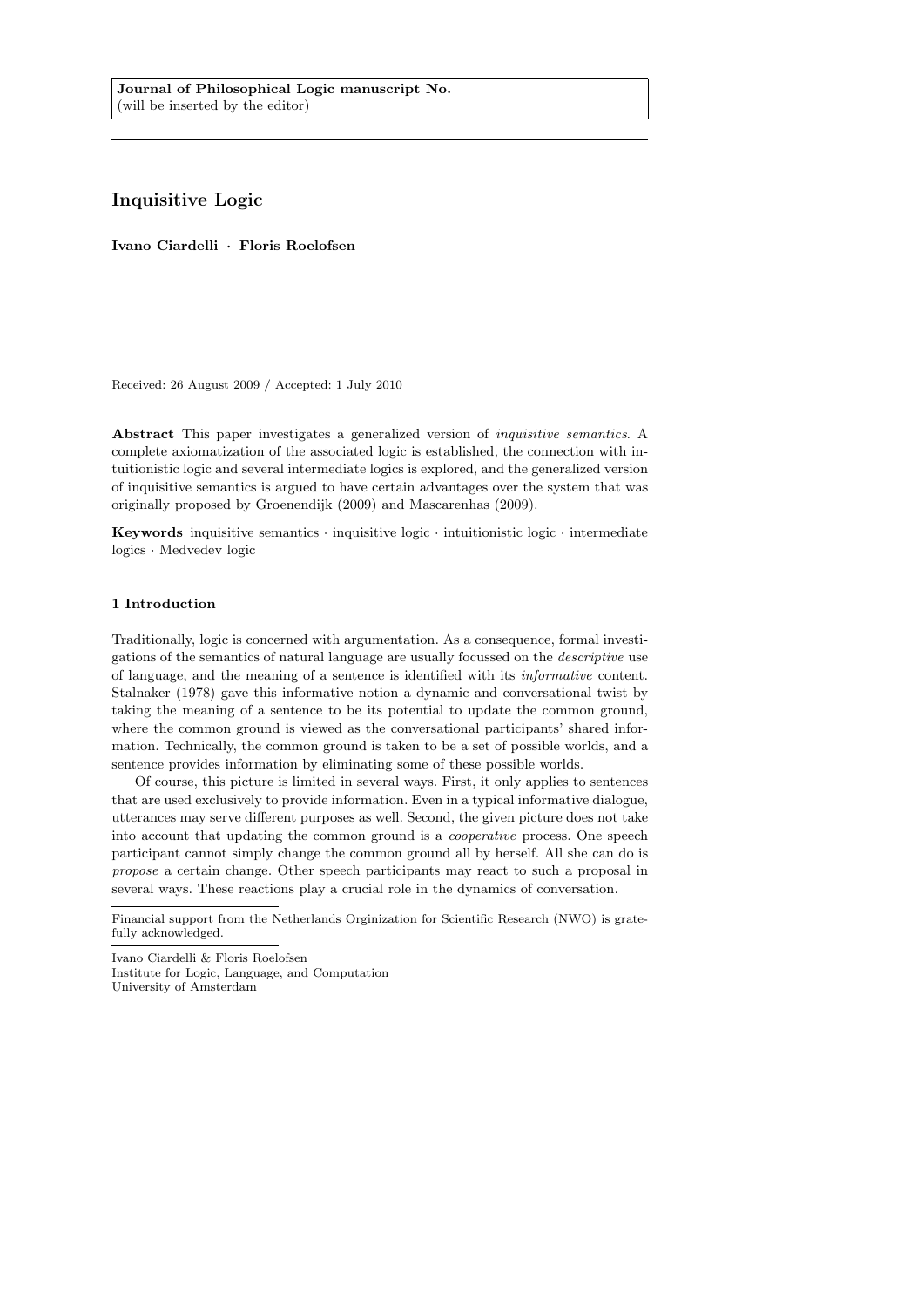In order to overcome these limitations, *inquisitive semantics* starts with a different picture. It views propositions as proposals to update the common ground. Crucially, these proposals do not necessarilly specify just one way of updating the common ground. They may suggest alternative ways of doing so. Formally, a proposition consists of one or more possibilities. Each possibility is a set of possible worlds and embodies a possible way to update the common ground. If a proposition consists of two or more possibilities, it is inquisitive: it invites the other participants to provide information such that at least one of the proposed updates may be established. Inquisitive propositions raise an issue. They give direction to a dialogue. Thus, inquisitive semantics directly reflects that a primary use of language lies in the exchange of information in a cooperative dynamic process of raising and resolving issues.

[Groenendijk](#page-33-0) [\(2009\)](#page-33-0) and [Mascarenhas](#page-33-1) [\(2009\)](#page-33-1) first defined an inquisitive semantics for the language of propositional logic, focussing on the philosophical and linguistic motivation for the framework, and delineating some of its basic logical properties. The associated logic was axiomatized by [Mascarenhas](#page-33-1) [\(2009\)](#page-33-1), while a sound and complete sequent calculus was established independently by [Sano](#page-33-3) [\(2009\)](#page-33-3). Several linguistic applications of the framework are discussed by [Balogh](#page-33-4) [\(2009\)](#page-33-4).

In this paper, we consider a generalized version of the semantics proposed by [Groe](#page-33-0)[nendijk](#page-33-0) [\(2009\)](#page-33-0) and [Mascarenhas](#page-33-1) [\(2009\)](#page-33-1). This generalized semantics was first considered in lecture notes by [Groenendijk](#page-33-5) [\(2008a\)](#page-33-5). Initially, it was thought to give the same results as the original semantics. Upon closer examination, however, Mascarenhas, Groenendijk, and Ciardelli observed that the two systems are different, and [Ciardelli](#page-33-6) [\(2008\)](#page-33-6) first argued that these differences speak in favor of the generalized semantics. [Groenendijk and Roelofsen](#page-33-7) [\(2009\)](#page-33-7) adopted the generalized semantics, and developed a formal pragmatic theory based on it.

The aim of the present paper is threefold. First, we will investigate and present some of the key features of the generalized semantics in a systematic way. Second, we will analyse the logic that the semantics gives rise to. In particular, we will explore the connection with intuitionistic logic and several well-known intermediate logics, which, among other things, will lead to a sound and complete axiomatization of inquisitive logic. Finally, we will argue that the generalized semantics is better-behaved than the original version of inquisitive semantics. In fact, we will define an entire hierarchy of parameterized versions of inquisitive semantics, and argue that only the generalized version, which can be seen as the limit case of the hierarchy, really behaves satisfactorily.

The paper is organized as follows. Section [2](#page-3-0) introduces the generalized version of inquisitive semantics and presents some key features of the system. Section [3](#page-9-0) investigates the associated logic, leading up to a sound and complete axiomatization. Section [4](#page-18-0) shows that the *schematic fragment* of inquisitive logic (the logic itself is not closed under uniform substitution) coincides with the well-known Medvedev logic of finite problems. This is particularly interesting as it yields a sort of finitary pseudo-axiomatization of Medvedev logic (which is known not to be finitely axiomatizable). Section [6](#page-23-0) presents a translation of inquisitive logic into intuitionistic logic, showing that the former can be identified with the disjunctive-negative fragment of the latter. Section [7](#page-25-0) defines and axiomatizes an infinite hierarchy of inquisitive logics, one of which is associated with the original semantics, and section [8](#page-28-0) argues that the generalized semantics has certain advantages over all the other elements of the hierarchy. Finally, section [9](#page-29-0) suggests a new intuitive interpretation of the notion of support—a notion that will play a key role in the definition of inquisitive semantics. This intuitive interpretation is intended to illuminate some of the technical results obtained in earlier sections.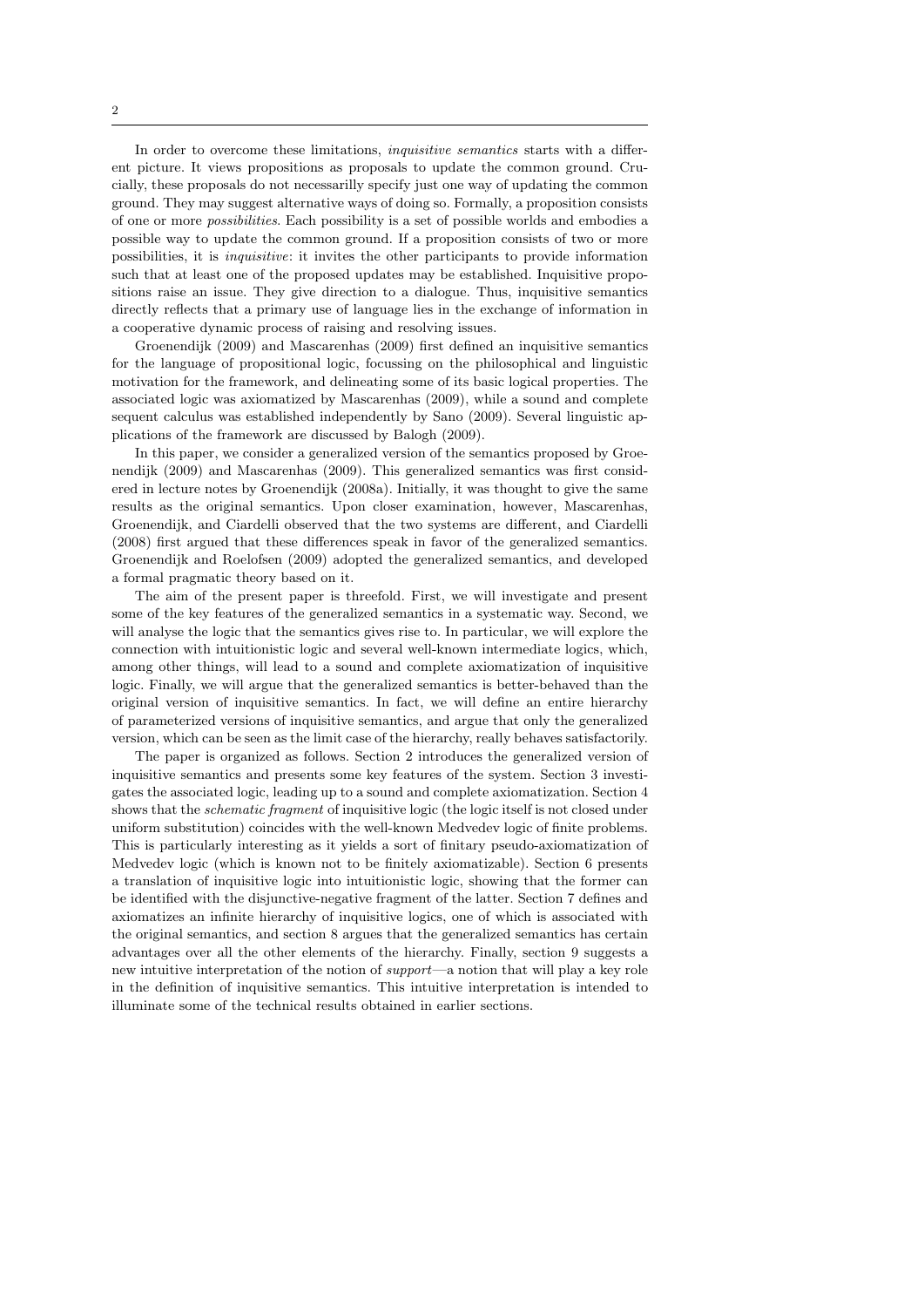#### <span id="page-3-0"></span>2 Generalized inquisitive semantics

We assume a language  $\mathcal{L}_{\mathcal{P}}$ , whose expressions are built up from  $\perp$  and a (finite or countably infinite) set of proposition letters  $\mathcal{P}$ , using binary connectives  $\wedge$ ,  $\vee$  and  $\rightarrow$ . We will also make use of three abbreviations:  $\neg \varphi$  for  $\varphi \to \bot$ ,  $\psi$  for  $\neg \neg \varphi$ , and  $\psi \varphi$  for  $\varphi \vee \neg \varphi$ . The first is standard, the second and the third will become clear shortly.

#### 2.1 Indices, states, and support

The basic ingredients for the semantics are indices and states.

**Definition 2.1** (Indices). A  $\mathcal{P}-index$  is a subset of  $\mathcal{P}$ . The set of all indices,  $\varphi(\mathcal{P})$ , will be denoted by  $\mathcal{I}_{\mathcal{P}}$ . We will simply write  $\mathcal{I}$  and talk of *indices* in case  $\mathcal{P}$  is clear from the context.

**Definition 2.2** (States). A  $\mathcal{P}-state$  is a set of  $\mathcal{P}-indices$ . The set of all states,  $\wp(\mathcal{P})$ , will be denoted by  $\mathcal{S}_{\mathcal{P}}$ . Again, reference to  $\mathcal{P}$  will be dropped whenever possible.

The meaning of a sentence will be defined in terms of the notion of *support* (just as, in a classical setting, the meaning of a sentence is usually defined in terms of truth). Support is a relation between states and formulas. We write  $s \models \varphi$  for 's supports  $\varphi'$ .

<span id="page-3-1"></span>Definition 2.3 (Support).

1.  $s \models p$  iff  $\forall w \in s : p \in w$ 2.  $s \models \bot$  iff  $s = \emptyset$ 3.  $s \models \varphi \land \psi$  iff  $s \models \varphi$  and  $s \models \psi$ 4.  $s \models \varphi \lor \psi$  iff  $s \models \varphi$  or  $s \models \psi$ 5.  $s \models \varphi \rightarrow \psi$  iff  $\forall t \subseteq s : \text{if } t \models \varphi \text{ then } t \models \psi$ 

It follows from the above definition that the empty state supports any formula  $\varphi$ . Thus, we may think of  $\emptyset$  as the *inconsistent* state. The following two basic facts about support can be established by a straightforward induction on the complexity of  $\varphi$ :

**Proposition 2.4** (Persistence). If  $s \models \varphi$  then for every  $t \subseteq s$ :  $t \models \varphi$ 

<span id="page-3-2"></span>**Proposition 2.5** (Singleton states behave classically). For any index w and formula  $\varphi$ :

$$
\{w\} \models \varphi \iff w \models \varphi
$$

where  $w \models \varphi$  means:  $\varphi$  is classically true under the valuation w. In particular,  $\{w\} \models \varphi$ or  $\{w\} \models \neg \varphi$  for any formula  $\varphi$ .

It follows from Definition [2.3](#page-3-1) that the support-conditions for  $\neg \varphi$  and  $\varphi$  are as follows.

<span id="page-3-3"></span>Proposition 2.6 (Support for negation).

1.  $s \models \neg \varphi$  iff  $\forall w \in s : w \models \neg \varphi$ 2.  $s \models !\varphi \text{ iff } \forall w \in s : w \models \varphi$ 

Proof. Clearly, since ! abbreviates double negation, item 2 is a particular case of item 1. To prove item 1, first suppose  $s \models \neg \varphi$ . Then for any  $w \in s$  we have  $\{w\} \models \neg \varphi$  by persistence, and thus  $w \models \neg \varphi$  by Proposition [2.5.](#page-3-2)

Conversely, if  $s \not\models \neg \varphi$ , then there must be  $t \subseteq s$  with  $t \models \varphi$  and  $t \not\models \bot$ . Since  $t \not\models \bot$ ,  $t \neq \emptyset$ : thus, taken  $w \in t$ , by persistence and the classical behaviour of singleton states we have  $w \models \varphi$ . Since  $w \in t \subseteq s$ , it is not the case that  $v \models \neg \varphi$  for all  $v \in s$ .  $\Box$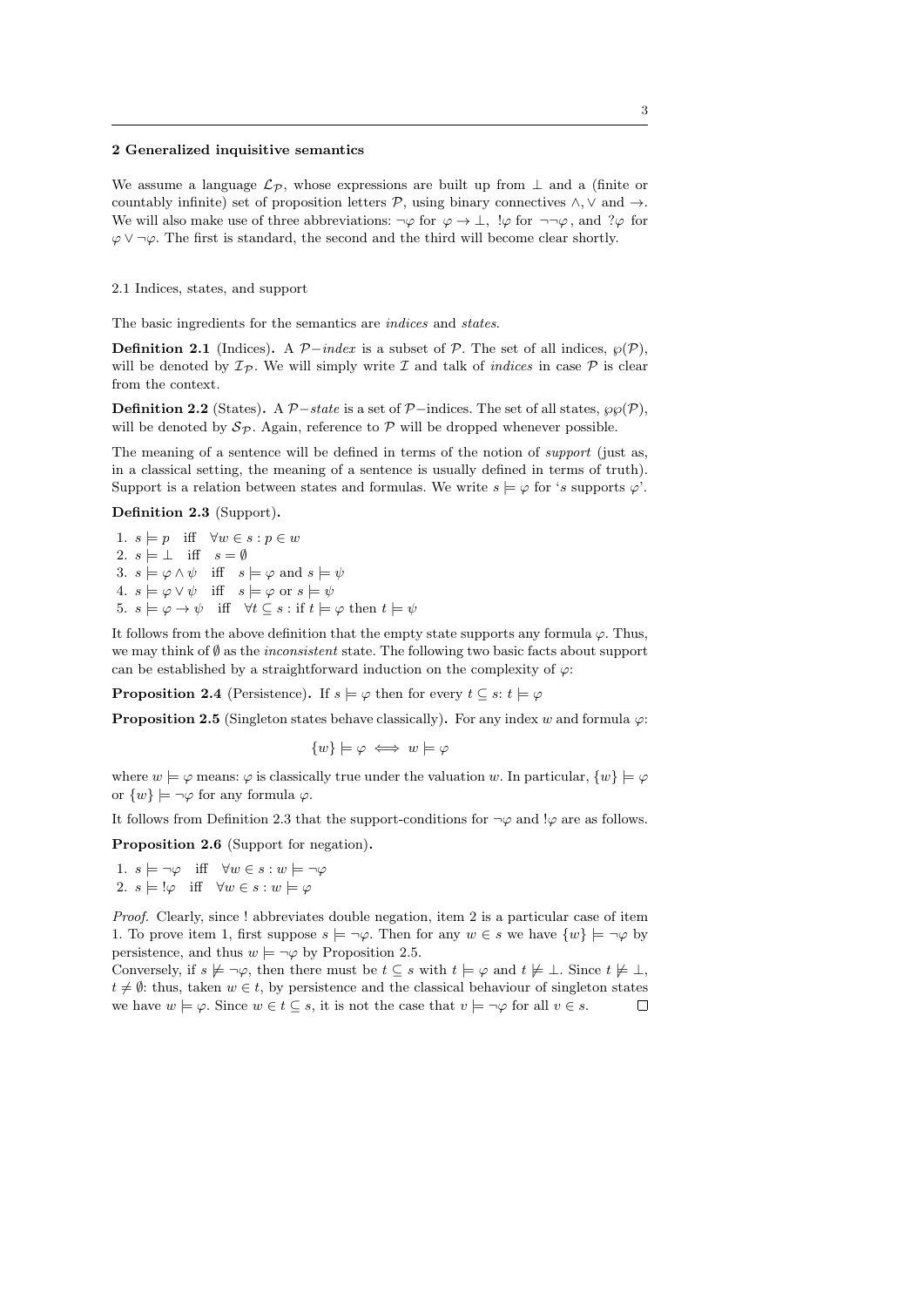The following construction will often be useful when dealing with cases where the set of propositional letters is infinite.

**Definition 2.7.** Let  $\mathcal{P} \subseteq \mathcal{P}'$  be two sets of propositional letters. Then for any  $\mathcal{P}'$ -state s, the restriction of s to P is defined as  $s\upharpoonright p := \{w \cap P \mid w \in s\}.$ 

The following fact, which can be established by a straightforward induction on the complexity of  $\varphi$ , says that whether or not a state s supports a formula  $\varphi$  only depends on the 'component' of s that is concerned with the letters in  $\varphi$ .

<span id="page-4-0"></span>**Proposition 2.8** (Restriction invariance). Let  $\mathcal{P} \subseteq \mathcal{P}'$  be two sets of propositional letters. Then for any  $\mathcal{P}'$  –state s and any formula  $\varphi$  whose propositional letters are in  $\mathcal{P}'$ :

$$
s \models \varphi \iff s \upharpoonright_{\mathcal{P}} \models \varphi
$$

2.2 Possibilities, propositions, and truth-sets

In terms of support, we define the *possibilities* for a sentence  $\varphi$  and the *meaning* of sentences in inquisitive semantics. We will follow the common practice of referring to the meaning of a sentence  $\varphi$  as the proposition expressed by  $\varphi$ . We also define the truth-set of  $\varphi$ , which embodies the *classical meaning* of  $\varphi$ .

**Definition 2.9** (Truth sets, possibilities, propositions). Let  $\varphi$  be a formula.

- 1. A possibility for  $\varphi$  is a maximal state supporting  $\varphi$ , that is, a state that supports  $\varphi$  and is not properly included in any other state supporting  $\varphi$ .
- 2. The proposition expressed by  $\varphi$ , denoted by  $[\varphi]$ , is the set of possibilities for  $\varphi$ .
- 3. The truth set of  $\varphi$ , denoted by  $|\varphi|$ , is the set of indices where  $\varphi$  is classically true.

Notice that  $|\varphi|$  is a state, while  $|\varphi|$  is a set of states. The classical meaning of  $\varphi$  is the set of all indices that make  $\varphi$  true. In inquisitive semantics, meaning is defined in terms of support rather than directly in terms of truth. It may be expected, then, that the proposition expressed by  $\varphi$  would be defined as the set of all states supporting  $\varphi$ . Rather, though, it is defined as the set of all maximal states supporting  $\varphi$ , that is, the set of all *possibilities* for  $\varphi$ . This is motivated by the fact that propositions are viewed as proposals, consisting of one or more alternative possibilities. If one state is included in another, we do not regard these two states as alternatives. This is why we are particularly interested in *maximal* states supporting a formula. Technically, however, the proposition expressed by  $\varphi$  still fully determines which states support  $\varphi$ and which states do not: the next result establishes that a state supports  $\varphi$  iff it is included in a possibility for  $\varphi$ .

<span id="page-4-1"></span>**Proposition 2.10** (Support and possibilities). For any state s and any formula  $\varphi$ :

 $s \models \varphi \iff s$  is contained in a possibility for  $\varphi$ 

*Proof.* If  $s \subseteq t$  and t is a possibility for  $\varphi$ , then by persistence  $s \models \varphi$ . For the converse, first consider the case in which the set  $P$  of propositional letters is finite. Then there are only finitely many states, and therefore if s supports  $\varphi$ , then obviously s must be contained in a *maximal* state supporting  $\varphi$ , i.e. in a possibility.

If P is infinite, given a P-state  $s \models \varphi$ , consider its restriction  $s \not\upharpoonright_{\mathcal{P}_{\varphi}}$  to the (finite!) set  $\mathcal{P}_{\varphi}$  of propositional letters occurring in  $\varphi$ . By Proposition [2.8,](#page-4-0)  $s\upharpoonright_{\mathcal{P}_{\varphi}} \models \varphi$ , and thus  $s\vert_{\mathcal{P}_{\varphi}} \subseteq t$  for some  $\mathcal{P}_{\varphi}$ -state t which is a possibility for  $\varphi$ .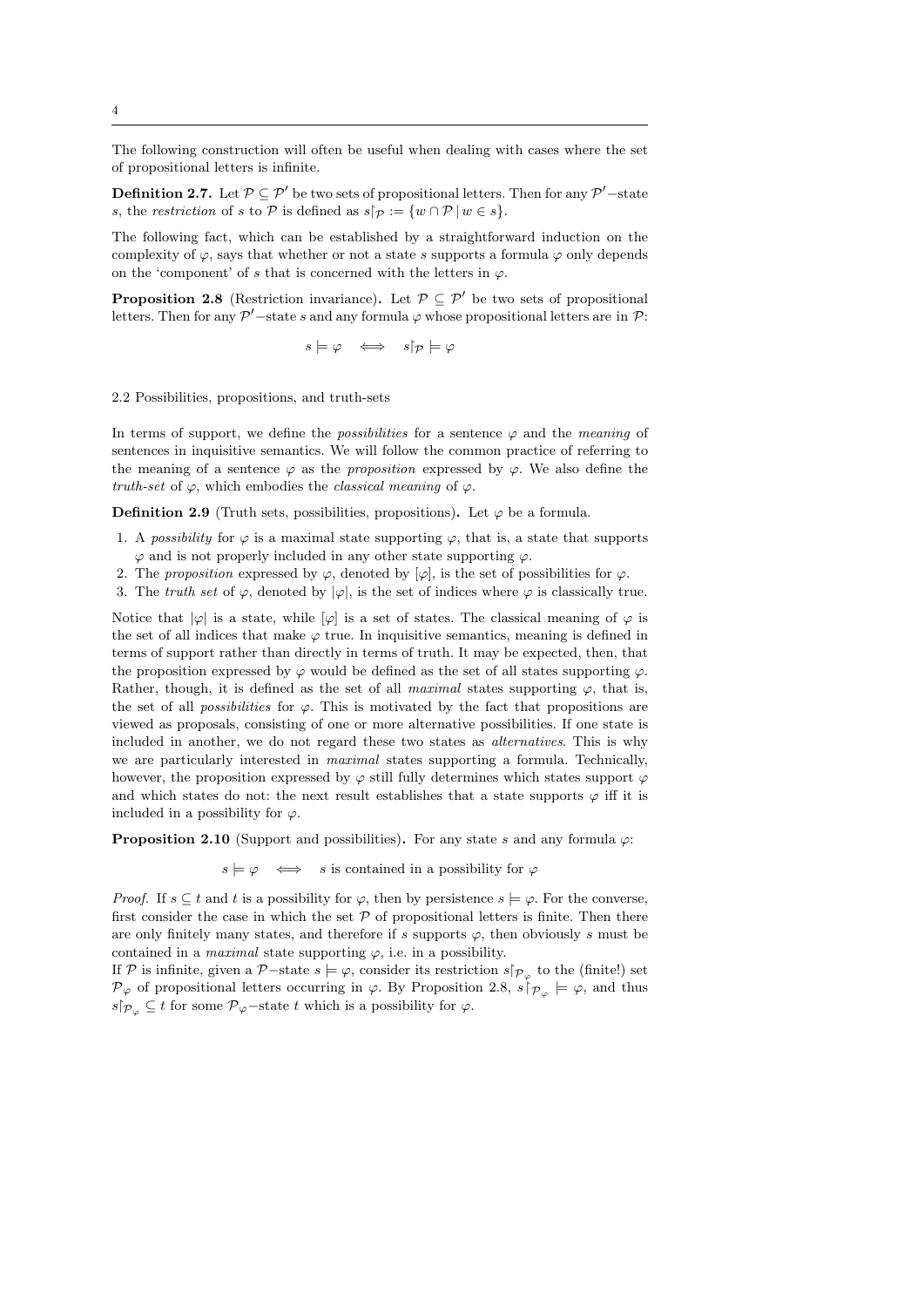<span id="page-5-1"></span><span id="page-5-0"></span>

Fig. 1 The truth-set of  $p \vee q$ , and the proposition it expresses.

Now, consider  $t^+ := \{w \in \mathcal{I}_{\mathcal{P}} \mid w \cap \mathcal{P}_{\varphi} \in t\}$ . For any  $w \in s$  we have  $w \cap \mathcal{P}_{\varphi} \in (s | \mathcal{P}_{\varphi}) \subseteq t$ , so  $w \in t^+$  by definition of  $t^+$ ; this proves that  $s \subseteq t^+$ . Moreover, we claim that  $t^+$  is a possibility for  $\varphi$ .

First, since  $t^+{\upharpoonright}_{\mathcal{P}_{\varphi}}=t$  and  $t\models\varphi$ , it follows from Proposition [2.8](#page-4-0) that  $t^+ \models\varphi$ . Now, consider a state  $u \supseteq t^+$  with  $u \models \varphi$ : then  $u \not\upharpoonright_{\mathcal{P}_{\varphi}} \supseteq t^+ \upharpoonright_{\mathcal{P}_{\varphi}} = t$  and moreover, again by Proposition [2.8,](#page-4-0)  $u|_{\mathcal{P}_{\varphi}} \models \varphi$ ; but then, by the maximality of t it must be that  $u|_{\mathcal{P}_{\varphi}} = t$ . Now, for any  $w \in u$ ,  $w \cap \mathcal{P}_{\varphi} \in u|_{\mathcal{P}_{\varphi}} = t$ , so  $w \in t^+$  by definition of  $t^+$ : hence,  $u = t^+$ . This proves that  $t^+$  is indeed a possibility for  $\varphi$ .  $\Box$ 

Example 2.11 (Disjunction). Inquisitive semantics crucially differs from classical semantics in its treatment of disjunction. This is illustrated by figures [1\(a\)](#page-5-0) and [1\(b\).](#page-5-1) These figures assume that  $\mathcal{P} = \{p, q\}$ ; index 11 makes both p and q true, index 10 makes p true and q false, etcetera. Figure  $1(a)$  depicts the truth set—that is, the classical meaning—of  $p \vee q$ : the set of all indices that make either p or q, or both, true. Figure [1\(b\)](#page-5-1) depicts the proposition associated with  $p \vee q$  in inquisitive semantics. It consists of two possibilities. One possibility is made up of all indices that make  $p$  true, and the other of all indices that make q true. So in the inquisitive setting,  $p \lor q$  proposes two alternative ways of enhancing the common ground, and invites a response that is directed at choosing between these two alternatives.

As an immediate consequence of Proposition [2.6,](#page-3-3) the possibilities for a (doubly) negated formula can be characterized as follows.

<span id="page-5-2"></span>Proposition 2.12 (Negation).

- 1.  $[\neg \varphi] = \{|\neg \varphi|\}$ 2.  $[!\varphi] = \{|\varphi|\}$
- 2.3 Inquisitiveness and informativeness

Recall that propositions are viewed as proposals to change the common ground of a conversation. If  $[\varphi]$  contains more than one possibility, then we say that  $\varphi$  is *inquisitive.* If the proposal expressed by  $\varphi$  is not rejected, then the indices that are not included in any of the possibilities for  $\varphi$  will be eliminated. If there are such indices—that is, if the possibilities for  $\varphi$  do not cover the entire space—then we say that  $\varphi$  is *informative*.

Definition 2.13 (Inquisitiveness and informativeness).

 $-\varphi$  is *inquisitive* iff  $[\varphi]$  contains at least two possibilities;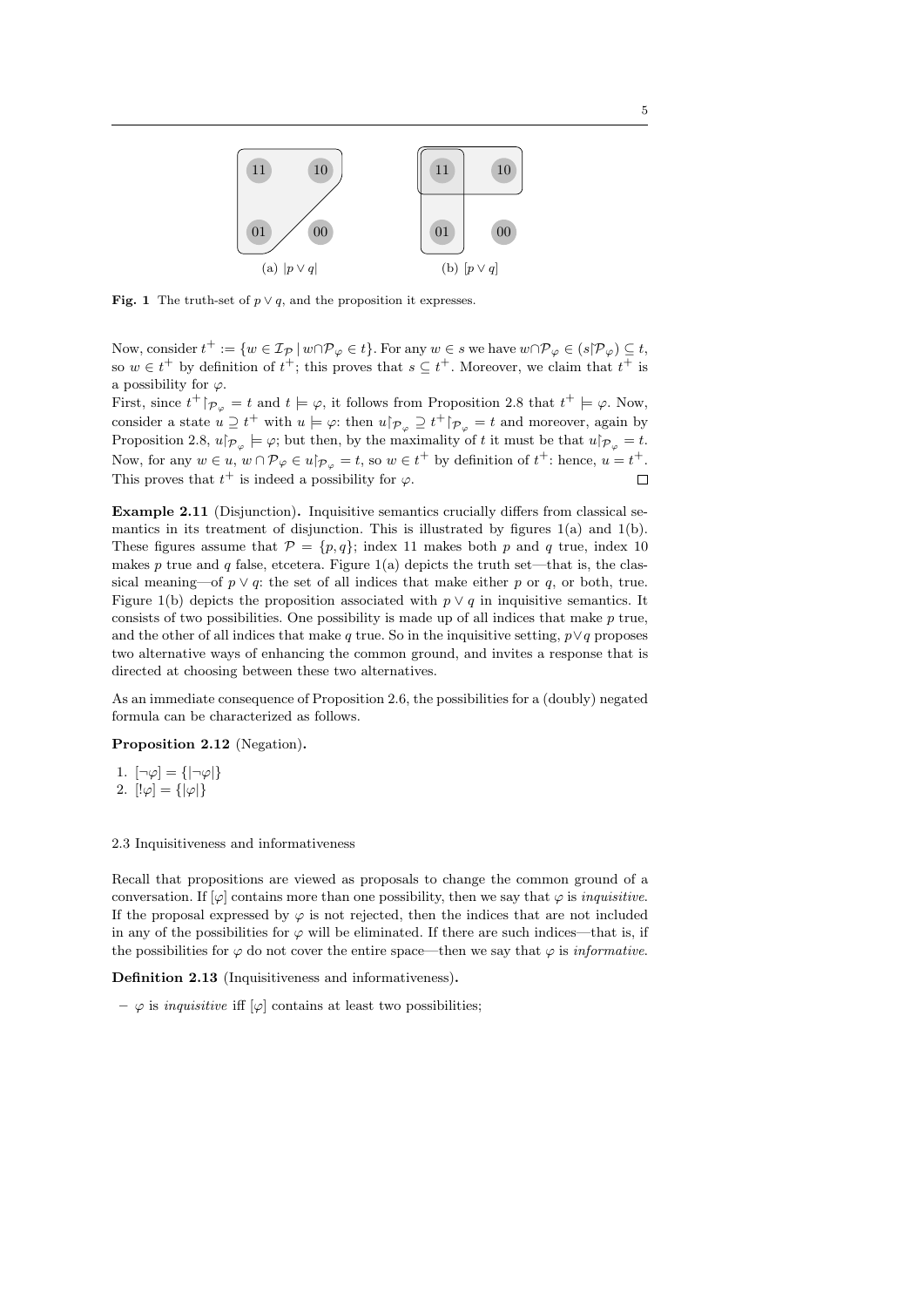

<span id="page-6-0"></span>Fig. 2 A polar question, a conditional question, and a conjoined question.

 $-\varphi$  is *informative* iff  $[\varphi]$  proposes to eliminate certain indices:  $\bigcup [\varphi] \neq \mathcal{I}$ 

Definition 2.14 (Questions and assertions).

- $-\varphi$  is a *question* iff it is not informative;
- $-\varphi$  is an *assertion* iff it is not inquisitive.

Definition 2.15 (Contradictions and tautologies).

 $-\varphi$  is a *contradiction* iff it is only supported by the inconsistent state, i.e. iff  $[\varphi] = {\varnothing}$ –  $\varphi$  is a tautology iff it is supported by all states, i.e. iff  $[\varphi] = {\mathcal{I}}$ 

It is easy to see that a formula is a contradiction iff it is a classical contradiction. This does not hold for tautologies. Classically, a formula is tautological iff it is not informative. In the present framework, a formula is tautological iff it is neither informative nor inquisitive. Classical tautologies may well be inquisitive.

Example 2.16 (Questions). Figure [2](#page-6-0) depicts the propositions expressed by the polar question ?p, the conditional question  $p \rightarrow ?q$ , and the conjoined question ?p  $\land$  ?q. Recall that ?p abbreviates  $p \vee \neg p$ . So ?p is an example of a classical tautology that is inquisitive: it invites a choice between two alternatives,  $p$  and  $\neg p$ . As such, it reflects the essential function of polar questions in natural language. For instance, Is it raining? invites a choice between two alternative possibilities, the possibility that it is raining and the possibility that it is not raining.

**Example 2.17** (Disjunction, continued). It is clear from Figure [1\(b\)](#page-5-1) that  $p \vee q$  is *both* inquisitive and informative:  $[p \lor q]$  consists of two possibilities, which, together, do not cover the set of all indices. This means that  $p \lor q$  is neither a question nor an assertion.

The following propositions give some sufficient syntactic conditions for a formula to be a question or an assertion, respectively. The straightforward proofs have been omitted.

**Proposition 2.18.** For any two formulas  $\varphi, \psi$ :

- 1.  $\partial \varphi$  and  $\partial \psi$  are questions;
- 2. if  $\varphi$  and  $\psi$  are questions, then  $\varphi \wedge \psi$  is a question;
- 3. if  $\varphi$  or  $\psi$  is a question, then  $\varphi \vee \psi$  is a question;
- 4. if  $\psi$  is a question, then  $\varphi \to \psi$  is a question.

<span id="page-6-1"></span>**Proposition 2.19.** For any propositional letter p and formulas  $\varphi, \psi$ :

- 1. p is an assertion;
- 2.  $\perp$  is an assertion;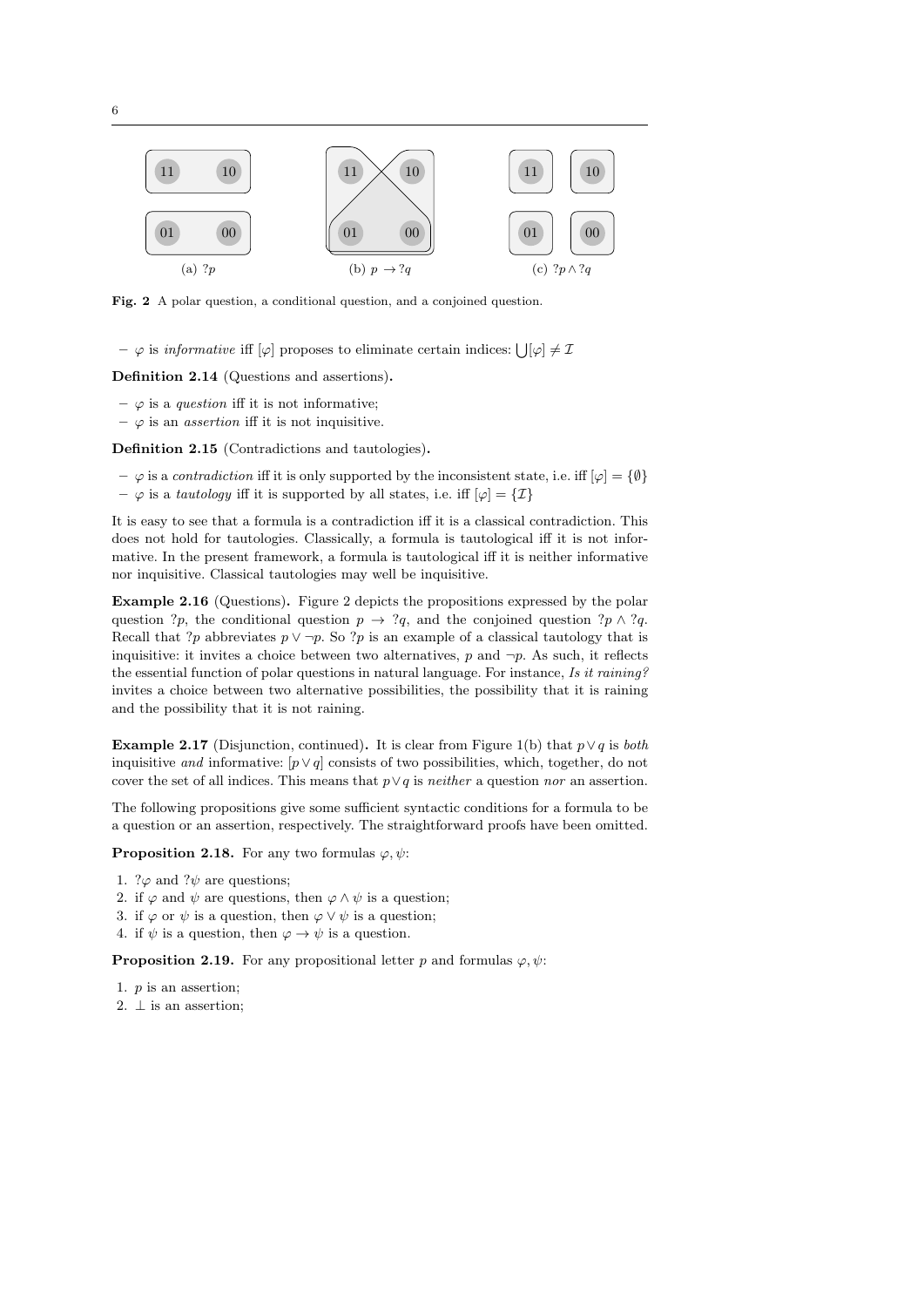3. if  $\varphi$  and  $\psi$  are assertions, then  $\varphi \wedge \psi$  is an assertion;

4. if  $\psi$  is an assertion, then  $\varphi \to \psi$  is an assertion.

Note that items 2 and 4 of Proposition [2.19](#page-6-1) imply that any negation is an assertion, which we already knew from Remark [2.12.](#page-5-2) Of course,  $\varphi$  is also always an assertion.

Using Proposition [2.19](#page-6-1) inductively we obtain the following corollary showing that disjunction is the only source of inquisitiveness in our propositional language.<sup>[1](#page-7-0)</sup>

<span id="page-7-3"></span>Corollary 2.20. Any disjunction-free formula is an assertion.

In inquisitive semantics, the informative content of a formula  $\varphi$  is captured by the union  $\bigcup[\varphi]$  of all the possibilities for  $\varphi$ . For  $\varphi$  proposes to eliminate all indices that are not in  $\bigcup[\varphi]$ . In a classical setting, the informative content of  $\varphi$  is captured by  $|\varphi|$ . Hence, the following result can be read as stating that inquisitive semantics agrees with classical semantics as far as informative content is concerned.

<span id="page-7-1"></span>**Proposition 2.21.** For any formula  $\varphi: \bigcup [\varphi] = |\varphi|$ .

*Proof.* According to Proposition [2.5,](#page-3-2) if  $w \in |\varphi|$ , then  $\{w\} \models \varphi$ . But then, by Propo-sition [2.10,](#page-4-1)  $\{w\}$  must be included in some  $t \in [\varphi]$ , whence  $w \in \bigcup [\varphi]$ . Conversely, any  $w \in \bigcup [\varphi]$  belongs to a possibility for  $\varphi$ , so by persistence and the classical behaviour of singletons we must have that  $w \in |\varphi|$ . П

We end this subsection with a definition of equivalence between two formulas, several characterizations of questions and assertions, and a remark about the behaviour of the operators ? and !.

Definition 2.22 (Equivalence).

Two formulas  $\varphi$  and  $\psi$  are equivalent,  $\varphi \equiv \psi$ , iff  $[\varphi] = [\psi]$ .

It follows immediately from Proposition [2.10](#page-4-1) that  $\varphi \equiv \psi$  just in case  $\varphi$  and  $\psi$  are supported by the same states.

Proposition 2.23 (Characterization of questions). For any formula  $\varphi$ , the following are equivalent:

1.  $\varphi$  is a question 2.  $\varphi$  is a classical tautology 3.  $\neg \varphi$  is a contradiction 4.  $\varphi \equiv ?\varphi$ 

*Proof.* Equivalence  $(1 \Leftrightarrow 2)$  follows from the definition of questions and Proposition [2.21.](#page-7-1)  $(2 \Leftrightarrow 3)$  and  $(4 \Rightarrow 3)$  are immediate from the fact that a formula is a contradiction in the inquisitive setting just in case it is a classical contradiction. For  $(3 \Rightarrow 4)$ , note that for any state s,  $s = ?\varphi$  iff  $s \models \varphi$  or  $s \models \neg \varphi$ . This means that, if  $\neg \varphi$  is a contradiction,  $s \models ?\varphi$  iff  $s \models \varphi$ . In other words,  $\varphi \equiv ?\varphi$ .  $\Box$ 

Note that an interrogative  $\partial \varphi = \varphi \vee \neg \varphi$  is always a classical tautology, and therefore, by the equivalence  $(1 \Leftrightarrow 2)$ , always a question. Furthermore, the equivalence  $(1 \Leftrightarrow 4)$ guarantees that  $?\varphi \equiv ??\varphi$ , which means that ? is idempotent.

<span id="page-7-2"></span>Proposition 2.24 (Characterization of assertions). For any formula  $\varphi$ , the following are equivalent:

<span id="page-7-0"></span><sup>&</sup>lt;sup>1</sup> In the first-order case there will be a close similarity between disjunction and the existential quantifier, and the latter will be a source of inquisitiveness as well.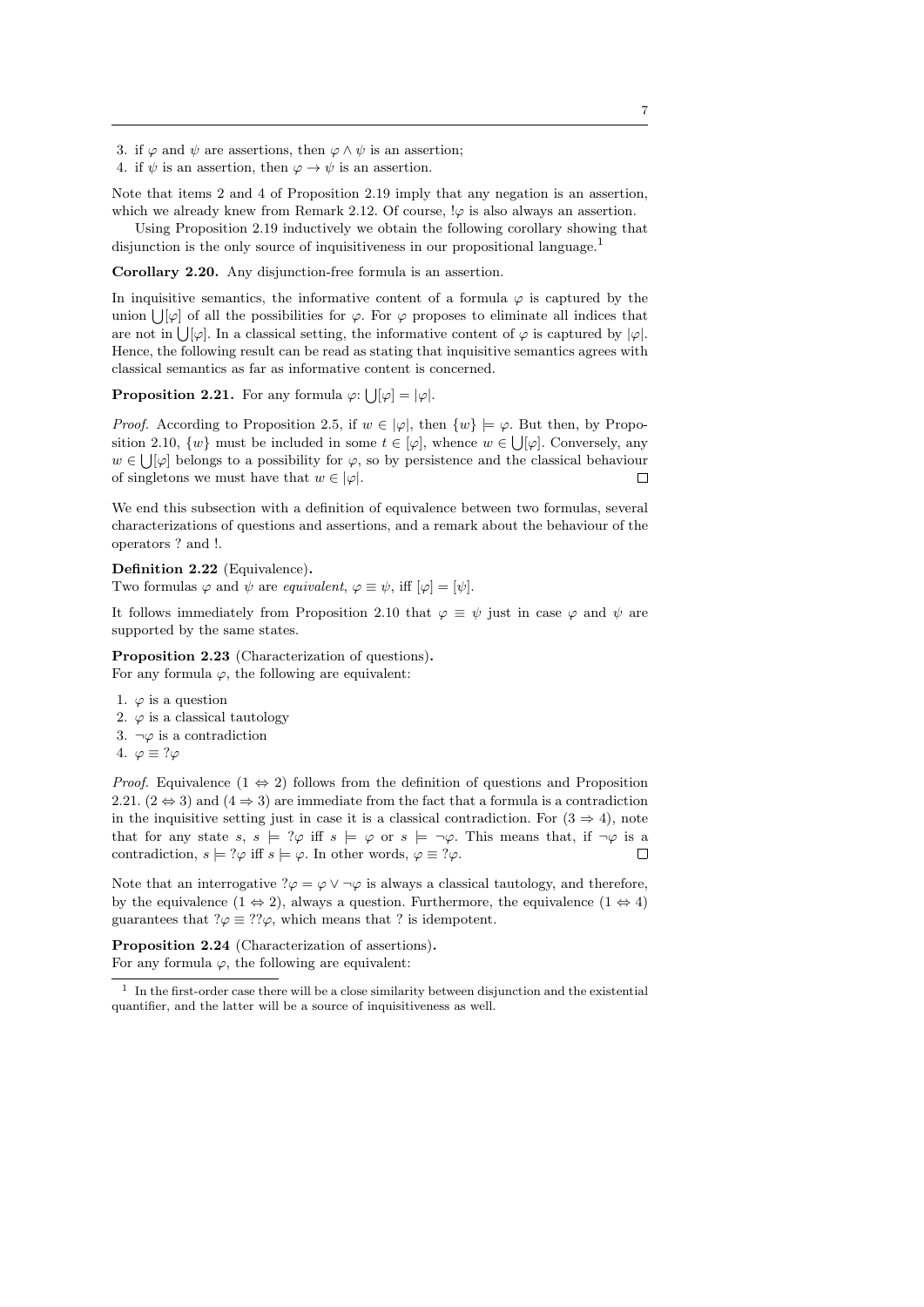1.  $\varphi$  is an assertion

2. if  $s_j \models \varphi$  for all  $j \in J$ , then  $\bigcup_{j \in J} s_j \models \varphi$ 

3.  $|\varphi| \models \varphi$ 

4.  $\varphi \equiv !\varphi$ 

5.  $[\varphi] = {\{|\varphi|\}}$ 

Proof.

- $(1 \Rightarrow 2)$  Suppose  $\varphi$  is an assertion and let t be the unique possibility for  $\varphi$ . If  $s_j \models \varphi$ for all  $j \in J$ , then by Proposition [2.10](#page-4-1) each  $s_j$  must be a subset of t, whence also  $\bigcup_{j\in J} s_j \subseteq t$ . Thus, by persistence,  $\bigcup_{j\in J} s_j \models \varphi$ .
- $(2 \Rightarrow 3)$  By Proposition [2.5,](#page-3-2)  $\{w\} \models \varphi$  iff  $w \in |\varphi|$ . Then if  $\varphi$  satisfies condition (2),  $|\varphi| = \bigcup_{w \in |\varphi|} \{w\} \models \varphi.$
- $(3 \Rightarrow 4)$  Suppose  $|\varphi| \models \varphi$ ; by Proposition [2.10,](#page-4-1)  $|\varphi|$  must be included in some possibility s for  $\varphi$ ; but also, by Corollary [2.21,](#page-7-1)  $s \subseteq |\varphi|$ , whence  $|\varphi| = s \in [\varphi]$ . Moreover, since any possibility for  $\varphi$  must be included in  $|\varphi|$  we conclude that  $|\varphi|$  must be the unique possibility for  $\varphi$ . Thus,  $[\varphi] = {\varphi}$ .

 $(4 \Leftrightarrow 5)$  Since  $[\lvert \varphi] = {\lvert \varphi \rvert}$  (see Remark [2.12\)](#page-5-2), obviously  $\varphi \equiv \lvert \varphi \rvert \Leftrightarrow [\varphi] = {\lvert \varphi \rvert}.$  $(5 \Rightarrow 1)$  Immediate.

Note that  $(1 \Leftrightarrow 5)$  states that a formula is an assertion if and only if its meaning consists of its classical meaning. In this sense, assertions behave classically. Also note that  $(1 \Leftrightarrow 4)$ , together with the fact that  $\psi$  is always an assertion, implies that  $\psi \equiv \psi$ . That is, ! is idempotent.

The operators ! and ? work in a sense like projections on the 'planes' of assertions and questions, respectively. Moreover, the following proposition shows that the inquisitive meaning of a formula  $\varphi$  is completely determined by its 'purely informative component' ! $\varphi$  and its 'purely inquisitive component' ? $\varphi$ .

**Proposition 2.25** (Division in theme and rheme). For any formula  $\varphi$ ,  $\varphi \equiv \varphi \wedge ?\varphi$ .

*Proof.* We must show that for any state  $s, s \models \varphi$  iff  $s \models !\varphi \land ?\varphi$ . Suppose  $s \models !\varphi \land ?\varphi$ . Then, since  $s \models ?\varphi$ , s must support one of  $\varphi$  and  $\neg \varphi$ ; but since  $s \models \neg \neg \varphi$ , s cannot support  $\neg \varphi$ . Thus, we have that  $s \models \varphi$ . The converse is immediate by the definitions of ! and ? and Proposition [2.6.](#page-3-3)  $\Box$ 

#### <span id="page-8-0"></span>2.4 Support, inquisitiveness, and informativeness

The basic notion in the semantics, as we have set it up here, is the notion of support. In terms of support, we defined possibilities and propositions, and in terms of possibilities we defined the notions of inquisitiveness and informativeness. We have tried to make clear how possibilities, propositions, inquisitiveness, and informativeness should be thought of intuitively, but we have not said much as to how the notion of support itself should be interpreted. It is important to emphasize that support should not be thought of as specifying conditions under which an agent with information state s can truthfully utter a sentence  $\varphi$  (this is a common interpretation of the notion of support in dynamic semantics, cf. [Groenendijk](#page-33-8) et al., [1996\)](#page-33-8). Rather, in the present setting support should be thought of as specifying conditions under which a sentence  $\varphi$  is *insignificant* or redundant in a state s, in the sense that, given the information available in s,  $\varphi$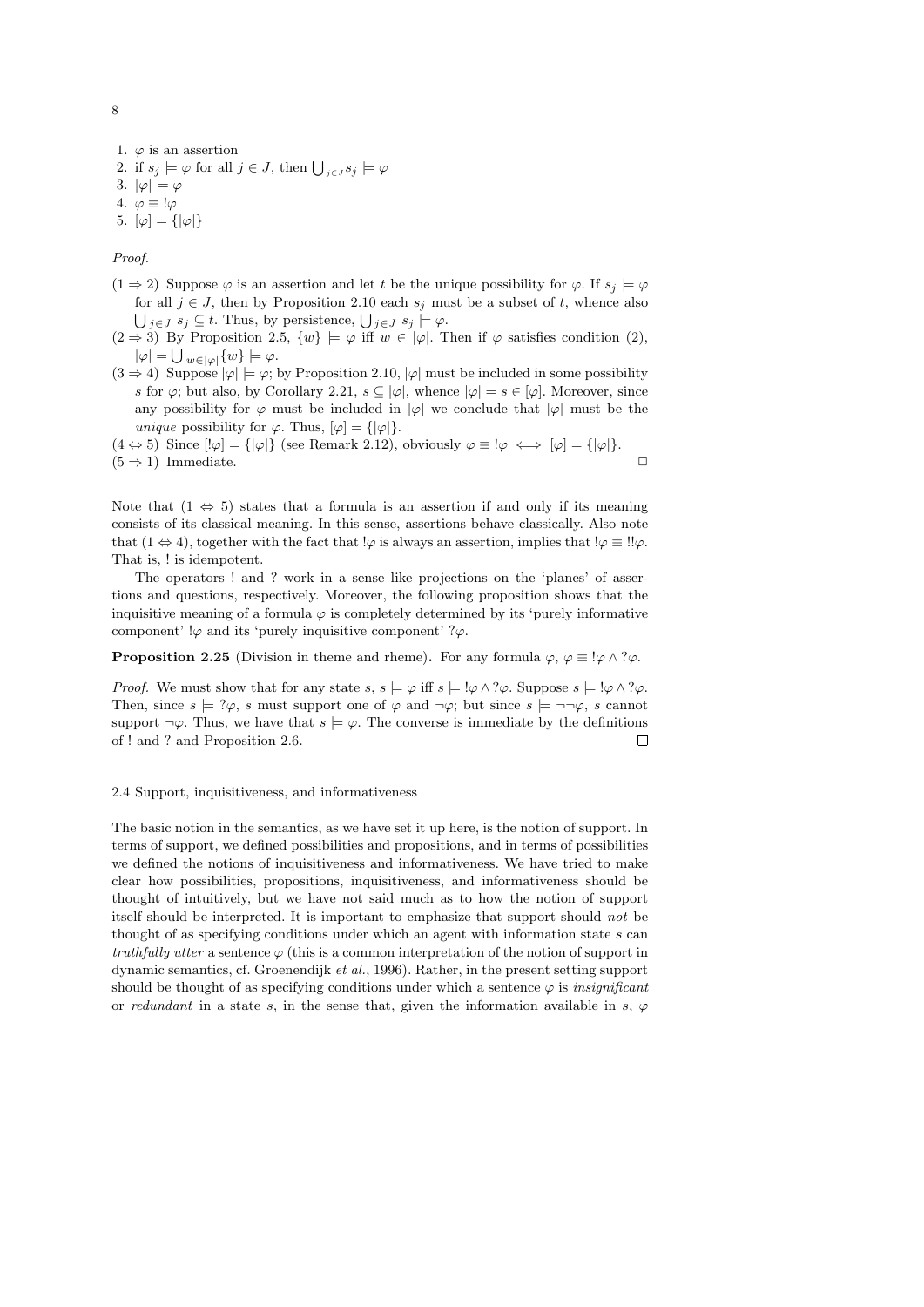is neither informative nor inquisitive. This intuition can be made precise by defining notions of inquisitiveness and informativeness relative to a state.

**Definition 2.26** (Relative semantic notions). Let  $\varphi$  be a formula, and s a state. Then:

- a possibility for  $\varphi$  in s is a maximal substate of s supporting  $\varphi$ ;
- $\varphi$  is *inquisitive* in *s* iff there are at least two possibilities for  $\varphi$  in *s*;
- $-\varphi$  is *informative* in s iff there is at least one index in s that is not included in any possibility for  $\varphi$  in s.

These notions allow us to formally establish the connection between support on the one hand, and inquisitiveness and informativeness on the other.

<span id="page-9-2"></span>Proposition 2.27 (Support, inquisitiveness, and informativeness). A state s supports a formula  $\varphi$  iff  $\varphi$  is neither inquisitive in s nor informative in s.

*Proof.* Suppose that  $s \models \varphi$ . Then there is only one possibility for  $\varphi$  in s, namely s itself. So  $\varphi$  is not informative and not inquisitive in s. Conversely, if  $\varphi$  is not inquisitive in s, then there is only one possibility t for  $\varphi$  in s. If, moreover,  $\varphi$  is not informative in s, then t must be identical to s. By definition,  $t \models \varphi$ . So  $s \models \varphi$  as well.  $\Box$ 

#### <span id="page-9-0"></span>3 Inquisitive logic

We are now ready to start investigating the logic that inquisitive semantics gives rise to. We begin by specifying the pertinent notions of entailment and validity.

**Definition 3.1** (Entailment and validity). A set of formulas  $\Theta$  entails a formula  $\varphi$  in inquisitive semantics,  $\Theta \models_{\mathsf{Inql}} \varphi$ , if and only if any state that supports all formulas in  $\Theta$  also supports  $\varphi$ . A formula  $\varphi$  is *valid* in inquisitive semantics,  $\models_{\mathsf{Inql}} \varphi$ , if and only if  $\varphi$  is supported by all states.

If no confusion arises, we will simply write  $\models$  instead of  $\models_{\mathsf{Inql}}$ . We will also write  $\psi_1, \ldots, \psi_n \models \varphi$  instead of  $\{\psi_1, \ldots, \psi_n\} \models \varphi$ . Note that, as expected,  $\varphi \equiv \psi$  iff  $\varphi \models \psi$ and  $\psi \models \varphi$ .

The intuitive interpretation of support in terms of insignificance or redundancy carries over to entailment: one can think of  $\varphi \models \psi$  as saying that, whenever we are in a state where  $\varphi$  is redundant—i.e., neither informative nor inquisitive— $\psi$  is as well. Or, in more dynamic terms, whenever we are in a state where the information provided by  $\varphi$  has been accommodated and the issue raised by  $\varphi$  has been resolved,  $\psi$  does not provide any new information and does not raise any new issue.

The following proposition states that if  $\psi$  is an assertion, inquisitive entailment boils down to classical entailment.

<span id="page-9-1"></span>**Proposition 3.2.** If  $\psi$  is an assertion,  $\varphi \models \psi$  iff  $|\varphi| \subseteq |\psi|$ .

Proof. Follows from Proposition [2.24](#page-7-2) and the definition of entailment.

We have already seen that the ! operator turns any formula into an assertion. We are now ready to give a more precise characterization: for any formula  $\varphi$ ,  $\varphi$  is the most informative assertion entailed by  $\varphi$ .

**Proposition 3.3.** For any formula  $\varphi$  and any assertion  $\chi$ ,  $\varphi \models \chi \iff |\varphi| = \chi$ .

 $\Box$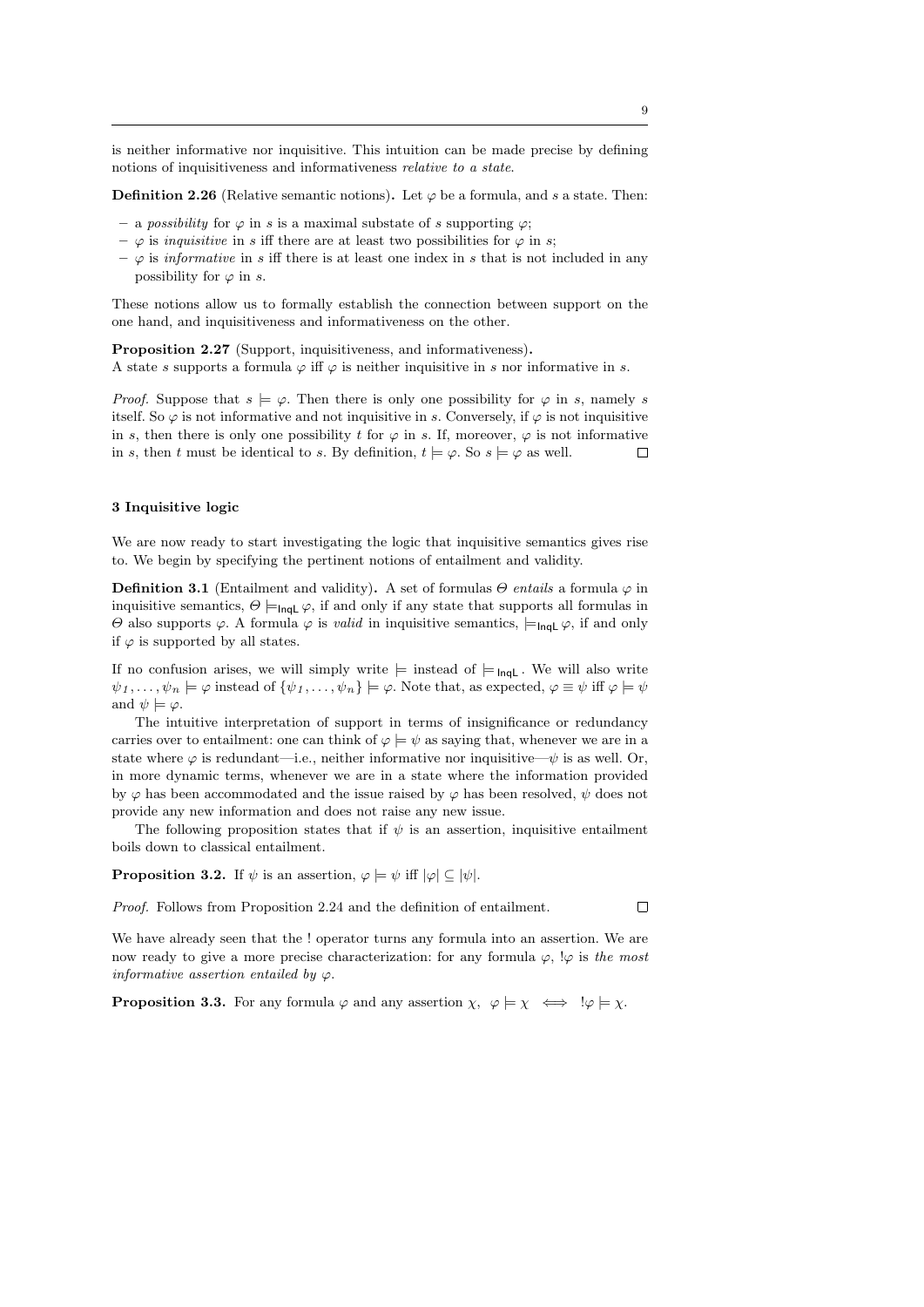*Proof.* Fix a formula  $\varphi$  and an assertion  $\chi$ . The right-to-left implication is obvious, since it is clear from Proposition [2.6](#page-3-3) that  $\varphi \models \varphi$ . For the converse direction, suppose  $\varphi \models \chi$ . Any possibility  $s \in [\varphi]$  supports  $\varphi$  and therefore also  $\chi$ , whence by Proposition [2.10](#page-4-1) it must be included in a possibility for  $\chi$ , which must be  $|\chi|$  by Proposition [2.24](#page-7-2) on assertions. But then also  $|\varphi| = |f|\varphi| \subseteq |\chi|$  whence  $|\varphi| = \chi$  by Proposition [3.2.](#page-9-1)  $\Box$ 

Most naturally, since a question does not provide any information, it cannot entail informative formulas.

**Proposition 3.4.** If  $\varphi$  is a question and  $\varphi \models \psi$ , then  $\psi$  must be a question as well.

*Proof.* If  $\varphi$  is a question, it must be supported by every singleton state. If moreover  $\varphi \models \psi$ , then  $\psi$  must also be supported by every singleton state. But then, since singletons behave like indices,  $\psi$  must be a classical tautology, that is, a question.  $\Box$ 

Definition 3.5 (Logic). Inquisitive logic, InqL, is the set of formulas that are valid in inquisitive semantics.

<span id="page-10-0"></span>**Proposition 3.6.** A formula  $\varphi$  is in lnqL if and only if  $\mathcal{I} \models \varphi$ .

Proof. The left-to-right direction is trivial. The right-to-left direction follows immediately from the fact that support is persistent.  $\Box$ 

Proposition 3.7. A formula is in  $\text{Inql}$  if and only if it is both a classical tautology and an assertion.

*Proof.* If  $\varphi \in \text{Inql},$  it is supported by all states. In particular, it is supported by  $\mathcal{I}$ , which means that it is an assertion, and it is supported by all singleton states, which means, by Proposition [2.5,](#page-3-2) that it is a classical tautology. Conversely, if  $\varphi$  is an assertion, there is only one possibility for  $\varphi$ . If, moreover,  $\varphi$  is a classical tautology, this possibility must be  $\mathcal I$ . But then, by persistence,  $\varphi$  must be supported by all states.  $\Box$ 

Thus, InqL coincides with classical logic as far as assertions are concerned: in particular, it agrees with classical logic on the whole disjunction-free fragment of the language.

<span id="page-10-1"></span>Remark 3.8. Although InqL is closed under the modus ponens rule, it is not closed under uniform substitution. For instance,  $\neg\neg p \rightarrow p \in \text{Inql for all proposition letters},$ but  $\neg\neg(p \lor q) \rightarrow (p \lor q) \notin \text{Inql. We will return to this feature of the logic below,}$ especially in section [4](#page-18-0) and section [9.](#page-29-0)

3.1 Disjunction property, deduction theorem, compactness, and decidability

We proceed by establishing a few basic properties of inquisitive logic and entailment.

Proposition 3.9 (Disjunction property). InqL has the *disjunction property*. That is, whenever a disjunction  $\varphi \vee \psi$  is in  $\text{Inql},$  at least one of  $\varphi$  and  $\psi$  is in  $\text{Inql}$  as well.

*Proof.* If  $\varphi \lor \psi \in \text{Ingl}$  then, by Proposition [3.6,](#page-10-0)  $\mathcal{I} \models \varphi \lor \psi$ . This means, by definition of support, that  $\mathcal{I} \models \varphi$  or  $\mathcal{I} \models \psi$ . But then, another application of Proposition [3.6](#page-10-0) yields that  $\varphi$  or  $\psi$  must be in lnqL.  $\Box$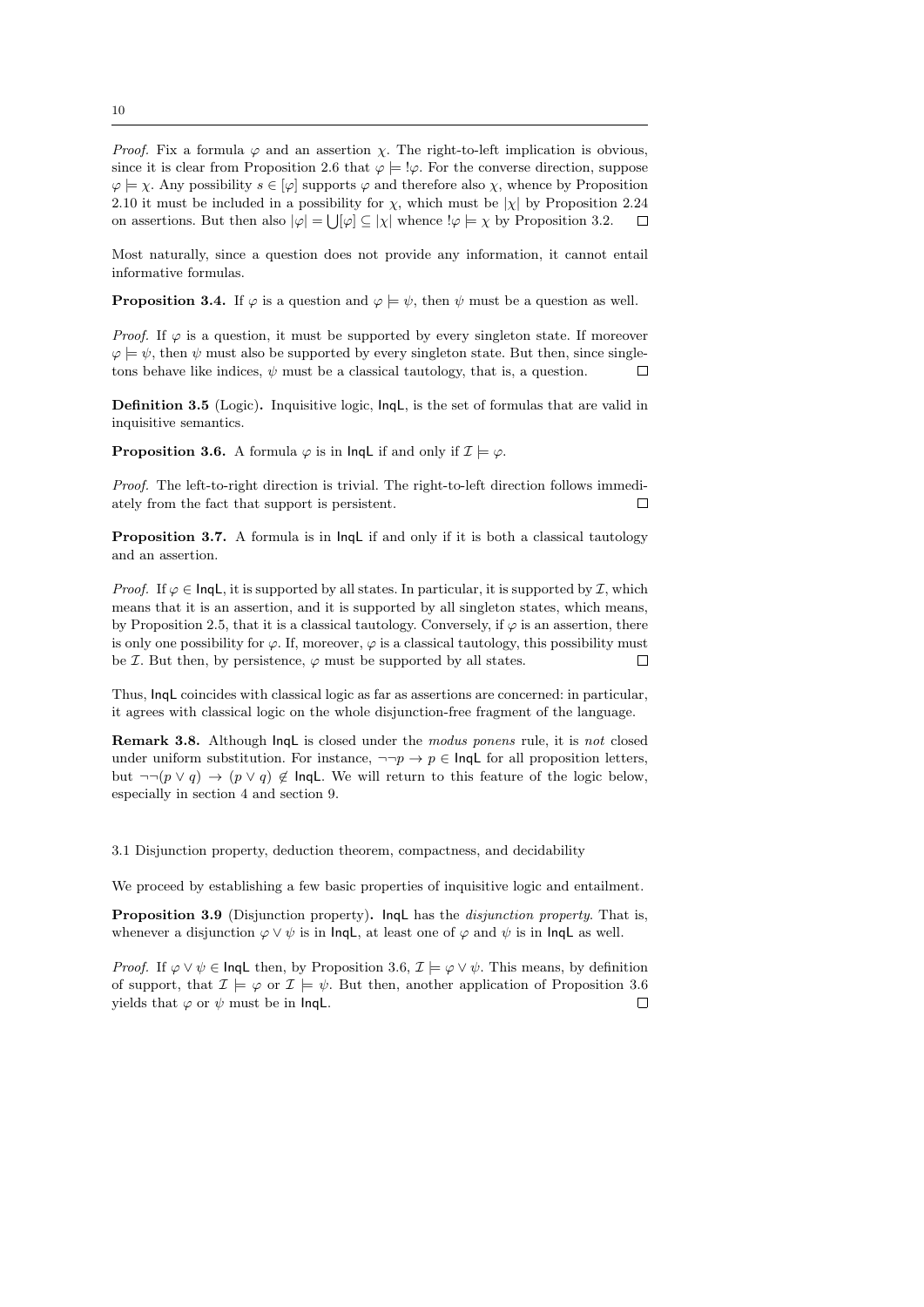**Proposition 3.10** (Deduction theorem). For any formulae  $\theta_1, \ldots, \theta_n, \varphi$ :

$$
\theta_1, \ldots, \theta_n \models \varphi \iff \models \theta_1 \land \cdots \land \theta_n \to \varphi
$$

Proof.  $\theta_1, \ldots, \theta_n \models \varphi$ 

 $\iff$  for any  $s \in \mathcal{S}$ , if  $s \models \theta_i$  for  $1 \leq i \leq n$ , then  $s \models \varphi$ 

- $\iff$  for any  $s \in \mathcal{S}$ , if  $s \models \theta_1 \land \cdots \land \theta_n$ , then  $s \models \varphi$
- $\Leftrightarrow$   $\mathcal{I} \models \theta_1 \wedge \cdots \wedge \theta_n \rightarrow \varphi$
- $\Leftrightarrow \theta_1 \wedge \cdots \wedge \theta_n \rightarrow \varphi \in \mathsf{Inql}$

 $\Box$ 

<span id="page-11-0"></span>**Theorem 3.11** (Compactness). For any set  $\Theta$  and any formula  $\varphi$ , if  $\Theta \models \varphi$  then there is a *finite* set  $\Theta_0 \subseteq \Theta$  such that  $\Theta_0 \models \varphi$ .

*Proof.* Since our set P of propositional letters is countable, so must be  $\Theta$ , so we can write  $\Theta = {\theta_k | k \in \omega}$ . Now for any  $k \in \omega$ , let  $\gamma_k = \theta_0 \wedge \cdots \wedge \theta_k$ , and define  $\Gamma = {\gamma_k | k \in \omega}.$  It is clear that  $\Gamma$  and  $\Theta$  are equivalent, in the sense that for any state  $s, s \models \Gamma \iff s \models \Theta$ , so we have  $\Gamma \models \varphi$ . Moreover, for  $k \geq k'$  we have  $\gamma_k \models \gamma_{k'}$ . If we can show that there is a formula  $\gamma_k \in \Gamma$  such that  $\gamma_k \models \varphi$ , then this will mean that  ${\lbrace \theta_0, \ldots, \theta_k \rbrace \models \varphi$ , and since  ${\lbrace \theta_0, \ldots, \theta_k \rbrace}$  is a finite subset of  $\Theta$  we will be done. For any  $k \in \omega$  let  $\mathcal{P}_k$  be the set of propositional letters occurring in  $\varphi$  or in  $\gamma_k$ . By the definition of the formulas  $\gamma_k$ , it is clear that for  $k \leq k'$  we have  $\mathcal{P}_k \subseteq \mathcal{P}_{k'}$ .

Now, towards a contradiction, suppose there is no  $k \in \omega$  such that  $\gamma_k \models \varphi$ . Define  $L_k := \{t \mid t \text{ is a } \mathcal{P}_k\text{-state with } t \models \gamma_k \text{ but } t \not\models \varphi\}$ : our assumption amounts to saying that  $L_k \neq \emptyset$  for all k. Then put  $L := {\emptyset} \cup \biguplus_{k \in \omega} L_k$ . Define a relation R on L by putting:

 $- \emptyset Rt$  iff  $t \in L_0$ ; – sRt iff  $s \in L_k$ ,  $t \in L_{k+1}$  and  $t|_{\mathcal{P}_k} = s$ .

Now, consider  $t \in L_{k+1}$ . This means that  $t \models \gamma_{k+1}$  and  $t \not\models \varphi$ ; as  $\gamma_{k+1} \models \gamma_k$ , we also have  $t \models \gamma_k$ . But then, since both  $\gamma_k$  and  $\varphi$  only use propositional letters from  $\mathcal{P}_k$ , by Proposition [2.8](#page-4-0) we have  $t\vert_{\mathcal{P}_k} \models \gamma_k$  and  $t\vert_{\mathcal{P}_k} \not\models \varphi$ , which means that  $t\vert_{\mathcal{P}_k} \in L_k$ .

From this it follows that  $(L, R)$  is a connected graph and thus clearly a tree with root  $\emptyset$ . Since L is a disjoint union of infinitely many non-empty sets, it must be infinite. On the other hand, by definition of R, all the successors of a state  $s \in L_k$  are  $\mathcal{P}_{k+1}$ -states, and there are only finitely many of those as  $\mathcal{P}_{k+1}$  is finite. Therefore, the tree  $(L, R)$ is finitely branching.

By König's lemma, a tree that is infinite and finitely branching must have an infinite branch. This means that there must be a sequence  $\langle t_k | k \in \omega \rangle$  of states in L such that for any k,  $t_{k+1}$   $\vert_{\mathcal{P}_k} = t_k$ . This naturally defines a P-state that is the "limit" of the sequence. Precisely, this state is:

$$
t = \{w \in \wp(\mathcal{P}) | \text{there are } w_k \in t_k \text{ with } w_{k+1} \mid \mathcal{P}_k = w_k \text{ and } w = \bigcup_{k \in \omega} w_k \}
$$

It is easy to check that for any k,  $t|_{\mathcal{P}_k} = t_k$ . Now, for any natural k, since  $t|_{\mathcal{P}_k} = t_k \models$  $\gamma_k$ , by Proposition [2.8](#page-4-0) we have  $t \models \gamma_k$ ; hence,  $t \models \Gamma$ . On the other hand, for the same reason, since  $t|_{\mathcal{P}_{0}} = t_{0} \not\models \varphi$ , also  $t \not\models \varphi$ .

But this contradicts the fact that  $\Gamma \models \varphi$ . So for some k we must have  $\gamma_k \models \varphi$ .  $\Box$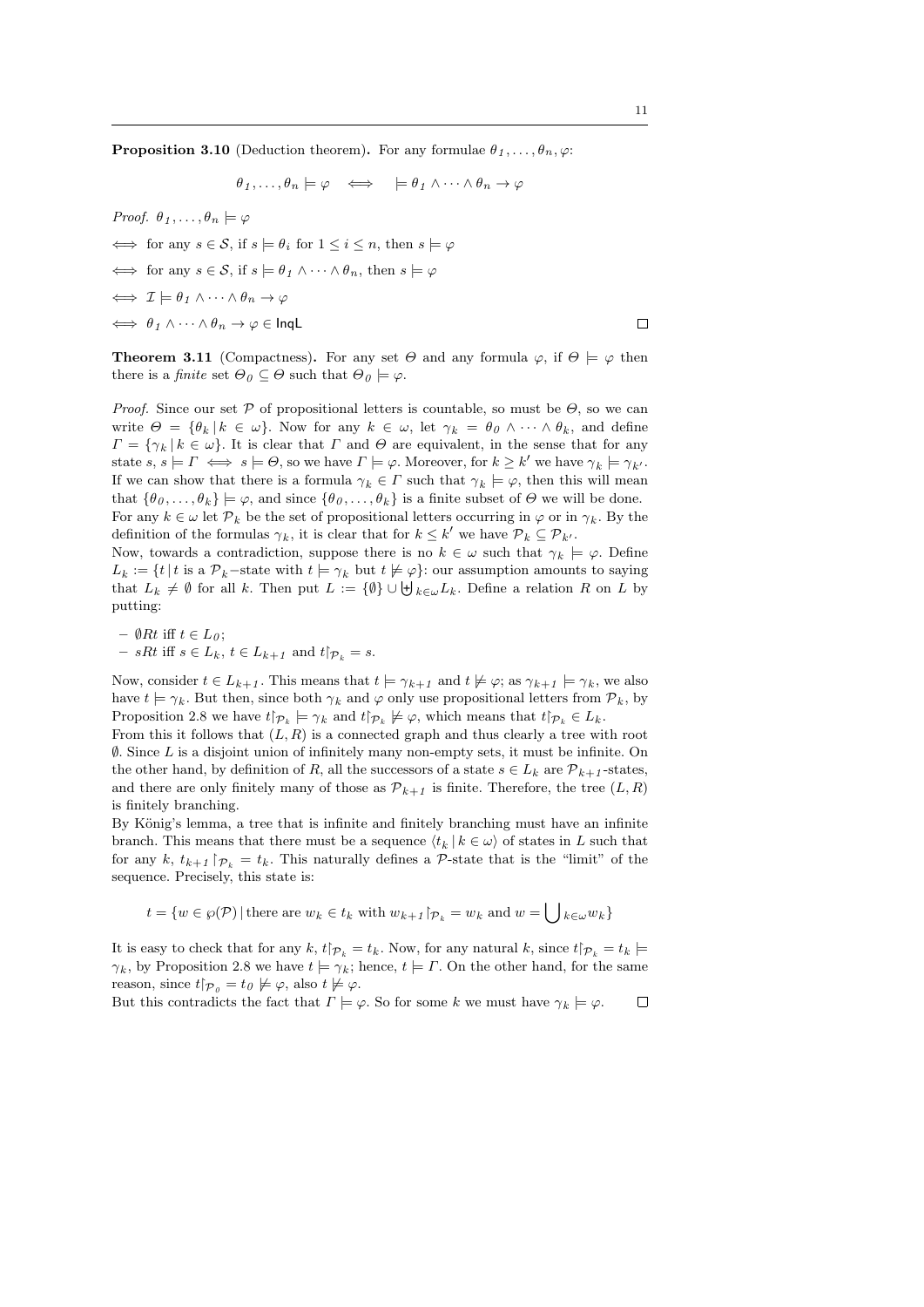Remark 3.12 (Decidability). InqL is clearly decidable: to determine whether a formula  $\varphi$  is in lnqL, by propositions [2.8](#page-4-0) and [3.6](#page-10-0) we only have to test whether  $\mathcal{I}_{\{p_1,...,p_n\}}$ supports  $\varphi$ , where  $p_1, \ldots, p_n$  are the propositional letters in  $\varphi$ . This is a finite procedure since  $\mathcal{I}_{\{p_1,...,p_n\}}$  is finite and has only finitely many substates which have to be checked to determine support for implications.

<span id="page-12-1"></span>3.2 Disjunctive negative translation and expressive completeness

In this section, we observe that a formula can always be rewritten as a disjunction of negations, preserving logical equivalence with respect to inquisitive semantics. This observation will lead to a number of expressive completeness results. It will also play a crucial role later on in establishing completeness results, and in showing that InqL is isomorphic to the disjunctive-negative fragment of IPL.

We start by defining the *disjunctive negative translation*  $DNT(\varphi)$  of a formula  $\varphi$ .

Definition 3.13 (Disjunctive negative translation).

1.  $DNT(p) = \neg \neg p$ 2.  $DNT(\perp) = \neg \neg \perp$ 3.  $DNT(\psi \vee \chi) = DNT(\psi) \vee DNT(\chi)$ 4.  $DNT(\psi \wedge \chi) = \bigvee{\neg(\psi_i \vee \chi_j) | 1 \leq i \leq n, 1 \leq j \leq m}$ where:  $-$  DNT $(\psi)$  =  $\neg \psi_1 \vee \ldots \vee \neg \psi_n$  $-$  DNT $(\chi)$  =  $\neg \chi_1 \vee \ldots \vee \neg \chi_m$ 5.  $DNT(\psi \to \chi) = \bigvee_{k_1, ..., k_n} {\neg \neg \bigwedge_{1 \leq i \leq n} (\chi_{k_i} \to \psi_i) | 1 \leq k_j \leq m}$ where:

 $-$  DNT $(\psi)$  =  $\neg \psi_1 \vee ... \vee \neg \psi_n$  $-$  DNT $(\chi)$  =  $\neg \chi_1 \vee \ldots \vee \neg \chi_m$ 

<span id="page-12-0"></span>**Proposition 3.14.** For any  $\varphi$ ,  $\varphi \equiv_{\text{Ind}} \text{DNT}(\varphi)$ .

*Proof.* By induction on  $\varphi$ .

 $\Box$ 

We skip over the details of the proof here. However, in section [3.6](#page-17-0) we will see that, given some auxiliary results, a close examination of what is needed exactly to prove Proposition [3.14](#page-12-0) instantly yields a range of interesting completeness results.

Note that the map DNT always returns a disjunction of negations, so we immediately have the following corollary.

Corollary 3.15. Any formula is equivalent to a disjunction of negations.

In particular, any formula is equivalent to a disjunction of assertions. This perfectly matches our intuitive understanding that meanings in inquisitive semantics are sets of alternatives, which are pairwise incomparable classical meanings ('incomparable' with respect to inclusion). Classical meanings are expressed by assertions (and thus always expressible by negations) while disjunction is the source of alternativehood, in the sense that a disjunction applied to two incomparable classical meanings yields the proposition consisting of those two classical meanings as alternatives.

Additionally, note that since any negation behaves classically in inquisitive semantics, in the scope of a negation we can always safely substitute classically equivalent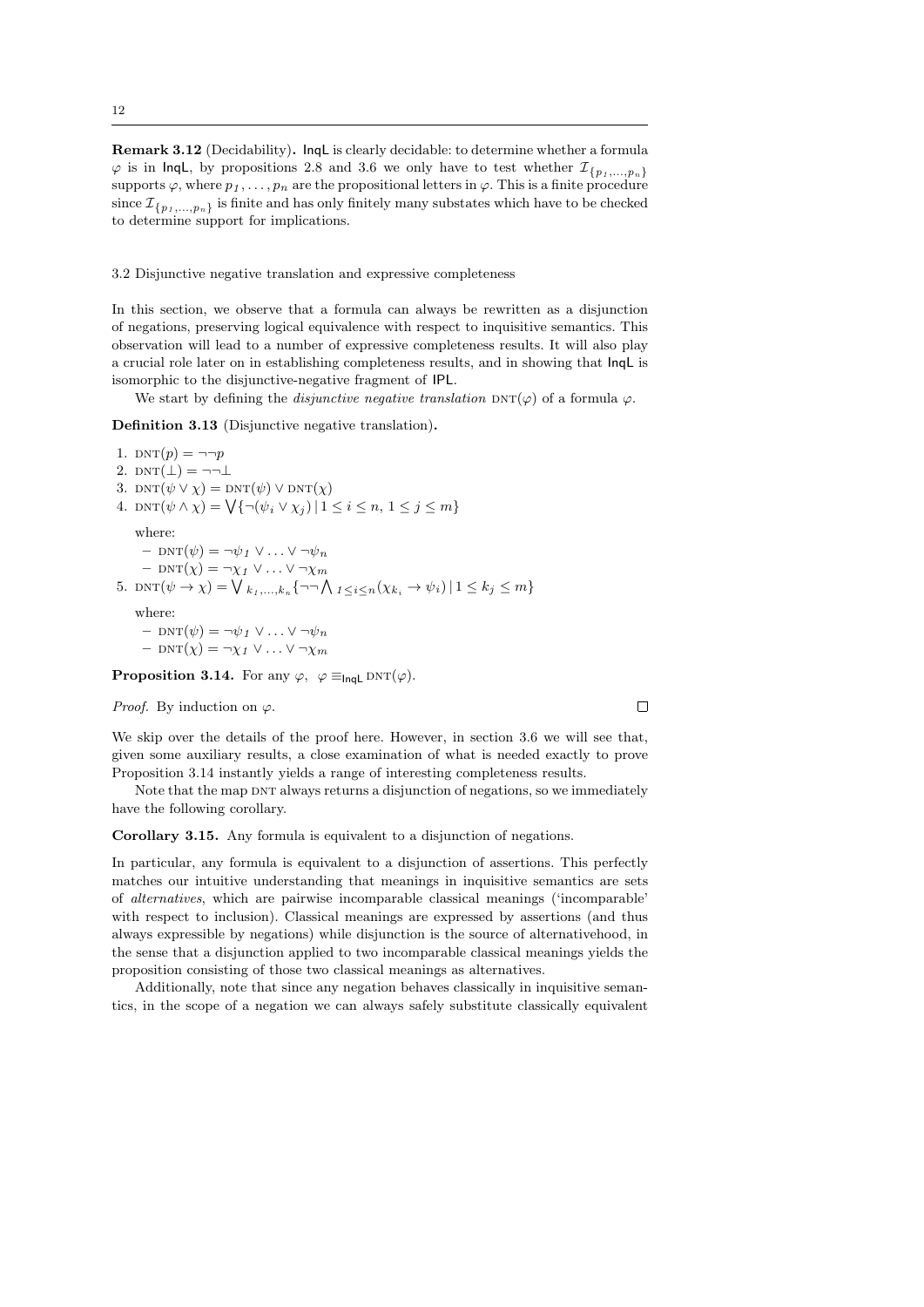subformulas. Since the set of connectives  $\{\neg, \vee\}$  is complete in classical logic, given a formula  $\varphi \equiv \neg \chi_1 \vee \cdots \vee \neg \chi_n$  we can always substitute each  $\chi_k$  by a classically equivalent formula  $\chi_k'$  using only disjunction and negation without altering the meaning of the formula, thus getting  $\varphi \equiv \neg \chi_1' \vee \cdots \vee \neg \chi_n'$ . This proves the following corollary.

Corollary 3.16 (Expressive completeness of  $\{\neg, \vee\}$ ). Any formula is equivalent to a formula containing only disjunctions and negations.

Now consider an assertion  $\chi$ . Since the set of connectives  $\{\neg, \wedge\}$  is complete in classical logic, let  $\chi'$  be a formula classically equivalent to  $\chi$  which only contains negations and conjunctions: the classical equivalence of  $\chi$  and  $\chi'$  amounts to  $|\chi| = |\chi'|$ . Now,  $\chi'$  is an assertion by Corollary [2.20,](#page-7-3) whence using Proposition [2.24](#page-7-2) we have  $[\chi] =$  ${| \chi |} = { | \chi' |} = { | \chi' |}$ , i.e.,  $\chi \equiv \chi'$ . Thus, we have the following corollary, stating that the assertive fragment coincides—up to equivalence—with the  $\{\neg, \wedge\}$ -fragment of the language.

Corollary 3.17 (Expressive completeness of  $\{\neg, \wedge\}$  for assertions.). A formula is an assertion iff it is equivalent to a formula containing only conjunctions and negations.

#### 3.3 Inquisitive semantics and intuitionistic Kripke semantics

We now turn to the connection between inquisitive logic and intuitionistic logic.<sup>[2](#page-13-0)</sup> This connection is suggested by the existence of a striking analogy between inquisitive and intuitionistic semantics. Both can be conceived of in terms of information and information growth. In inquisitive semantics, a formula is evaluated with respect to a state. Such a state can be thought of as an information state. Whether a certain state s supports a formula  $\varphi$  may depend not only on the information available in s, but also on the information that may become available. Formally, support is partly defined in terms of subsets of s. These subsets can be seen as possible future information states.

Similarly, in intuitionistic semantics, a formula is evaluated with respect to a point in a Kripke model, which can also be thought of as an information state. Each point comes equipped with a set of future points, called successors. Whether a point  $u$  in a model M satisfies a formula  $\varphi$  may depend not only on the information available at u, but also on the information that may become available. Formally, satisfaction at  $u$  is partly defined in terms of points in  $M$  that are accessible from  $u$ .

This informal analogy can be made precise: in fact, inquisitive semantics amounts to intuitionistic semantics on a suitable Kripke model.

Definition 3.18 (Kripke model for inquisitive semantics). The Kripke model for inquisitive semantics is the model  $M_I = \langle W_I, \supseteq, V_I \rangle$  where  $W_I := \mathcal{S} - \{\emptyset\}$  is the set of all non-empty states and the valuation  $V_I$  is defined as follows: for any letter p,  $V_I(p) = \{ s \in W_I \mid s \models p \}.$ 

Observe that  $M_I$  is a Kripke model for intuitionistic logic. For, the relation  $\supseteq$  is clearly a partial order. Moreover, suppose  $s \supseteq t$  and  $s \in V_I(p)$ : this means that  $s \models p$ , and so by persistence  $t \models p$ , which amounts to  $t \in V_I(p)$ . So the valuation  $V_I$  is persistent. The next lemma shows that the two semantics coincide on every non-empty state.

<span id="page-13-0"></span><sup>2</sup> Our investigation of this connection was inspired by [Groenendijk](#page-33-5) [\(2008a\)](#page-33-5) and [van Benthem](#page-33-9) [\(2009\)](#page-33-9).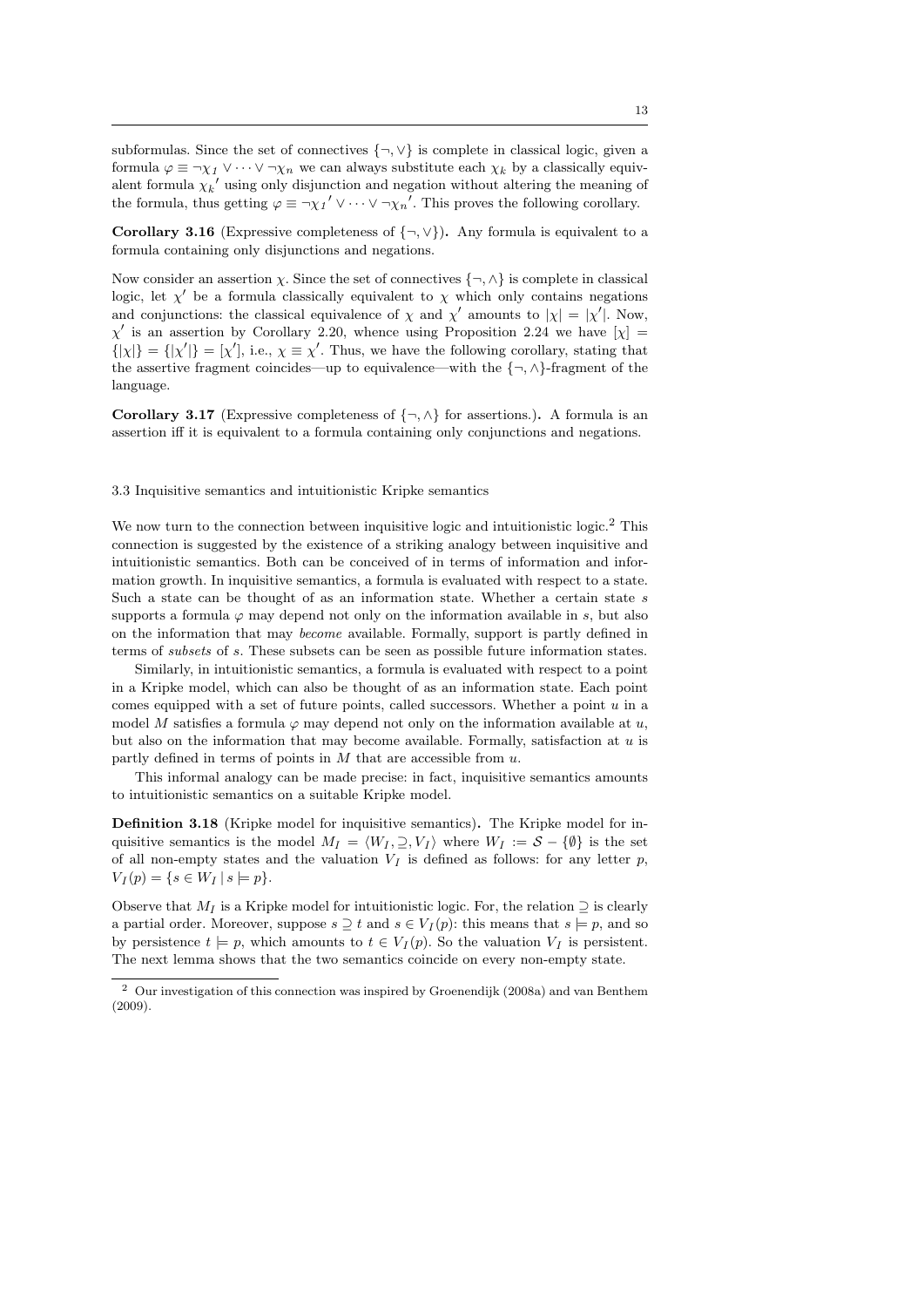<span id="page-14-0"></span>**Proposition 3.19** (Inquisitive support coincides with Kripke satisfaction on  $M_I$ ). For every formula  $\varphi$  and every non-empty state s:

$$
s\models \varphi\;\iff\;M_I,s\Vdash\varphi
$$

*Proof.* Straightforward, by induction on  $\varphi$ . The inductive step for implication uses the fact that an implication cannot be falsified by the empty state, as the latter supports all formulas, so that restricting the semantics to non-empty states does not make a difference.  $\Box$ 

This simple observation already shows that the logic InqL contains intuitionistic propositional logic IPL. For suppose that  $\varphi \notin \text{Inql.}$  Then there must be a non-empty state s such that  $s \not\models \varphi$ . But then we also have that  $M_I, s \not\models \varphi$ , which means that  $\varphi \notin \text{IPL}$ .

On the other hand, InqL is contained in classical propositional logic CPL, because any formula that is not a classical tautology is falsified by a singleton state in inquisitive semantics. So we have:

$$
\mathsf{IPL} \subseteq \mathsf{InqL} \subseteq \mathsf{CPL}
$$

Moreover, both inclusions are strict: for instance,  $p \vee \neg p$  is in CPL but not in  $\text{Inql},$ while  $\neg\neg p \rightarrow p$  is in lngL but not in IPL.

Our next task is to investigate exactly where InqL sits between IPL and CPL. Ultimately, our result will be that there is a whole range of intermediate logics whose 'negative variant' coincides with InqL. In order to get to this result, let us first recall some basic features of intermediate logics, and define precisely what we mean by the negative variant of a logic.

#### 3.4 Intermediate logics and negative variants

Recall that an intermediate logic is defined as a consistent set of formulae that contains IPL and is closed under the rules of modus ponens and uniform substitution, where consistent simply means 'not containing  $\perp$ ' [\(Chagrov and Zakharyaschev,](#page-33-10) [1997,](#page-33-10) p.109).

Intermediate logics ordered by inclusion form a complete lattice whose meet operation amounts to intersection and whose join operation, also called sum, is defined as follows: if  $\Lambda_i$ ,  $i \in I$  is a family of intermediate logics, then  $\sum_{i \in I} \Lambda_i$  is the logic axiomatized by  $\bigcup_{i\in I} \Lambda_i$ , that is, the closure of  $\bigcup_{i\in I} \Lambda_i$  under modus ponens and uniform substitution. The sum of two intermediate logic  $\Lambda$  and  $\Lambda'$  is denoted by  $\Lambda + \Lambda'$ .

In our investigation, we will meet several logics, beginning with InqL itself, that are not closed under uniform substitution. We shall refer to such logics as weak intermediate logics.

Definition 3.20. A weak intermediate logic is a set L of formulae closed under modus ponens and such that  $\textsf{IPL} \subseteq L \subseteq \textsf{CPL}.$ 

Weak intermediate logics ordered by inclusion form a complete lattice as well, where again meet is intersection and the join (or sum) of a family is the weak logic axiomatized by the union, i.e. the closure of the union under modus ponens.

If L is a weak intermediate logic, we write  $\varphi \equiv_L \psi$  just in case  $\varphi \leftrightarrow \psi \in L$ .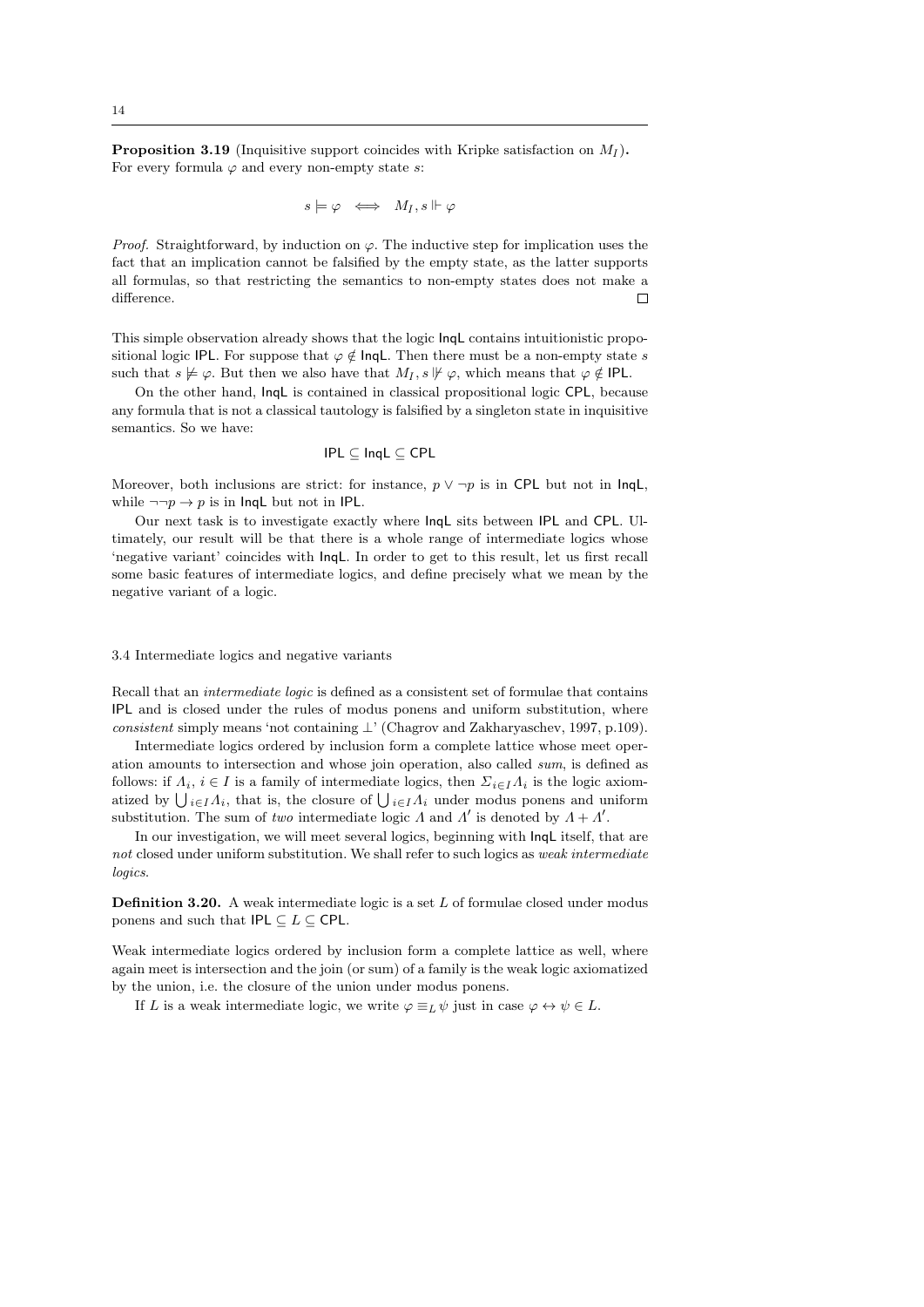**Definition 3.21.** Let K be a class of Kripke models (resp., frames). If  $\Theta$  is a set of formulae and  $\varphi$  is a formula, we write  $\Theta \models_K \varphi$  just in case any point in any model in  $K$  (resp., any point in any model based on any frame in  $K$ ), that satisfies all formulas in  $\Theta$ , also satisfies  $\varphi$ . We denote by  $\textsf{Log}(K)$  the set of formulae that are valid on each model (frame) in K, that is:  $\text{Log}(K) = \{ \varphi \mid \models_K \varphi \}.$ 

It is straightforward to check that if K is a class of Kripke frames,  $\text{Log}(K)$  is an intermediate logic, while if K is a class of Kripke models,  $Log(K)$  is a weak intermediate logic.

*Notation*. For any formula  $\varphi$ , we denote by  $\varphi^n$  the formula obtained from  $\varphi$  by replacing any occurrence of a propositional letter with its negation.

**Definition 3.22** (Negative variant of a logic). If  $\Lambda$  is an intermediate logic, we define its negative variant  $\Lambda^n$  as:

$$
\Lambda^n = \{ \varphi \, | \, \varphi^n \in \Lambda \}
$$

<span id="page-15-0"></span>**Remark 3.23.** For any intermediate logic  $\Lambda$ , its negative variant  $\Lambda^n$  is a weak intermediate logic including Λ.

*Proof.* Fix an intermediate logic A. Since A is closed under uniform substitution,  $\varphi \in A$ implies  $\varphi^n \in \Lambda$  and so  $\varphi \in \Lambda^n$ . This shows  $\Lambda \subseteq \Lambda^n$ .

Moreover, if  $\varphi$  and  $\varphi \to \psi$  belong to  $\Lambda^n$ , then both  $\varphi^n$  and  $(\varphi \to \psi)^n = \varphi^n \to \psi^n$ are in  $\Lambda$  which is closed under modus ponens; therefore,  $\psi^n \in \Lambda$ , which means that  $\psi \in \Lambda^n$ . This shows that  $\Lambda^n$  is closed under modus ponens.

Finally, if  $\varphi \in \Lambda^n$  then  $\varphi^n \in \Lambda \subseteq \text{CPL}$ . Then, since CPL is substitution-closed,  $\varphi^{nn} \in \text{CPL}$  and therefore also  $\varphi \in \text{CPL}$ , as the double negation law holds in CPL. This shows that  $\Lambda^n \subseteq \text{CPL}$  and therefore that  $\Lambda^n$  is indeed a weak intermediate logic.  $\Box$ 

The following observation will turn out useful below.

<span id="page-15-1"></span>**Remark 3.24.** If a logic  $\Lambda$  has the disjunction property, then so does  $\Lambda^n$ .

*Proof.* If  $\varphi \lor \psi \in \Lambda^n$ , then  $\varphi^n \lor \psi^n \in \Lambda$ ; thus, by the disjunction property, at least one of  $\varphi^n$  and  $\psi^n$  is in  $\Lambda$ , which means that at least one of  $\varphi$  and  $\psi$  is in  $\Lambda^n$ .  $\Box$ 

**Definition 3.25** (Negative valuations). Let  $F$  be an intuitionistic frame. A valuation V is called *negative* in case for any point w in F and for any proposition letter p:

$$
(F, V), w \Vdash p \iff (F, V), w \Vdash \neg\neg p
$$

We will call a model *negative* in case its valuation is negative. Observe that if  $M$  is a negative model, for any point w and formula  $\varphi$  we have  $M, w \Vdash \varphi \iff M, w \Vdash \varphi^{nn}$ .

**Definition 3.26** (Negative variant of a model). If  $M = (W, R, V)$  is a Kripke model, we define the negative variant  $M^n$  of M to be model  $M^n = (M, R, V^n)$  where

$$
V^{n}(p) := \{ w \in W \, | \, M, w \Vdash \neg p \}
$$

that is,  $V^n$  makes a propositional letter true precisely where its negation was true in the original model.

A straightforward inductive proof yields the following result.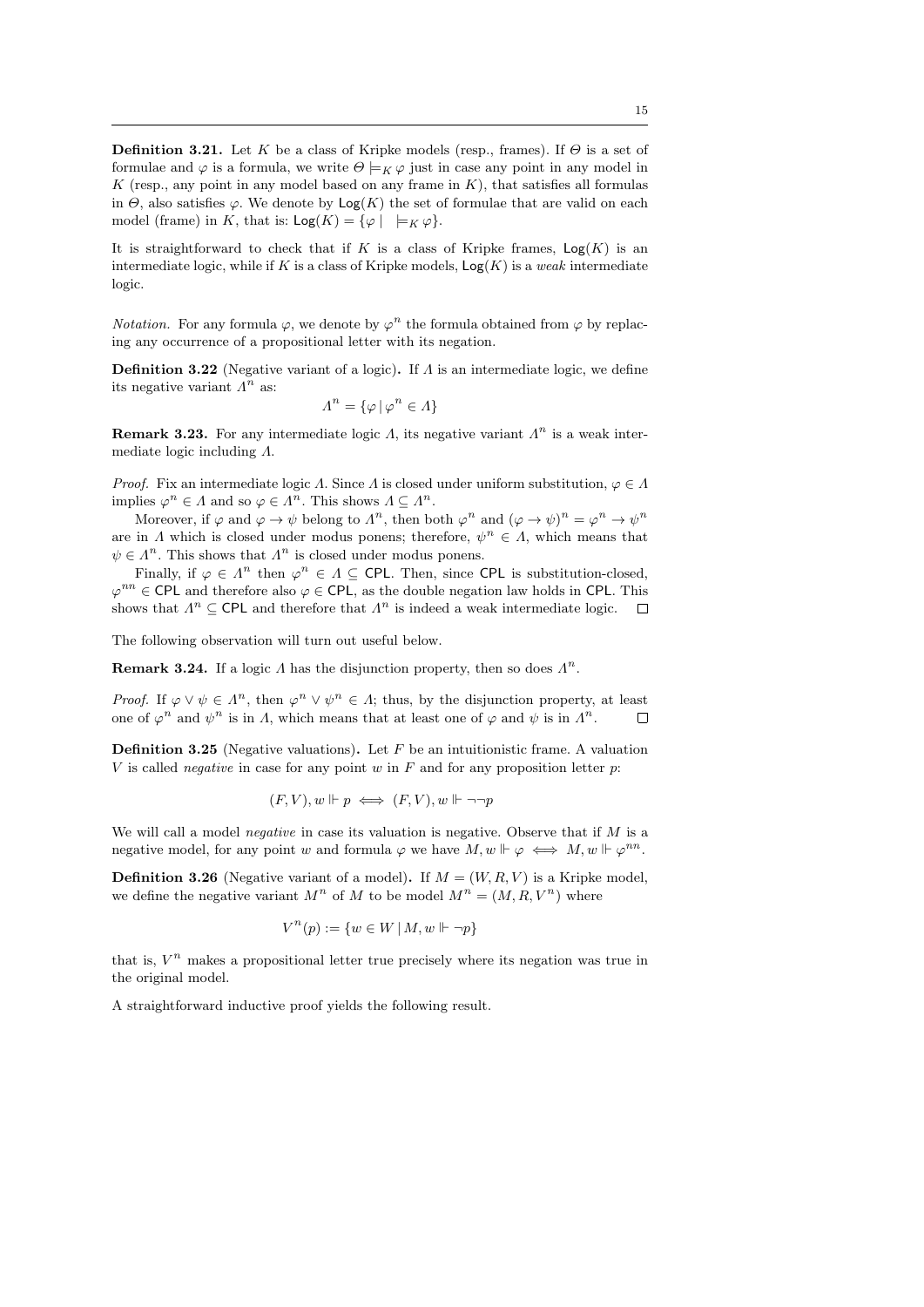<span id="page-16-0"></span>**Proposition 3.27.** For any model M, any point w and formula  $\varphi$ :

$$
M, w \Vdash \varphi^n \iff M^n, w \Vdash \varphi
$$

**Remark 3.28.** For any model M, its negative variant  $M^n$  is a negative model.

*Proof.* Take any point w of M and formula  $\varphi$ . According to the previous proposition and recalling that in intuitionistic logic triple negation is equivalent to single negation, we have  $M^n, w \Vdash p \iff M, w \Vdash \neg p \iff M, w \Vdash \neg \neg p \iff M^n, w \Vdash \neg \neg p$ .  $\Box$ 

**Definition 3.29.** Let  $K$  be a class of intuitionistic Kripke frames. Then we denote by  $nK$  the class of negative K-models, i.e., negative Kripke models whose frame is in K.

**Proposition 3.30.** For any class K of Kripke frames,  $\text{Log}(nK) = \text{Log}(K)^n$ .

*Proof.* If  $\varphi \notin \text{Log}(K)^n$ , i.e. if  $\varphi^n \notin \text{Log}(K)$ , then there must be a K-model M (i.e., a model based on a K-frame) and a point w such that  $M, w \not\Vdash \varphi^n$ . But then, by Proposition [3.27](#page-16-0) we have  $M^n, w \not\models \varphi$ , and thus  $\varphi \notin \text{Log}(nK)$  since  $M^n$  is a negative K-model.

Conversely, if  $\varphi \notin \text{Log}(nK)$ , let M be a negative K-model and w a point in M with  $M, w \not\models \varphi$ . Then since M is negative,  $M, w \not\models \varphi^{nn}$ . Therefore, by Proposition [3.27,](#page-16-0)  $M^n, w \not\models \varphi^n$ . But  $M^n$  shares the same frame of M, which is a K-frame: so  $\varphi^n \notin \text{Log}(K)$ , that is,  $\varphi \notin \text{Log}(K)^n$ .  $\Box$ 

The following result states that for any intermediate logic  $\Lambda$ ,  $\Lambda^n$  is axiomatized by a system having  $\Lambda$  and all the atomic double negation formulas  $\neg \neg p \rightarrow p$  as axioms, and modus ponens as unique inference rule.

**Proposition 3.31.** If  $\Lambda$  is an intermediate logic,  $\Lambda^n$  is the smallest weak intermediate logic containing  $\Lambda$  and the atomic double negation axiom  $\neg\neg p \rightarrow p$  for each propositional letter p.

Proof. We have already observed (see Remark [3.23\)](#page-15-0) that  $\Lambda^n$  is a weak intermediate logic containing Λ; moreover, for any letter p we have  $\neg \neg \neg p \rightarrow \neg p \in \text{IPL} \subseteq \Lambda$ , so each atomic double negation formula is in  $\Lambda^n$ .

To see that  $\Lambda^n$  is the smallest such logic, let  $\Lambda'$  be another weak logic containing A and the atomic double negation axioms. Consider  $\varphi \in A^n$ : this means that  $\varphi^n \in A$ . But clearly,  $\varphi$  is derivable by modus ponens from  $\varphi^n$  and the atomic double negation axioms for letters in  $\varphi$ : hence, as  $\Lambda'$  contains  $\Lambda$  and the atomic double negation formulas and it is closed under modus ponens,  $\varphi \in \Lambda'$ . Thus,  $\Lambda^n \subseteq \Lambda'$ .  $\Box$ 

With slight abuse of notation, we will henceforth identify  $\Lambda^n$  not only with a set of formulas, but also with the following derivation system:

Axioms:

 $-$  all formulas in  $\Lambda$  $- \neg \neg p \rightarrow p$  for all proposition letters  $p \in \mathcal{P}$ Rules: – modus ponens

If  $\Theta$  is a set of formulae and  $\varphi$  is a formula, we will write  $\Theta \vdash_{\Lambda^n} \varphi$  in case  $\varphi$  is derivable from the set of assumptions  $\Theta$  in the system  $\Lambda^n$ .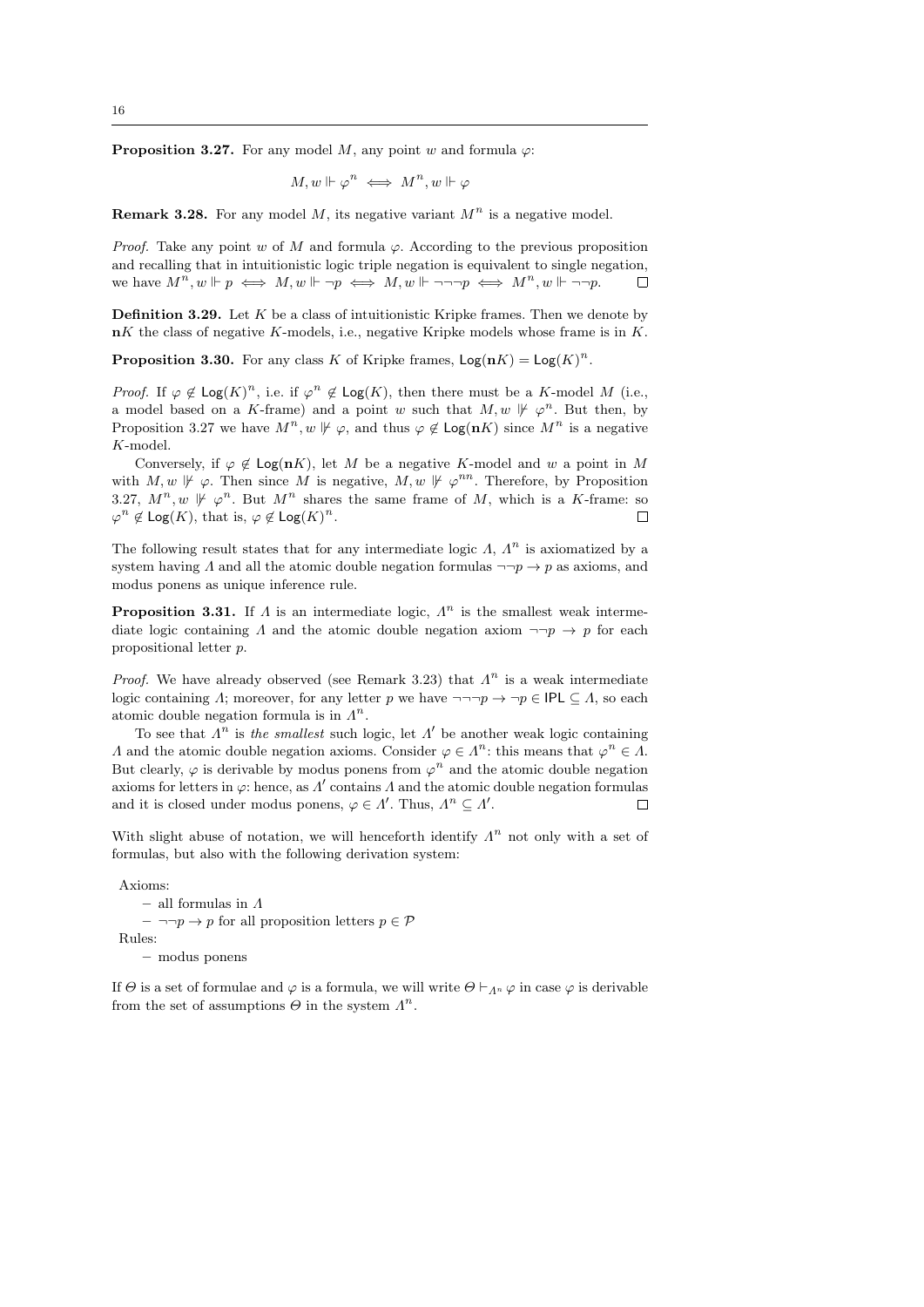3.5 Disjunction Property + Disjunctive Negative Translation  $=$  InqL

We are now ready to connect some of the notions introduced in previous subsections. The following theorem characterizes InqL as the unique weak intermediate logic that has the disjunction property and preserves logical equivalence under disjunctive negation translation (as defined in section [3.2\)](#page-12-1).

<span id="page-17-1"></span>**Theorem 3.32.** Let L be a weak intermediate logic. If  $\varphi \equiv_L \text{DNT}(\varphi)$  for all formulas  $\varphi$ , then  $\text{Ind}\subset L$ . If, additionally, L has the disjunction property, then  $L = \text{Ind}\Box$ 

*Proof.* Let L be a weak intermediate logic for which any formula  $\varphi$  is equivalent to DNT( $\varphi$ ). Suppose  $\varphi \in \text{Inql. Then } \text{DNT}(\varphi) \in \text{Inql. Write } \text{DNT}(\varphi) = \neg \nu_1 \vee \cdots \vee \neg \nu_k$ : since InqL has the disjunction property, we must have  $\neg \nu_i \in \text{Inql}$  for some  $1 \leq i \leq k$ . Now, we know that IPL coincides with CPL as far as negations are concerned [\(Chagrov and](#page-33-10) [Zakharyaschev,](#page-33-10) [1997,](#page-33-10) p.47) and it follows from this that every two weak intermediate logics coincide as far as negations are concerned. So if  $\neg \nu_i \in \text{Inql},$  then also  $\neg \nu_i \in L$ . Hence,  $\text{DNT}(\varphi) \in L$ , and since  $\varphi \equiv_L \text{DNT}(\varphi)$ , also  $\varphi \in L$ . This shows that  $\text{Inql } \subseteq L$ .

Now suppose that L also has the disjunction property. Consider a formula  $\varphi \in L$ : since  $\varphi \equiv_L \text{DNT}(\varphi)$  we have  $\text{DNT}(\varphi) \in L$ . But L has the disjunction property and therefore, using the same notation as above,  $\neg \nu_i \in L$  for some i. Then again because all weak intermediate logics agree on negations,  $\neg \nu_i \in \text{Inql},$  whence  $\text{DNT}(\varphi) \in \text{Inql}$ and also  $\varphi \in \text{Inql.}$  This proves that  $L \subseteq \text{Inql.}$  $\Box$ 

#### <span id="page-17-0"></span>3.6 Axiomatizing inquisitive logic

Given that InqL is the only weak intermediate logic with the disjunction property that preserves logical equivalence under DNT, it is natural to ask next what exactly is required, in terms of axioms, in order to preserve logical equivalence under DNT. Answering this question will directly lead to an axiomatization of InqL.

In order to identify the relevant axioms, let us go back to the proof of Proposition [3.14,](#page-12-0) which stated that  $\varphi \equiv_{\text{Inql}} \text{DNT}(\varphi)$  for any  $\varphi$ . The proof is by induction on  $\varphi$ . The atomic case amounts to the validity of the atomic double negation axioms. The inductive step for disjunction is trivial, while the one for conjunction follows from the fact that IPL  $\subset$  IngL, which means that intuitionistic equivalences (like instances of the distributive laws) hold in the inquisitive setting.

Finally, for the inductive step for implication we need—in addition to some intuitionistically valid equivalences—the following equivalence:

$$
\left(\neg\chi\rightarrow\bigvee\iota_{\leq i\leq k}\neg\psi_{i}\right)\equiv_{\mathsf{Inql}}\bigvee\iota_{\leq i\leq k}(\neg\chi\rightarrow\neg\psi_{i})
$$

for all formulas  $\chi, \psi_1, \ldots, \psi_k$ . Since the right-to-left entailment already holds intuitionistically, what is needed more specifically is that any substitution instance of each of the following formulas be valid in InqL:

$$
\mathtt{ND}_k \qquad (\neg p \to \bigvee \iota_{\leq i \leq k} \neg q_i) \quad \longrightarrow \quad \bigvee \iota_{\leq i \leq k} \ (\neg p \to \neg q_i)
$$

Thus—besides intuitionistic validities—we need all instances of  $ND_k$ ,  $k \in \omega$ , and all the atomic double negation axioms  $\neg\neg p \rightarrow p$  in order to preserve logical equivalence under DNT. Any system containing those axioms and equipped with the modus ponens rule will be able to prove the equivalence between a formula  $\varphi$  and its translation  $DNT(\varphi)$ .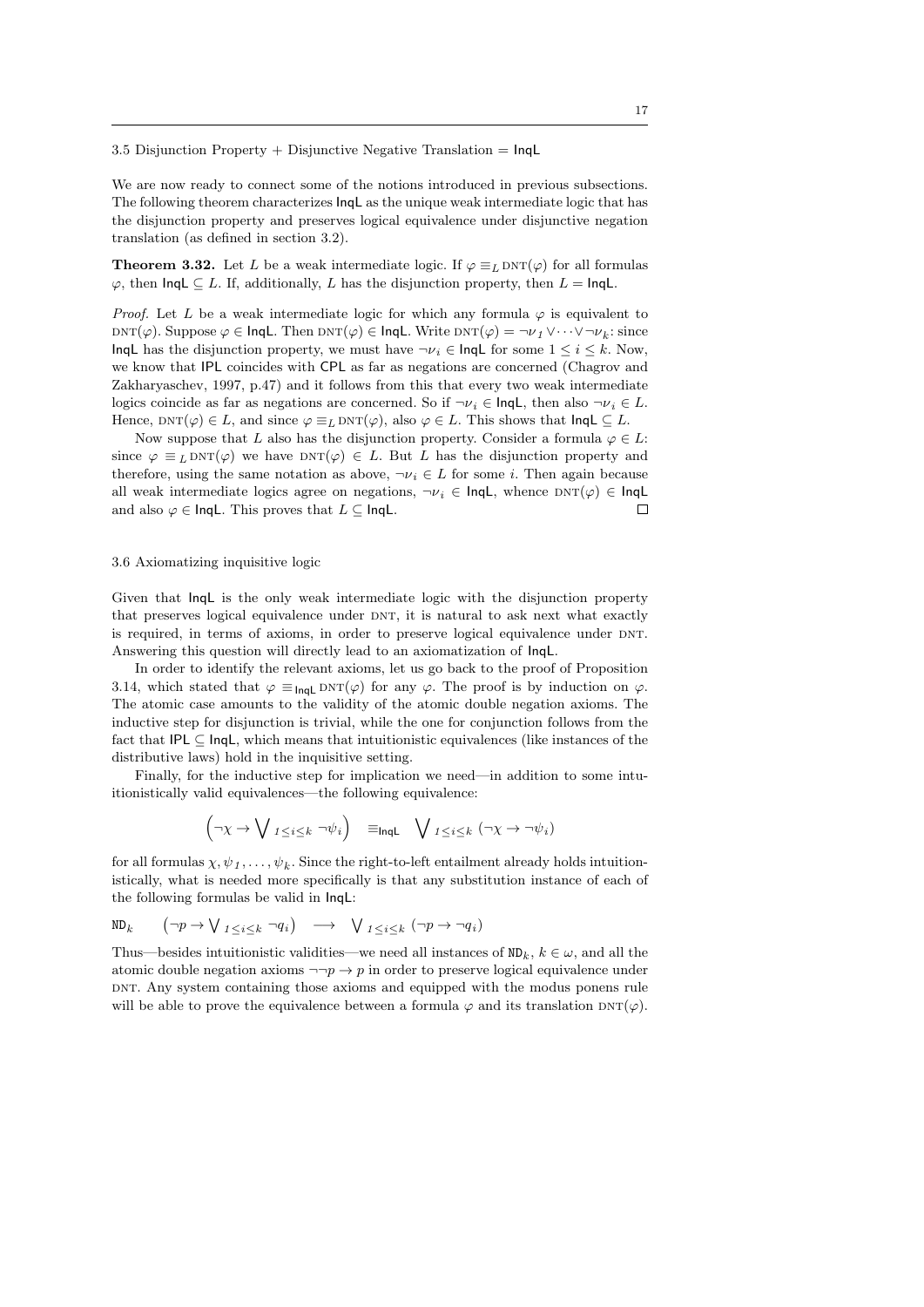This suffices to prove Proposition [3.33,](#page-18-1) where ND is the intermediate logic axiomatized by the axioms  $ND_k, k \in \omega$ .

<span id="page-18-1"></span>**Proposition 3.33.** For any logic  $\Lambda \supseteq \mathsf{ND}$  and any formula  $\varphi, \varphi \equiv_{\Lambda^n} \text{DNT}(\varphi)$ .

This proposition immediately yields a whole range of intermediate logics whose negative variant coincides with inquisitive logic.

<span id="page-18-3"></span>Theorem 3.34 (Completeness theorem).  $\Lambda^n$  = lnqL for any logic  $\Lambda \supseteq \text{ND}$  with the disjunction property.

*Proof.* Let  $\Lambda$  be an extension of ND with the disjunction property. Then according to

Proposition [3.33](#page-18-1) we have  $\varphi \equiv_{\Lambda^n} \text{DNT}(\varphi)$  for all  $\varphi$ ; moreover,  $\Lambda^n$  has the disjunction property (see Remark [3.24\)](#page-15-1). Hence by Theorem [3.32](#page-17-1) we have  $\Lambda^n = \text{Inql.}$  $\Box$ 

The logic ND has been studied by [\(Maksimova,](#page-33-11) [1986\)](#page-33-11). Among other things, she shows (1) that ND has the disjunction property, and (2) that the maximal intermediate logic with the disjunction property containing ND is ML, an intermediate logic introduced by [Medvedev](#page-33-12) [\(1962\)](#page-33-12), also known as 'the logic of finite problems'. Maximova also remarks that the logic KP, which was introduced by [Kreisel and Putnam](#page-33-13) [\(1957\)](#page-33-13) as the intermediate logic axiomatized by:

KP  $(\neg p \rightarrow q \lor r) \rightarrow (\neg p \rightarrow q) \lor (\neg p \rightarrow r)$ 

is one of the logics in between ND and ML which has the disjunction property. This immediately gives us three concrete axiomatizations of InqL.

<span id="page-18-2"></span>Corollary 3.35.  $ND^n = KP^n = ML^n = InqL$ .

Medvedev's logic will be discussed in more detail in the next section, which investigates the schematic fragment of InqL. The completeness theorem established above will be further strengthened in section [5.](#page-21-0) There we will see that the negative variant of an intermediate logic  $\Lambda$  coincides with  $\text{Inql } if$  and only if  $ND \subseteq \Lambda \subseteq ML$ .

#### <span id="page-18-0"></span>4 The schematic fragment of inquisitive logic

We have already remarked that inquisitive logic is not closed under uniform substitution; it is natural to ask, then, what the schematic fragment of InqL is. In this section we will address this issue and we will find that this fragment in fact coincides with Medvedev's logic of finite problems.

Definition 4.1 (Schematic fragment of InqL). We denote by Sch(InqL) the set of formulae that are schematically valid in  $\text{Inql},$  i.e., those formulae  $\varphi$  such that  $\varphi^* \in \text{Inql}$ for any substitution instance  $\varphi^*$  of  $\varphi$ .

Notice that Sch(InqL) is the greatest intermediate logic included in InqL.

Definition 4.2 (Medvedev frames). A Medvedev frame consists of all the non-empty subsets of some finite set X, ordered by the superset relation. In other words, a Medvedev frame is a frame of the shape  $(\wp(X) - \{\emptyset\}, \supseteq)$ , where X is some finite set. The class of Medvedev frames will be denoted by Med.

Notice that the frame  $F_I$  underlying the Kripke model for inquisitive semantics is  $(\wp \wp(\mathcal{P}) - \{\emptyset\}, \supseteq)$ . So  $F_I$  is a Medvedev frame whenever the set of proposition letters  $P$  is finite.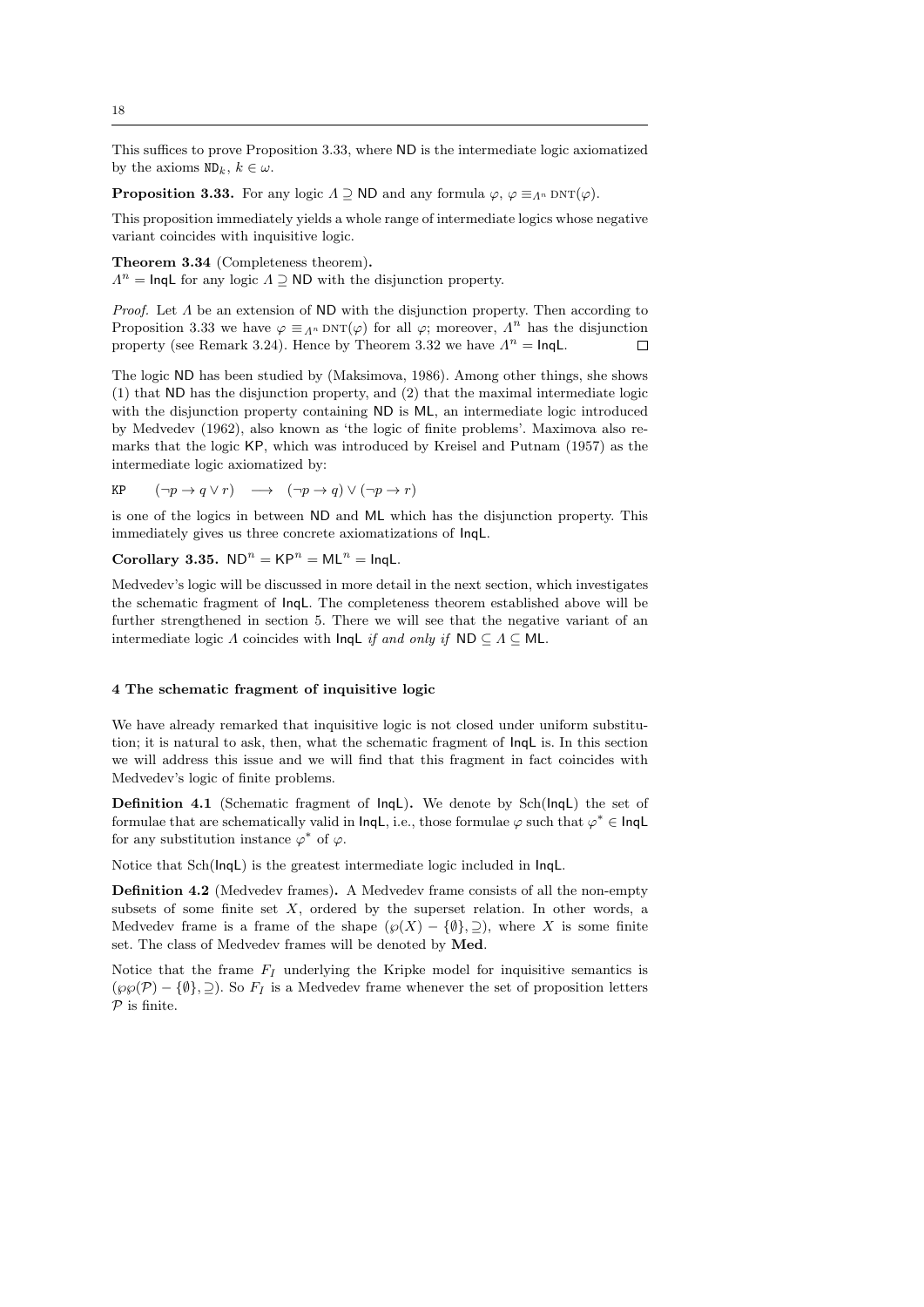Definition 4.3 (Medvedev logic). Medvedev logic is the logic of the class Med of Medvedev frames:  $ML := Log(Med)$ . Notice that ML is an intermediate logic.

The following theorem establishes the main result of this section, namely that the schematic fragment of InqL coincides with Medvedev logic. There is, however, one subtlety that should be remarked: whereas we assumed so far that the set of atomic proposition letters  $P$  may be finite or countably infinite, it is at this stage important to assume that  $P$  is in fact countably infinite.

<span id="page-19-0"></span>Theorem 4.4. Sch(InqL)=ML.

In order to prove this theorem, we need the following lemma. This lemma employs the notion of a *p-morphism*, which we assume to be familiar (see, for instance, [Chagrov](#page-33-10) [and Zakharyaschev,](#page-33-10) [1997,](#page-33-10) p.30).

<span id="page-19-1"></span>**Lemma 4.5.** For any negative Medvedev model M, there exists a p-morphism  $\eta$  from  $M$  to the Kripke model for inquisitive logic  $M_I$ .

*Proof.* Let  $M = (W, R, V)$  be a negative Medvedev model. For any endpoint e of M, denote by  $i_e$  the valuation  $i_e = \{p \in \mathcal{P} \mid e \in V(p)\}\)$  consisting of those letters true at e. For any point w in M, let  $E_w$  denote the set of endpoints accessible from w in M. Define the candidate p-morphism  $\eta$  as follows:

For any  $w \in W$ ,  $\eta(w) = \{i_e \mid e \in E_w\}.$ 

First, note that any point in  $M$  can see at least one endpoint. This means that for any  $w \in W$ , we have  $E_w \neq \emptyset$ , and therefore  $\eta(w) \neq \emptyset$ . This insures that  $\eta(w) \in W_I$ , so that the map  $\eta: W \to W_I$  is well-defined. It remains to check that  $\eta$  is a p-morphism. Fix any  $w \in W$ :

- Proposition Letters. Take any proposition letter p. If  $M, w \Vdash p$ , then by persistence we have  $M, e \Vdash p$  for any  $e \in E_w$ ; this implies that  $p \in i$  for any index  $i \in \eta(w)$  and so  $\eta(w) \models p$ , whence  $M_I, \eta(w) \Vdash p$ .

Conversely, suppose  $M, w \not\models p$ . Then since the valuation V is negative,  $M, w \not\models \neg \neg p$ , so there must be a successor v of w with  $M, v \Vdash \neg p$ . M is finite, so  $E_v$  is nonempty. Take a point  $e \in E_v$ . Then, by persistence,  $M, e \Vdash \neg p$ , whence  $p \notin i_e$ . But, by transitivity of R, we have that  $e \in E_w$ , so  $i_e \in \eta(w)$ . Thus  $\eta(w) \not\models p$ , whence  $M_I, \eta(w) \not\Vdash p.$ 

- Forth Condition. Suppose  $wRv$ : then since our accessibility relation is transitive,  $E_w \supseteq E_v$  and thus also  $\eta(w) \supseteq \eta(v)$ .
- **Back Condition**. Suppose  $\eta(w) \supseteq t$ : we must show that there is some successor v of w such that  $n(v) = t$ .

Since t is a non-empty subset of  $\eta(w) = \{i_e \mid e \in E_w\}$ , there must be some nonempty subset  $E_* \subseteq E_w$  such that  $t = \{i_e | e \in E_*\}$ . We must show, then, that there is a successor v of w in M whose terminal successors are exactly those in  $E_*$ . Recall that  $M$  is based on a frame that consists of all the non-empty subsets of some finite set  $X$ , ordered by the superset relation. In particular, all the endpoints in  $M$  are singleton subsets of  $X$ , and for any set of endpoints  $E$ , there is a point, namely  $\bigcup E$ , whose terminal successors are exactly the ones in E. Thus, for v we can take  $\bigcup E_*$ . Then,  $E_v = E_*$ , and  $\eta(v) = t$ .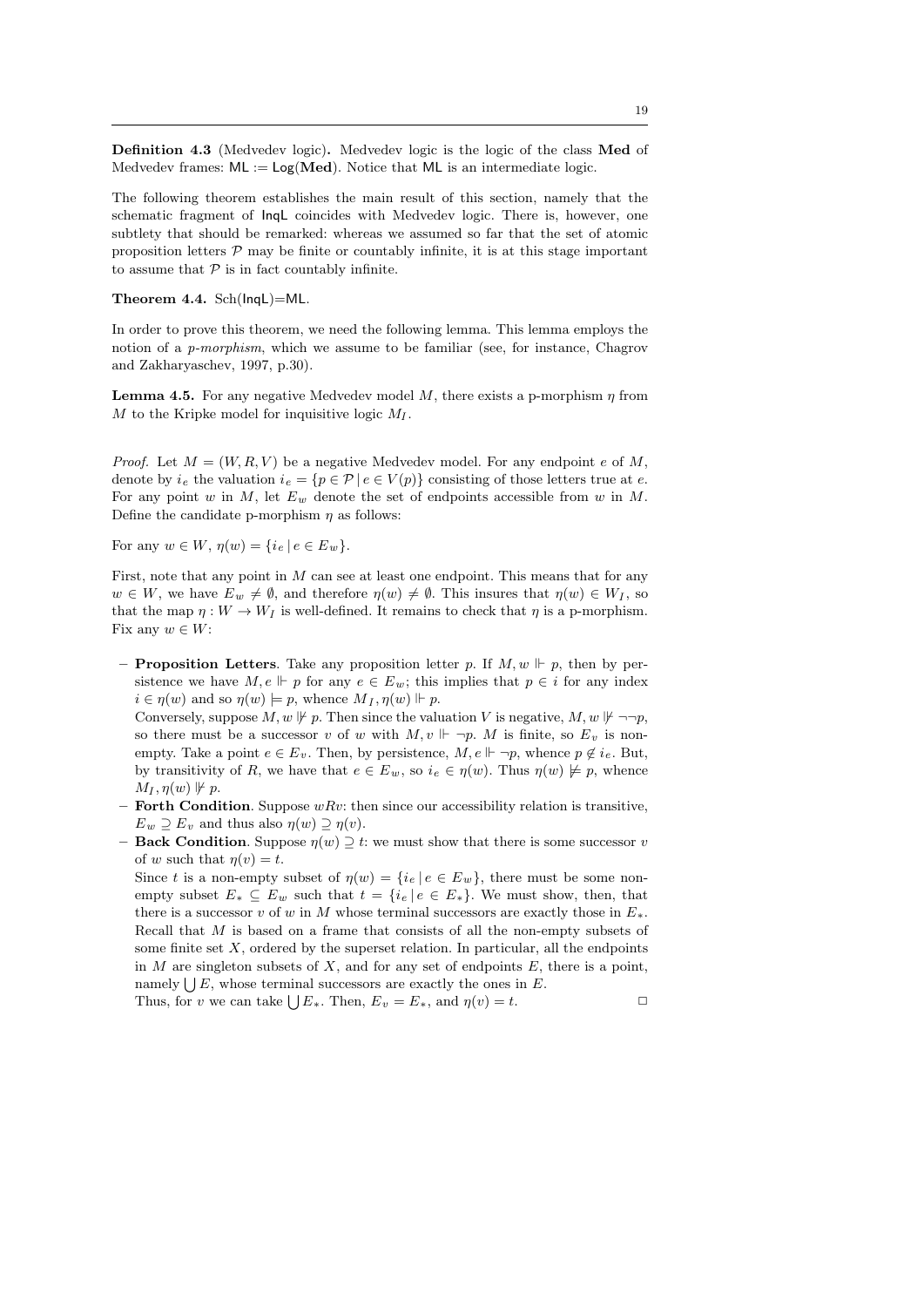<span id="page-20-1"></span>*Proof of Theorem [4.4.](#page-19-0)* Suppose  $\varphi \notin Sch(\text{Inql}):$  then there is a substitution instance  $\varphi^*$  of  $\varphi$  such that  $\varphi^* \notin \text{Inql.}$  But then it follows from Proposition [2.8](#page-4-0) that  $\varphi^*$  can be falsified in a point of the model  $M_I$  for inquisitive semantics relative to the finite set of propositional letters  $P_{\varphi^*}$ ; and since this model is a Medvedev model,  $\varphi^* \notin M$ L. But then, as ML is closed under uniform substitution, also  $\varphi \notin ML$ . This shows that  $ML \subseteq Sch(InaL)$ .

For the converse inclusion, suppose  $\varphi(p_1, \ldots, p_n) \notin M\mathsf{L}$ . This means that there is a model  $M = (F, V)$ , where F is a Medvedev frame, and a point w in this model, such that  $M, w \not\Vdash \varphi$ . Now, the idea is to use Lemma [4.5](#page-19-1) to transfer this counterexample to the Kripke model  $M_I$  for inquisitive semantics. In order to do so, however, we need our starting model to be a negative Medvedev model. Our model is indeed a Medvedev model, but there is no reason why the valuation  $V$  should be negative. Therefore, what we want to do is replace V by a negative valuation  $\hat{V}$ , and then simulate the behaviour of the propositional letters  $p_1, \ldots, p_n$  with complex formulae  $\psi_1, \ldots, \psi_n$ .

In order to do this, associate any point  $u$  in  $M$  with a propositional letter  $q_u$  and define a new valuation  $\widehat{V}$  as follows: for any point v and any proposition letter  $q_u$ , take  $v \in \widehat{V}(q_u)$  if and only if  $v \subseteq u$ . For proposition letters q which are not of the shape  $q_u$ for some u, take  $\widehat{V}(q) = \emptyset$ . Then define  $\widehat{M} = (F, \widehat{V})$ .

Notice that the valuation  $\hat{V}$  is indeed negative. For, take any letter  $q_u$  and suppose that a certain point v is not in  $\hat{V}(q_u)$ : then  $v \not\subseteq u$ , so we can take an element  $x \in v - u$ . Since  $\{x\} \nsubseteq u$ ,  $\{x\} \notin \widehat{V}(q_u)$ , and therefore, since singletons are endpoints and thus behave classically, we have  $\widehat{M}$ ,  $\{x\} \Vdash \neg q_u$ . Finally, since  $\{x\} \subseteq v$ ,  $\{x\}$  is a successor of v, and therefore  $\widehat{M}, v \not\models \neg \neg q_u$ . So indeed  $\widehat{M}$  is a negative Medvedev model, and Lemma [4.5](#page-19-1) applies, yielding a p-morphism  $\eta : M \to M_I$ .

We now turn to the second task, namely, find a complex formula  $\psi_i$  that simulates in M the behaviour of the atom  $p_i$  in M. For  $1 \leq i \leq n$ , define  $\psi_i := \bigvee_{v \in V(p_i)} q_v$ . We are going to show that for any point u:

$$
M, u \Vdash p_i \iff \widehat{M}, u \Vdash \psi_i
$$

If  $M, u \Vdash p_i$ , i.e. if  $u \in V(p_i)$ , then since  $\widehat{M}, u \Vdash q_u$  we immediately have that  $\widehat{M}, u \Vdash \bigvee_{v \in V(p_i)} q_v$ . That is,  $\widehat{M}, u \Vdash \psi_i$ .

Conversely, if  $\widehat{M}$ ,  $u \Vdash \psi_i$ , then there is a point  $v \in V(p_i)$  such that  $u \in \widehat{V}(q_v)$ , which in turn, by definition of  $\hat{V}$ , means that  $u \subseteq v$ . But then, by persistence,  $u \in V(p_i)$ , that is,  $M, u \Vdash p_i$ . This proves the above equivalence. Now, it follows immediately that for any point u:

$$
M, u \Vdash \varphi(p_1, \ldots, p_n) \iff \widehat{M}, u \Vdash \varphi(\psi_1, \ldots, \psi_n)
$$

In particular,  $\widehat{M}$ ,  $w \not\Vdash \varphi(\psi_1,\ldots,\psi_n)$ . Thus, using the p-morphism  $\eta : \widehat{M} \to M_I$ provided by Lemma [4.5](#page-19-1) we finally get that  $M_I, \eta(w) \not\Vdash \varphi(\psi_1, \ldots, \psi_n)$ . Therefore,  $\varphi(\psi_1, \ldots, \psi_n) \notin \text{Inql}$  and thus  $\varphi(p_1, \ldots, p_n) \notin \text{Sch}(\text{Inql}).$ 

Observe that the given proof in fact establishes something stronger than the equality Sch(InqL) = ML. It shows that in order to falsify a formula  $\varphi \notin Sch(\text{InqL})$  we do not have to look at arbitrary substitution instances of  $\varphi$ ; it suffices to take into consideration substitutions of atomic proposition letters with arbitrarily large disjunctions of atoms. This yields the following corollary.

<span id="page-20-0"></span>**Corollary 4.6.** For any formula  $\varphi(p_1, \ldots, p_n)$ , the following are equivalent:

1.  $\varphi(p_1, \ldots, p_n) \in \mathsf{ML};$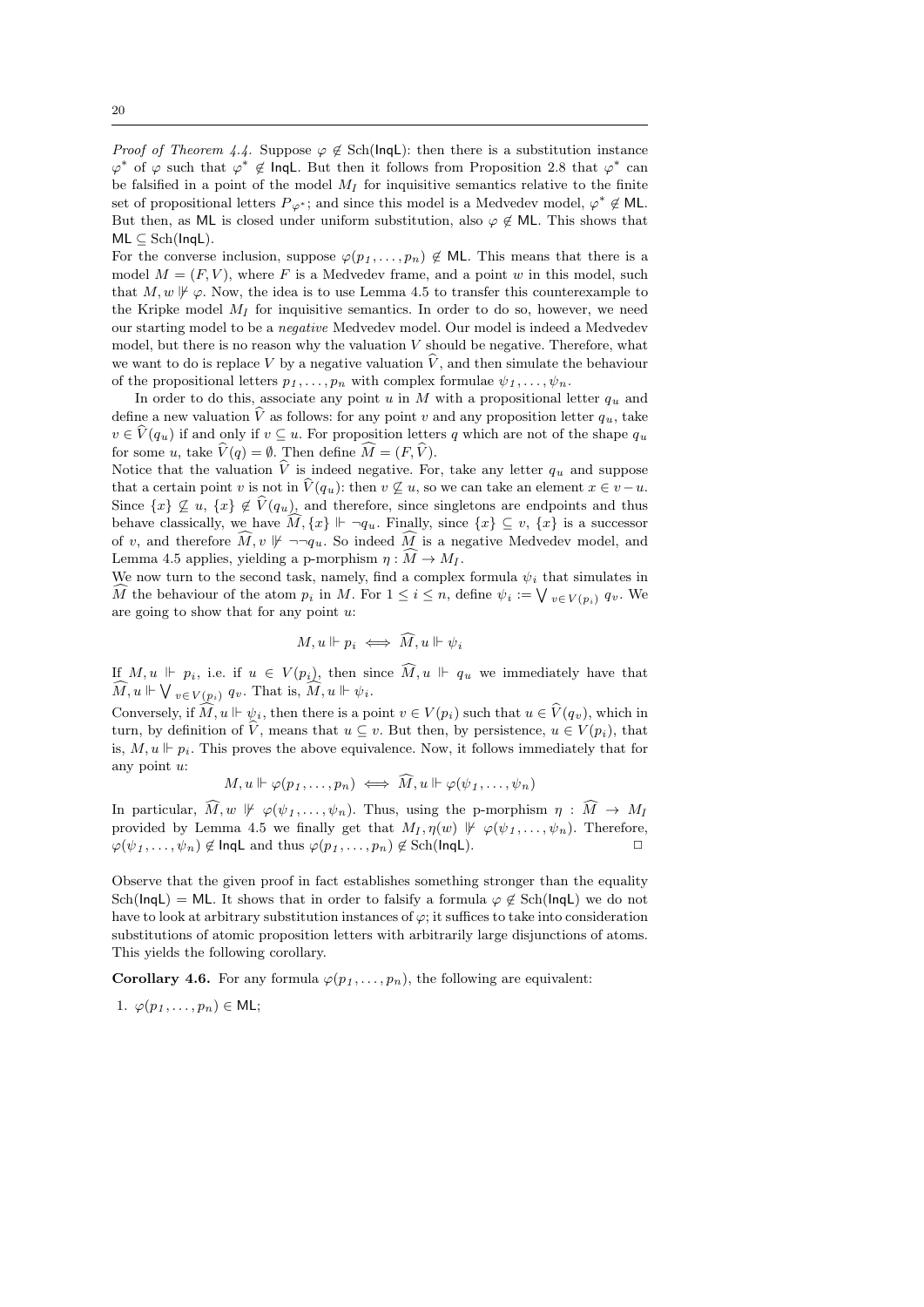- 2.  $\varphi(\bigvee_{1\leq i\leq k}p^{i}{}_{1},\ldots,\bigvee_{1\leq i\leq k}p^{i}{}_{n})\in\mathsf{Inql}$  for all  $k\in\omega;$
- 3.  $\varphi(\bigvee_{1 \leq i \leq k} \overline{\neg p^i_1}, \ldots, \bigvee_{1 \leq i \leq k} \overline{\neg p^i_n}) \in \Lambda$  for all  $k \in \omega$ , where  $\Lambda$  is any intermediate logic with  $\overline{\Lambda}^n = \text{Inql.}$

We end this section with some notes on Medvedev's logic. This logic was first presented in [\(Medvedev,](#page-33-12) [1962\)](#page-33-12) as the logic arising from interpreting propositional formulas as finite problems. In [\(Medvedev,](#page-33-14) [1966\)](#page-33-14), the logic was characterized in terms of Kripke models as the logic of the class Med. The quest for an axiomatization of ML did not produce significant results until [Maksimova](#page-33-15) *et al.* [\(1979\)](#page-33-15) proved that  $ML$  is not finitely axiomatizable and indeed not axiomatizable with a finite number of propositional letters. The question of whether ML admits a recursive axiomatization (equivalently, of whether ML is decidable) is a long-standing open problem.

This makes the results we just established particularly interesting. For, in the first place we have seen that  $ML = Sch(IndL) = Sch(KP<sup>n</sup>) = Sch(ND<sup>n</sup>)$ , which means that the systems  $\mathsf{KP}^n$  and  $\mathsf{ND}^n$  give pseudo-axiomatizations of ML: they derive 'slightly' more formulas than those in ML, but if we restrict our attention to the schematic validities, then we have precisely Medvedev's logic.

In the second place, Corollary [4.6](#page-20-0) provides a connection between Medvedev's logic and other intermediate logics, among which the well-understood Kreisel-Putnam logic, that might pave the way for new attempts to solve the decidability problem for ML.

For instance—since both InqL and KP are decidable—if it were possible to find a finite bound  $b$  for the maximum number  $k$  of disjuncts that we need to use in order to falsify a non-schematically valid formula  $\varphi$  (possibly depending on the number of propositional letters in  $\varphi$ ) then ML would be decidable. For, to determine whether  $\varphi \in \mathsf{ML}$  it would then suffice to check whether the formula  $\varphi(\bigvee_{1 \leq i \leq k} \neg p^i_1, \ldots, \bigvee_{1 \leq i \leq k} \neg p^i_n)$ is in KP for all  $k \leq b$ , and this procedure can be performed in a finite amount of time.

It is possible to show (see [Ciardelli,](#page-33-16) [2009\)](#page-33-16) that for formulas containing a single proposition letter  $p$ , such a bound exists and equals 2. As a consequence, the oneletter fragment of ML is decidable. This result is not quite new, since [Medvedev](#page-33-14) [\(1966\)](#page-33-14) showed that the one-letter fragment of ML coincides with the well-known Scott logic, and this logic is known to be decidable—this follows, for instance, from Theorem 11.58 in [\(Chagrov and Zakharyaschev,](#page-33-10) [1997,](#page-33-10) p.410)—but the argument presented here is new and could perhaps be generalized.

#### <span id="page-21-0"></span>5 The range of intermediate logics whose negative variant is InqL

Using the result that the schematic fragment of  $\text{InqL}$  coincides with ML it is possible to strengthen the completeness result obtained in section [3.6:](#page-17-0) we can give a complete characterization of the range of intermediate logics whose negative variant coincides with InqL.

<span id="page-21-1"></span>Theorem 5.1 (Range of intermediate logics whose negative variant is InqL). For any intermediate logic Λ:

$$
A^n = \mathsf{InqL} \iff \mathsf{ND} \subseteq A \subseteq \mathsf{ML}
$$

We articulate the proof of this theorem in two lemmata.

**Lemma 5.2.** For any intermediate logic  $\Lambda$ , if  $\Lambda^n = \text{Inql}$ , then ND  $\subseteq \Lambda$ .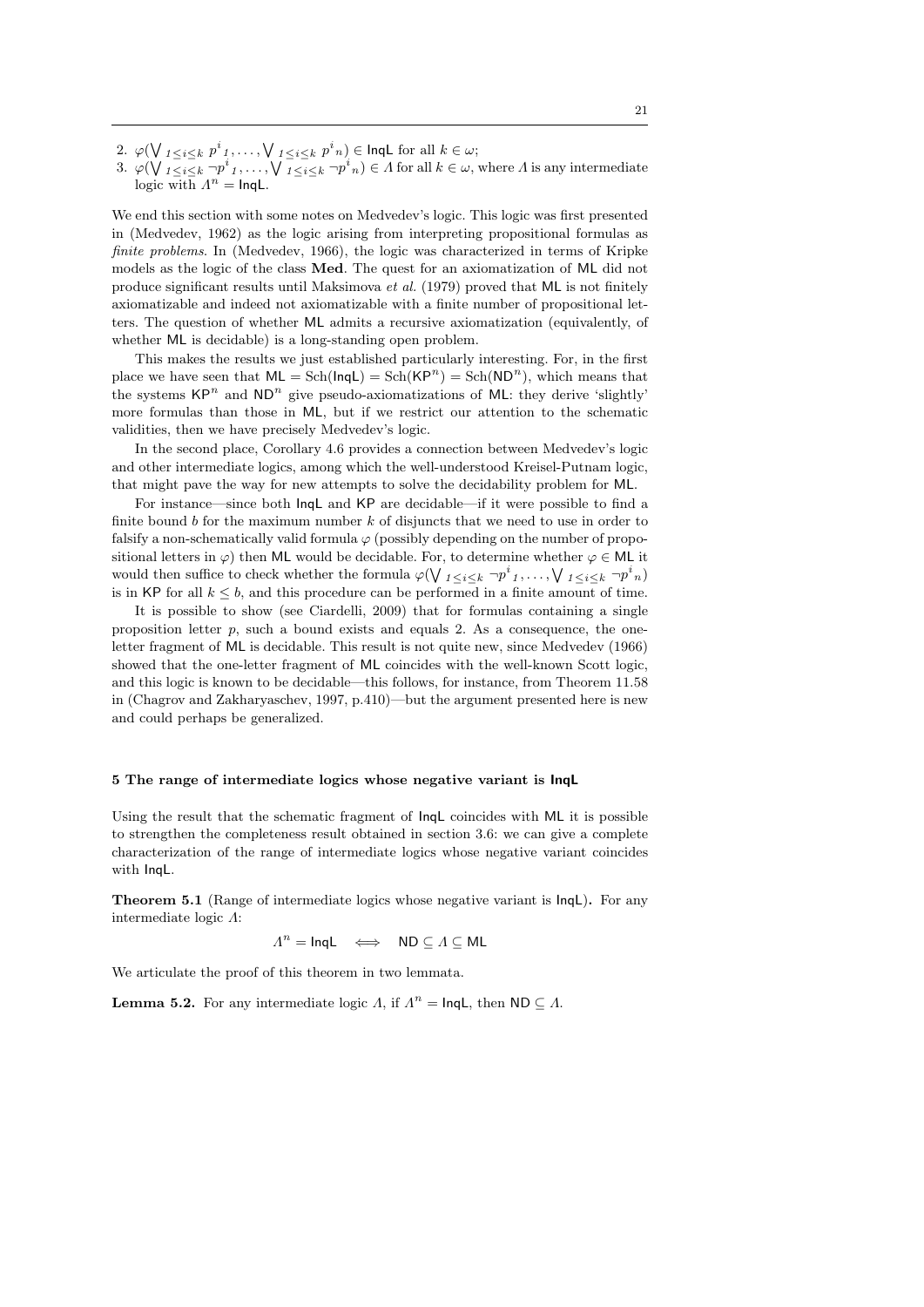*Proof.* By contraposition, suppose  $ND \nsubseteq A$ . Then there is a number k for which the formula  $ND_k := (\neg p \to \bigvee_{1 \leq i \leq k} \neg q_i) \longrightarrow \bigvee_{1 \leq i \leq k} (\neg p \to \neg q_i)$  is not in  $\Lambda$ . Note that this formula is nothing but  $\varphi^n$  where  $\varphi$  denotes the formula

$$
\left(p \to \bigvee_{1 \leq i \leq k} q_i\right) \quad \longrightarrow \quad \bigvee_{1 \leq i \leq k} (p \to q_i)
$$

But then  $\varphi^{nn}$  cannot be in  $\Lambda$ . For if it were— $\Lambda$  being closed under uniform substitution—  $\varphi^{nnn}$  should also be in A, and so should the equivalent formula  $\varphi^n$ . But  $\varphi^n$  is not in *A*. Thus,  $\varphi^{nn} \notin A$ , whence  $\varphi^n \notin A^n$ . On the other hand,  $\varphi^n = \mathbb{N}D_k \in \mathsf{Inql. S0}$ ,  $\Lambda^n \neq \mathsf{InqL}.$  $\Box$ 

**Lemma 5.3.** For any intermediate logic  $\Lambda$ , if  $\Lambda^n = \text{Inql}$ , then  $\Lambda \subseteq \text{ML}$ .

*Proof.* We know that  $\Lambda$  is always included in  $\Lambda^n$ , so if  $\Lambda^n = \text{Inqlw}$  we have  $\Lambda = \text{Sch}(\Lambda) \subseteq$  $\text{Sch}(A^n) = \text{Sch}(\text{InqL}) = \text{ML}$ , where the first equality uses the fact that  $\Lambda$  is closed under uniform substitution.  $\Box$ 

*Proof of Theorem [5.1.](#page-21-1)* Let  $\Lambda$  be an intermediate logic. The operation of negative variant is obviously monotone, so if  $ND \subseteq A \subseteq ML$  we have  $Inel = ND^n \subseteq \Lambda^n \subseteq ML^n$ InqL, where the first and the last equality come from Corollary [3.35.](#page-18-2)

On the other hand, the previous two lemmata together show that  $\Lambda^n = \text{Inql implies}$  $ND \subset \Lambda \subset \mathsf{ML}$ . This completes the proof of the theorem.  $\Box$ 

Note that as a corollary of this theorem we can easily derive a well-known result due to [Maksimova](#page-33-11) [\(1986\)](#page-33-11), which was already mentioned at the end of section [3.6.](#page-17-0)

Corollary 5.4. If  $\Lambda \supseteq$  ND is a logic with the disjunction property, then  $\Lambda \subseteq M$ L. In particular, ML is a maximal logic with the disjunction property.

*Proof.* According to Theorem [3.34,](#page-18-3) if  $\Lambda \supseteq \mathsf{ND}$  is a logic with the disjunction property, then  $\Lambda^n = \text{Inql}$  and thus, by Theorem [5.1,](#page-21-1)  $\Lambda \subseteq \text{ML}$ . П

Finally, Theorem [5.1](#page-21-1) can easily be extended to a strong completeness result.

<span id="page-22-0"></span>**Theorem 5.5** (Strong completeness). For any intermediate logic  $\Lambda$ , the following two conditions are equivalent:

1. ND  $\subseteq$   $\Lambda \subseteq$  ML

2. For any set of formulas  $\Theta$  and any formula  $\varphi: \Theta \models_{\text{Incl}} \varphi \iff \Theta \models_{\Lambda^n} \varphi$ 

*Proof.* First let  $\Lambda$  be an intermediate logic that satisfies condition 2. Then, in particular,  $\mathsf{InqL} = \Lambda^n$ , and therefore, by Theorem [5.1,](#page-21-1) ND  $\subseteq \Lambda \subseteq \mathsf{ML}$ .

Now let us assume that  $\Lambda$  is an intermediate logic that satisfies condition 1, and show that  $\vdash_{\Lambda^n}$  is sound and complete with respect to  $\models_{\text{Inal}}$ . The soundness direction is straightforward since  $\Lambda \subseteq \text{Inql}$  (for,  $\Lambda \subseteq \Lambda^n$  and  $\Lambda^n = \text{Inql}$ ),  $\neg \neg p \rightarrow p \in \text{Inql}$ , and the set of formulas supported by a state is closed under modus ponens. For the completeness direction, suppose that  $\Theta \models_{\mathsf{Inql}} \varphi$ . Then, by compactness (Theorem [3.11\)](#page-11-0), there are formulas  $\theta_1, \ldots, \theta_k \in \Theta$  such that  $\theta_1, \ldots, \theta_k \models_{\textsf{Inql}} \varphi$ , which by the deduction theorem amounts to  $\theta_1 \wedge \cdots \wedge \theta_k \rightarrow \varphi \in \text{Inql. Then by Theorem 5.1, } \theta_1 \wedge \cdots \wedge \theta_k \rightarrow \varphi \in \Lambda^n$  $\theta_1 \wedge \cdots \wedge \theta_k \rightarrow \varphi \in \text{Inql. Then by Theorem 5.1, } \theta_1 \wedge \cdots \wedge \theta_k \rightarrow \varphi \in \Lambda^n$  $\theta_1 \wedge \cdots \wedge \theta_k \rightarrow \varphi \in \text{Inql. Then by Theorem 5.1, } \theta_1 \wedge \cdots \wedge \theta_k \rightarrow \varphi \in \Lambda^n$ , whence clearly  $\Theta \vdash_{\Lambda^n} \varphi$ .  $\Box$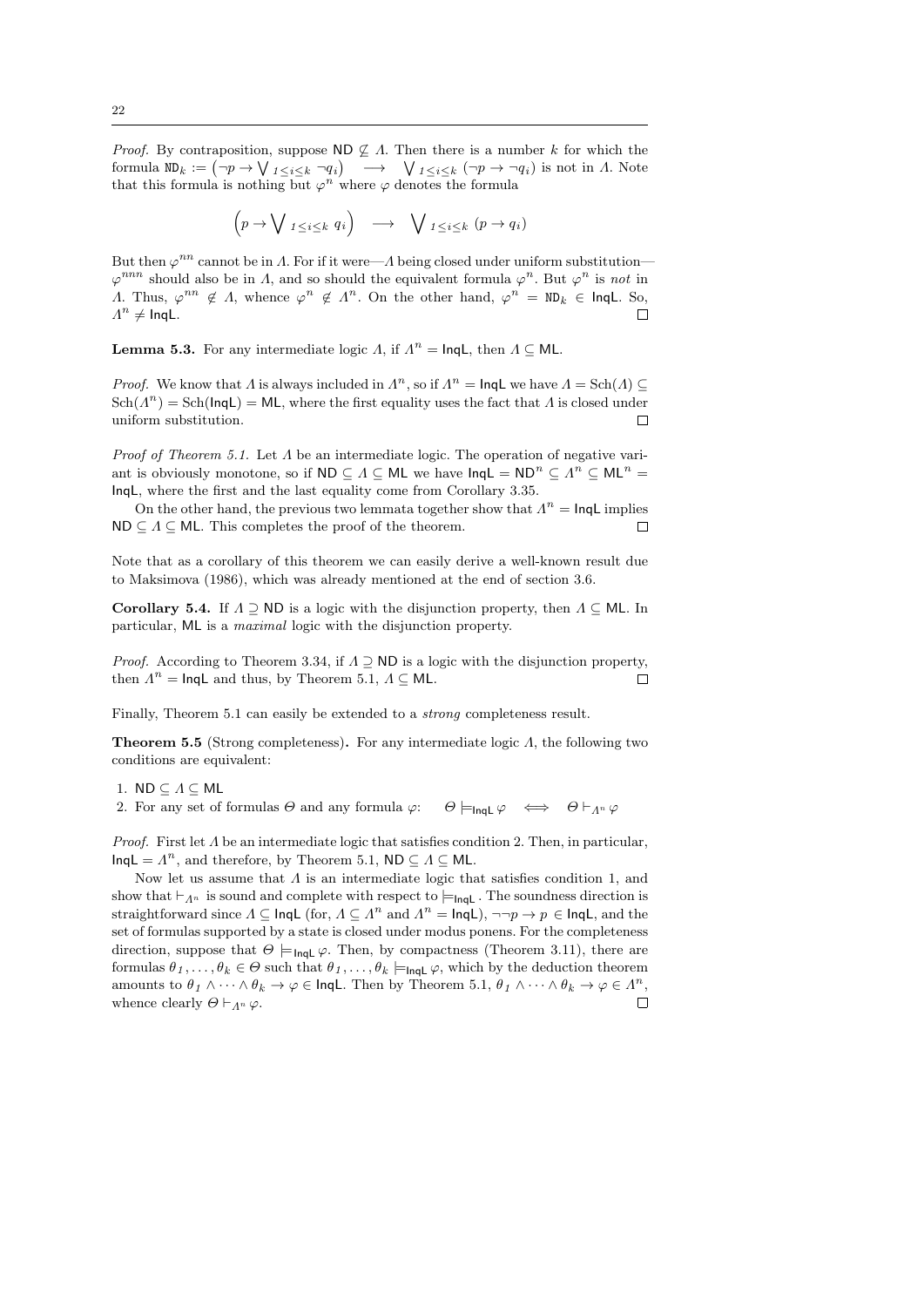#### <span id="page-23-0"></span>6 InqL as the disjunctive-negative fragment of IPL

As we already observed, the meanings of inquisitive semantics are sets of alternatives, where each alternative is a classical meaning. This essential feature of the semantics is mirrored on the syntactic, logical level by the fact that any formula  $\varphi$  is equivalent to a disjunction of negations  $DNT(\varphi)$ .

The completeness result in section [3](#page-9-0) was based on the insight that preservation of logical equivalence under DNT is an essential feature of the logic  $\text{Inql.}$  But there is even more to say about DNT: in this section we will show that it constitutes a *translation* of  $InqL$  into IPL, in the following sense (cf. [Epstein](#page-33-17) *et al.*, [1995,](#page-33-17) chapter 10):

**Definition 6.1** (Translations between logics). Let  $L, L'$  be two logics arising from two entailment relations  $\models_L$  and  $\models_{L'}$ . We say that a mapping t from formulas in the language of L to formulas in the language of  $L'$  is a translation from L to  $L'$  in case for any set of formulas  $\Theta$  and any formula  $\varphi$  we have:

$$
\Theta\models_L\varphi\iff t[\Theta]\models_{L'} t(\varphi)
$$

where  $t[\Theta] = \{t(\theta) | \theta \in \Theta\}.$ 

Moreover, we will show that the disjunctive-negative fragment of InqL coincides with the one of IPL, and that InqL is in fact isomorphic to the disjunctive-negative fragment of IPL through the translation  $DNT$  (just as CPL is isomorphic to the negative fragment of IPL through the translation mapping  $\varphi$  to  $\neg\neg\varphi$ ).

Let us call a formula *disjunctive-negative* in case it is a disjunction of negations. The following proposition says that inquisitive entailment and intuitionistic entailment agree as far as disjunctive-negative formulas are concerned.

<span id="page-23-1"></span>**Proposition 6.2.** If  $\varphi$  is a disjunctive-negative formula and  $\Theta$  a set of disjunctivenegative formulas, then:  $\Theta \models_{\mathsf{Inql}} \varphi \iff \Theta \models_{\mathsf{IPL}} \varphi$ .

*Proof.* Consider an arbitrary set  $\Theta$  of disjunctive-negative formulas and a disjunctivenegative formula  $\varphi = \neg \xi_1 \vee \cdots \vee \neg \xi_k$ . If  $\Theta \models_{\textsf{Inql}} \varphi$ , then by compactness and the deduction theorem there must be  $\theta_1, \ldots, \theta_n \in \Theta$  such that  $\theta_1 \wedge \cdots \wedge \theta_n \to \varphi \in \text{Inql.}$ 

Now since each  $\theta_k$  is a disjunction of negations and since the distributive laws hold in intuitionistic logic, in IPL we can turn  $\theta_1 \wedge \cdots \wedge \theta_n$  into a disjunction of conjunctions of negations. In turn, a conjunction of negations is equivalent to a negation in intuitionistic logic. So we can find formulas  $\chi_1, \ldots, \chi_m$  such that  $\theta_1 \wedge \cdots \wedge \theta_n \equiv_{\text{IPL}} \neg \chi_1 \vee \cdots \vee \neg \chi_m$ . But then  $(\theta_1 \wedge \cdots \wedge \theta_n \rightarrow \varphi) \equiv_{\mathsf{IPL}} (\neg \chi_1 \vee \cdots \vee \neg \chi_m \rightarrow \varphi) \equiv_{\mathsf{IPL}} \bigwedge_{1 \leq i \leq m} (\neg \chi_i \rightarrow \varphi)$ .

Equivalence in IPL implies equivalence in  $\text{Inql},$  so  $\theta_1 \wedge \cdots \wedge \theta_n \rightarrow \varphi \in \text{Inql}$  implies that  $\bigwedge_{1 \leq i \leq m} (\neg \chi_i \to \varphi) \in \text{Inql},$  which in turn means that for each  $1 \leq i \leq n$  we have  $\neg \chi_i \to \varphi \in \text{Inql. Writing out } \varphi$ , this amounts to  $\neg \chi_i \to \neg \xi_1 \vee \cdots \vee \neg \xi_k \in \text{Inql.}$ But since  $\text{Inql}$  contains the  $ND_k$  axioms, it follows that  $\bigvee_{1 \leq j \leq k} (\neg \chi_i \to \neg \xi_j) \in \text{Inql}$ , and therefore, as  $\text{Inql has the disjunction property, for some } 1 \leq j \leq k$  we must have that  $\neg \chi_i \rightarrow \neg \xi_j \in \text{Inql } \subseteq \text{CPL. Now, } \neg \chi_i \rightarrow \neg \xi_j \equiv_{\text{IPL}} \neg \neg (\neg \chi_i \rightarrow \neg \xi_j)$ , and since CPL and IPL agree about negations [\(Chagrov and Zakharyaschev,](#page-33-10) [1997,](#page-33-10) p.47), also  $\neg \chi_i \to \neg \xi_j \in \text{IPL}$ , whence a fortiori  $\neg \chi_i \to \varphi \in \text{IPL}$ . Since this can be concluded for each *i*, we have  $\bigwedge_{1 \leq i \leq m} (\neg \chi_i \to \varphi) \in \text{IPL}$ , and therefore also the equivalent formula  $\theta_1 \wedge \cdots \wedge \theta_n \rightarrow \varphi$  must be in IPL. But then obviously  $\Theta \models_{\mathsf{IPL}} \varphi$ . The converse implication is trivial, as InqL extends IPL. $\Box$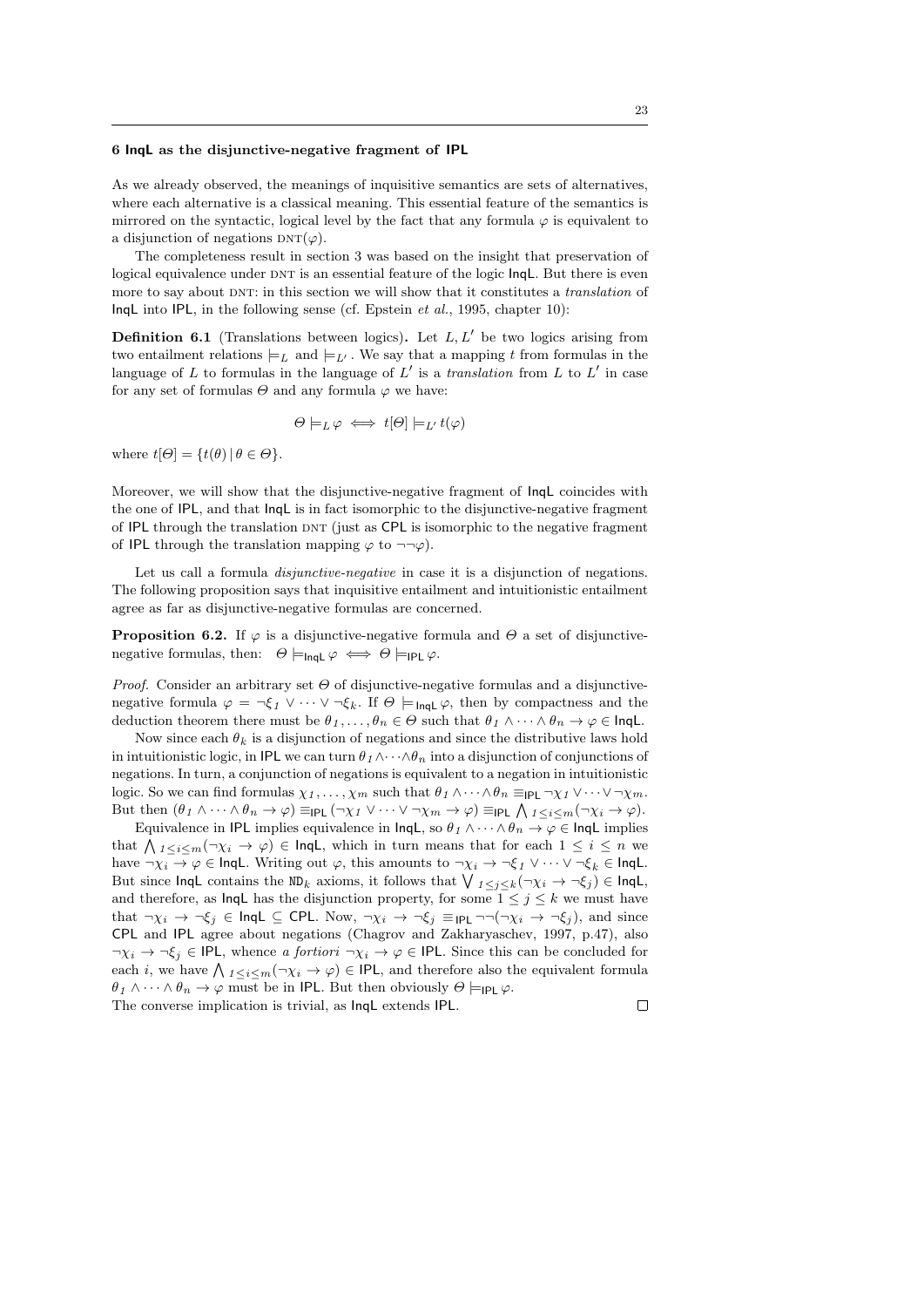As a particular case of this proposition, let us remark that for any disjunctive-negative formula  $\varphi$  we have  $\varphi \in \text{Inql} \iff \varphi \in \text{IPL}$ .

Corollary 6.3. DNT is a translation of  $InqL$  into IPL.

*Proof.* We have to show that for any  $\Theta$  and any  $\varphi$ :

 $\Theta \models_{\text{Ind}} \varphi \iff \text{DNT}[\Theta] \models_{\text{IPL}} \text{DNT}(\varphi)$ 

where  $DNT[\Theta] = \{DNT(\theta) | \theta \in \Theta\}$ . It follows from Proposition [3.14](#page-12-0) that  $\Theta \models_{\text{Ingl}} \varphi \iff$  $DNT[\Theta] \models_{\text{Inql}} DNT(\varphi)$ . But  $DNT(\psi)$  is always a disjunctive-negative formula. So, by Proposition [6.2,](#page-23-1)  $\text{DNT}[\Theta] \models_{\text{Ingl}} \text{DNT}(\varphi) \iff \text{DNT}[\Theta] \models_{\text{IPL}} \text{DNT}(\varphi)$  and we are done.

Observe that if the map t is a translation from a logic  $L$  to another logic  $L'$ , then t naturally lifts to an embedding  $\bar{t}: \mathcal{L}/_{\equiv_L} \to \mathcal{L}/_{\equiv_L'}$  of the Lindenbaum-Tarski algebra of L into the Lindenbaum-Tarski algebra of  $L'$ , given by  $\bar{t}([\psi]_{\equiv_L}) := [t(\psi)]_{\equiv_L'}$ .

Since we have seen that DNT is a translation from  $\text{Inql to IPL}$ , the map  $\overline{\text{DNT}}$  defined by  $\overline{DNT}(\psi)_{\equiv_{\text{Ind}}}) = [\text{DNT}(\psi)]_{\equiv_{\text{PL}}}$  is an embedding of the Lindenbaum-Tarski algebra of InqL into the one of IPL. For the singleton set of propositional letters, this embedding is depicted in Figure [6.](#page-24-1)

Now, for any  $\psi$ ,  $DT(\psi)$  is a disjunctive-negative formula. Conversely, consider a disjunctive-negative formula  $\psi$ . Since  $\psi \equiv \text{Ind} \text{DNT}(\psi)$  but both  $\psi$  and  $\text{DNT}(\psi)$  are disjunctive-negative, it follows from Proposition [6.2](#page-23-1) that  $\psi \equiv_{\text{IPL}} \text{DNT}(\psi)$ ; in other words, we have  $[\psi]_{\equiv_{\text{IPL}}} = [\text{DNT}(\psi)]_{\equiv_{\text{IPL}}} = \overline{\text{DNT}}([\psi]_{\equiv_{\text{IPL}}})$ , so  $[\psi]_{\equiv_{\text{IPL}}}$  is in the image of the embedding DNT.

This shows that the image of the embedding DNT is precisely the set of equivalence classes of disjunctive-negative formulas. In other words, just like CPL is isomorphic to the negative fragment of IPL, for InqL we have the following result.

<span id="page-24-1"></span>Proposition 6.4. InqL is isomorphic to the disjunctive-negative fragment of IPL.

As a corollary of the well-known fact that CPL is isomorphic to the negative fragment of IPL we know that, for any n, there are exactly  $2^{n+1}$  intuitionistically non-equivalent negative formulas in  $\mathcal{L}_{\{p_1,...,p_n\}}$ , just as many as there are classically non-equivalent formulas in  $\mathcal{L}_{\{p_1,...,p_n\}}$ .

Analogously, our result that InqL is isomorphic to the disjunctive-negative fragment of IPL comes with the corollary that there are exactly as many intuitionistically nonequivalent disjunctive-negative formulas in  $\mathcal{L}_{\{p_1,...,p_n\}}$  as there are inquisitively nonequivalent formulas in  $\mathcal{L}_{\{p_1,...,p_n\}}$ .

The number of inquisitively non-equivalent formulas in  $\mathcal{L}_{\{p_1,...,p_n\}}$  is given by the number of distinct inquisitive meanings built up from indices in  $\mathcal{I}_{\{p_1,...,p_n\}}$ . Such inquisitive meanings are nothing but antichains of the powerset algebra  $\wp(\mathcal{I}_{\{p_1,...,p_n\}})$ . This algebra is isomorphic to  $\wp(2^n)$ , since  $\mathcal{I}_{\{p_1,...,p_n\}} = \wp(\{p_1,...,p_n\})$  contains  $2^n$ elements. Therefore, letting  $D(n)$  denote the number of antichains of the powerset algebra  $\wp(n)$ , we have the following fact.

Corollary 6.5. For any n, there are exactly  $D(2^n)$  intuitionistically non-equivalent disjunctive-negative formulas in  $\mathcal{L}_{\{p_1,...,p_n\}}$ .

<span id="page-24-0"></span> $3$  For more details on the issues of translations between logics, see [\(Epstein](#page-33-17) et al., [1995\)](#page-33-17).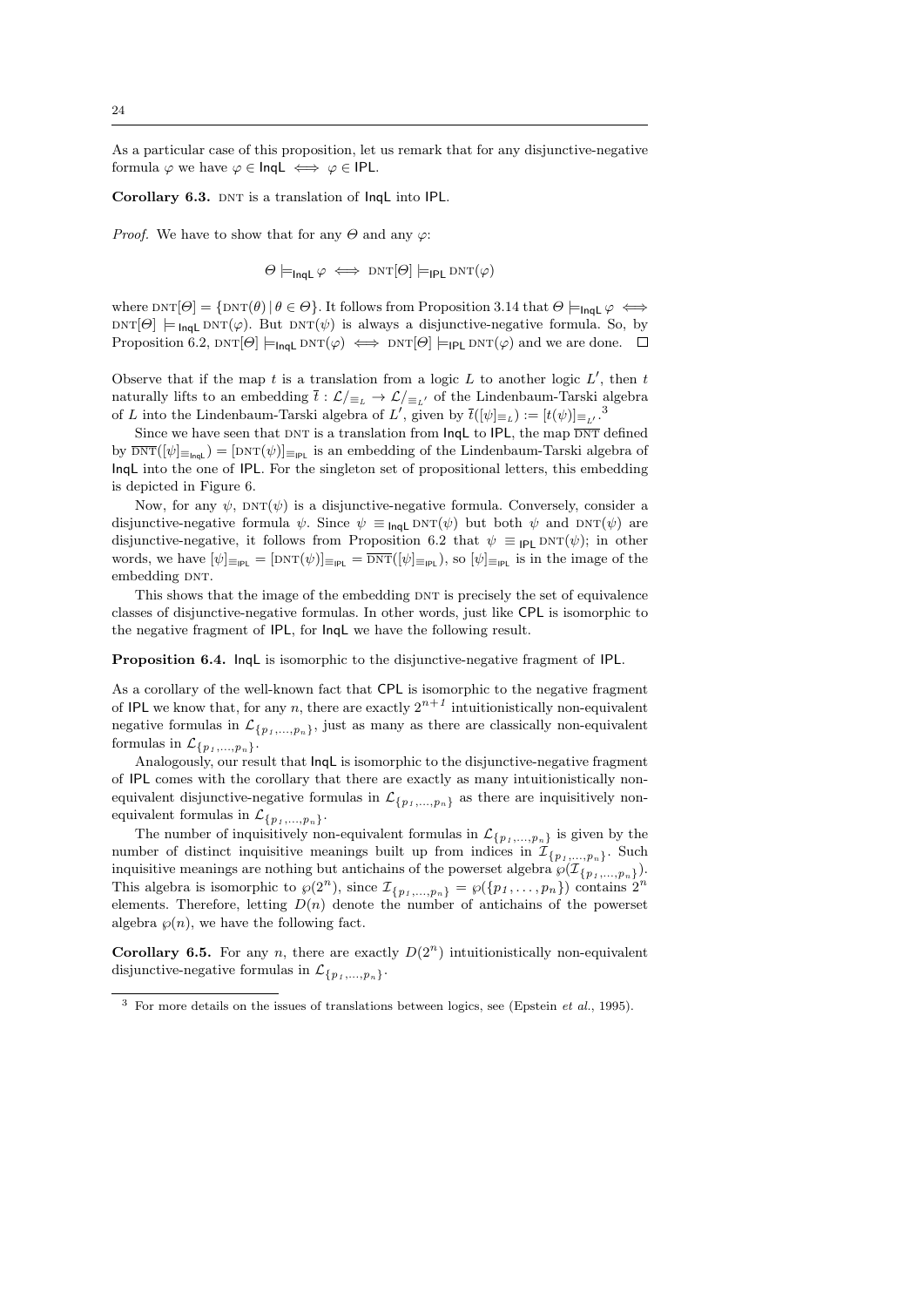

Fig. 3 Embedding of the Lindenbaum-Tarski algebra of InqL (on the left), into the Lindenbaum-Tarski algebra of IPL (the Rieger-Nishimura lattice, on the right), for the singleton set of proposition letters  $P = \{p\}.$ 

The numbers  $D(n)$  are known as Dedekind numbers, and although no simple formula is known for their calculation, their values for small  $n$  have been computed and are available online, see for instance: <www.research.att.com/~njas/sequences/A014466>.

The number of inquisitive meanings in one propositional letter is 5, as displayed by the above picture; with two letters we have 167 meanings, and with three the number leaps to 56130437228687557907787.

#### <span id="page-25-0"></span>7 The inquisitive hierarchy

Inquisitive semantics was first developed by [Groenendijk](#page-33-0) [\(2009\)](#page-33-0) and [Mascarenhas](#page-33-1) [\(2009\)](#page-33-1). The original formulation of the semantics was different from the one considered here: formulas were evaluated w.r.t. *ordered pairs* of indices rather than w.r.t. arbitrary sets of indices. We will refer to this original system as the pair semantics, and to the system considered in the present paper as the generalized semantics.

Definition 7.1 (Pair semantics).

1.  $\langle v, w \rangle \models p$  iff  $p \in v$  and  $p \in w$ 2.  $\langle v, w \rangle \not\models \bot$ 3.  $\langle v, w \rangle \models \varphi \land \psi$  iff  $\langle v, w \rangle \models \varphi$  and  $\langle v, w \rangle \models \psi$ 4.  $\langle v, w \rangle \models \varphi \lor \psi$  iff  $\langle v, w \rangle \models \varphi$  or  $\langle v, w \rangle \models \psi$ 5.  $\langle v, w \rangle \models \varphi \rightarrow \psi$  iff for all pairs  $\pi \in \{v, w\}^2$ : if  $\pi \models \varphi$  then  $\pi \models \psi$ 

The pair semantics has its roots in the tradition of Groenendijk's logic of interrogation [\(Groenendijk,](#page-33-18) [1999;](#page-33-18) [ten Cate and Shan,](#page-33-19) [2007\)](#page-33-19). In particular, one of the key ideas that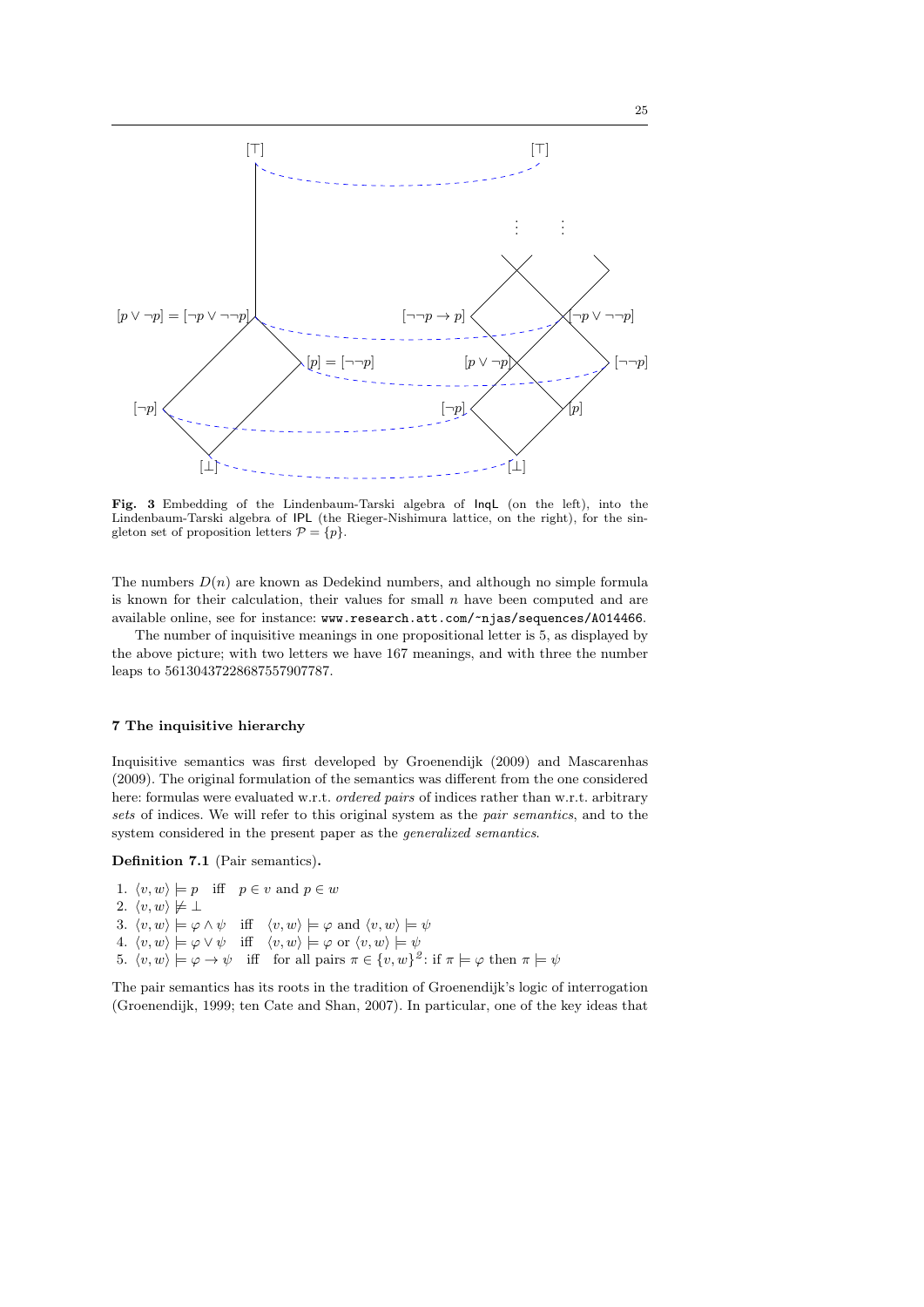it inherits from this tradition is that a formula disconnects two indices in the common ground in case it expresses an interest in the difference between them.

Going through the clauses of the pair semantics it is immediately clear that for any indices v, w and any formula  $\varphi, \langle v, w \rangle \models \varphi$  amounts precisely to our  $\{v, w\} \models \varphi$ (that is, the *order* of the pair  $\langle v, w \rangle$  is irrelevant). In this sense the pair semantics can be seen as a fragment of the generalized semantics, namely the fragment dealing only with states of size at most two. This restriction on the cardinality of states gives rise to a logic  $\text{Inql}_2$ , much stronger than  $\text{Inql}_3$ , which has been studied and axiomatized by [Mascarenhas](#page-33-1) [\(2009\)](#page-33-1).

In general, we may consider the operation of restricting our semantics by allowing only states of cardinality at most n. As we shall see, doing so gives rise to a hierarchy of strictly shrinking logics whose limit is InqL.

Remark 7.2. Throughout this section we assume a countably infinite set of propositional letters  $P = \{p_i \mid i \in \omega\}.$ 

Definition 7.3 (The inquisitive hierarchy).

For  $k \in \omega$ , define  $\text{Inql}_k = \{ \varphi \mid s \models \varphi \text{ for any state } s \text{ with } |s| \leq k \}.$ 

The only state of cardinality zero is  $\emptyset$ , which supports any formula, so  $\text{InqL}_0$  is the inconsistent logic. Moreover, since singleton states behave like indices,  $\text{InqL}_1$  is classical logic. And, clearly,  $\ln qL_2$  is the logic arising from the pair semantics. The following fact is a trivial consequence of the definition of the hierarchy.

 ${\bf Remark~7.4.}$  lnqL  $= \bigcap_{k\in\omega}$ lnqL $_k$ 

We will now define, for each  $k \in \omega$ , a formula  $\delta_k$  that characterizes the class of intuitionistic Kripke frames of depth at most k. That is, for each  $k \in \omega$ ,  $\delta_k$  is valid on an intuitionistic Kripke frame  $F$  if and only if the depth of  $F$  is at most  $k$ .

We will then show, first, that for any  $k \in \omega$ ,  $\delta_k$  is in  $\text{Inql}_k$  but not in  $\text{Inql}_{k+1}$  (which means that the inquisitive hierarchy is a sequence of strictly shrinking logics), and second, that for any  $k \in \omega$ , adding all substitution instances of  $\delta_k$  to an axiomatization of  $\textsf{Inql}$  yields an axiomatization of  $\textsf{Inql}_k$ .

**Definition 7.5.** The formulas  $\delta_k$ ,  $k \in \omega$  are defined inductively as follows.

$$
- \delta_0 := \bot
$$
  

$$
- \delta_{k+1} := p_{k+1} \vee (p_{k+1} \to \delta_k)
$$

**Proposition 7.6.** For any natural k,  $\delta_k \in \text{Inql}_k$  but  $\delta_k \notin \text{Inql}_{k+1}$ .

Proof. First let us remark that for any finite non-empty state s, the depth of the subframe  $(F_I)_s$  generated by the point s in the frame  $F_I$  of the Kripke model for inquisitive logic is equal to  $|s|$ . This can be checked by an easy induction.

Now, first consider any state s with  $|s| \leq k$ : we have to check that  $s \models \delta_k$ . We may assume  $s \neq \emptyset$ , as our claim is trivial for the empty state. Now as the depth of the frame  $(F_I)_s$  is  $|s| \leq k$ , the formula  $\delta_k$  is valid on  $(F_I)_s$ , whence in particular  $((F_I)_s, V_I), s \Vdash$  $\delta_k$ , where  $V_I$  is the valuation of  $M_I$ . But then, since Kripke satisfaction is invariant under taking generated submodels we have  $M_I, s \Vdash \delta_k$ , which by Proposition [3.19](#page-14-0) amounts to  $s \models \delta_k$ . This shows that  $\delta_k$  is supported by any state of size at most k. Hence,  $\delta_k \in \textsf{Inql}_k$ .

Second, we have to show that  $s \not\models \delta_k$  for some state s with  $|s| = k + 1$ . We shall proceed by induction on k. For  $k = 0$ , simply take  $s_0 = \{w\}$  where w is the index making all proposition letters true.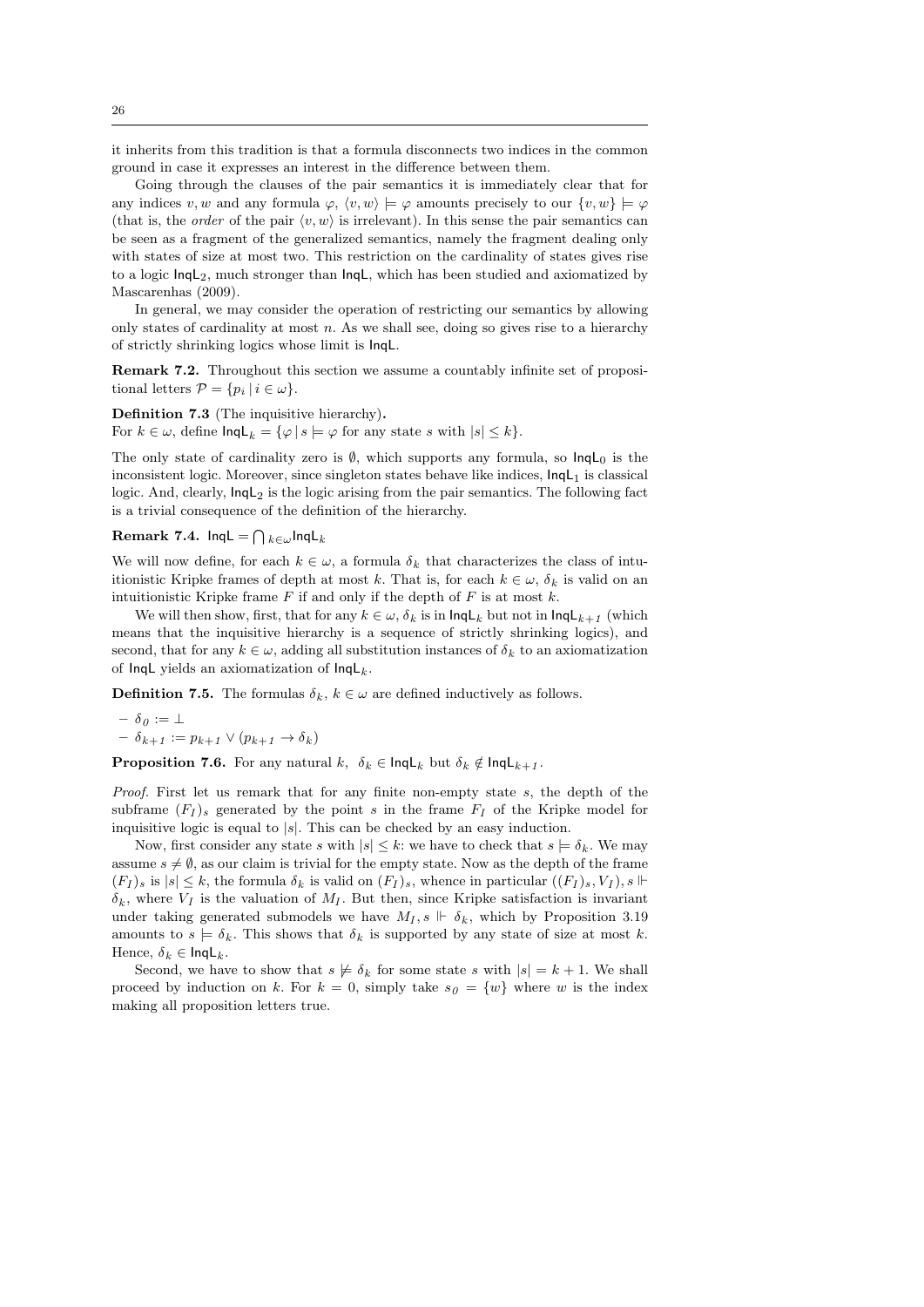Now, inductively, we can assume that we have a state  $s_k$  such that  $|s_k| = k + 1$ ,  $|s_k| \not\models \delta_k$ , and moreover all indices in  $s_k$  make  $p_j$  true for all  $j \geq k+1$ . Now simply let  $s_{k+1} := s_k \cup \{w\}$  where w is the index making a letter  $p_i$  true iff  $j \geq k+2$ . It is immediate to check that  $s_{k+1} \not\models \delta_{k+1}$ , and since  $|s_{k+1}| = k+2$  and all indices in  $s_{k+1}$  make  $p_j$  true for all  $j \geq k+2$ , the inductive step is complete.  $\Box$ 

This proves that the inquisitive hierarchy is indeed a hierarchy of strictly shrinking logics: for any  $k \in \omega$ ,  $\text{Inql}_k \supsetneq \text{Inql}_{k+1}$ . We now turn to the axiomatization of the logics in the hierarchy.

**Definition 7.7** ( $\Delta_k$ ). For any natural k we denote by  $\Delta_k$  the intermediate logic axiomatized by the formula  $\delta_k$ 

**Theorem 7.8** (Axiomatization of the inquisitive hierarchy). Let  $\Lambda$  be any intermediate logic with  $ND \subseteq A \subseteq ML$ . Then  $\mathsf{Inql}_k = (A + \Delta_k)^n$ .

This theorem states that  $\text{InqL}_k$  is soundly and completely axiomatized by a derivation system having modus ponens as its only derivation rule, and the following axioms:

- 1.  $\Lambda$ , or axioms for  $\Lambda$  in schematic form;
- 2.  $\Delta_k$ , or  $\delta_k$  as an axiom scheme;
- 3.  $\neg\neg p \rightarrow p$  for all  $p \in \mathcal{P}$ .

For instance, if we choose  $\Lambda = \text{ND}$ , then the theorem says that we can take our derivation system to have, as axioms, all substitution instances of the  $ND_k$  axioms, all substitution instances of  $\delta_k$ , and the atomic double negation axioms.

*Proof.* For the soundness direction, since the set  $\text{InqL}_k$  is closed under modus ponens and contains  $\Lambda$  and the atomic double negation axioms, it suffices to check that any substitution instance  $\delta_k^*$  of  $\delta_k$  is in  $\textsf{Inql}_k$ . Consider a state s with  $0 < |s| \leq k$  (the case  $|s| = 0$  is trivial): then the generated subframe  $(F_I)_s$  of s in the frame  $F_I$  has depth at most k, so  $\delta_k$  is valid on  $(F_I)_s$ , and since the logic of a frame is closed under uniform substitution,  $\delta_k^*$  is valid on  $(F_I)_s$  as well. In particular we have  $((F_I)_s, V_I), s \Vdash \delta_k^*$ , which by invariance of Kripke-satisfaction under generated submodels yields  $M_I$ ,  $s \Vdash$  $\delta_k^*$  and thus  $s \models \delta_k^*$ .

For completeness, suppose  $\varphi \notin (A + \Delta_k)^n$ , that is, assume that  $\Delta_k \not\vdash_{A^n} \varphi$ . By the strong completeness of  $\Lambda^n$  (Theorem [5.5\)](#page-22-0) there must be a state s such that  $s \models \Delta_k$ but  $s \not\models \varphi$ . Now in order to conclude that  $\varphi \notin \text{Inql}_k$  it suffices to show that  $s \models \Delta_k$ implies  $|s| \leq k$ . This is the content of the following lemma.

**Lemma 7.9.** For any  $k \in \omega$ , if  $|s| > k$  then there is a substitution instance  $\delta_k^*$  of the formula  $\delta_k$  such that  $s \not\models \delta_k^*$ .

*Proof.* We will proceed by induction on k. The case for  $k = 0$  is trivial:  $\delta_{\theta} = \bot$  is not supported by any non-empty state.

Now, assume our claim holds for a number k and consider a state s with  $|s| > k+1$ . We may assume that s is finite: if not, just replace it by a finite substate  $s' \subseteq s$  with  $|s'| > k+1$ : then by persistence, once we find an instance of  $\delta_k$  which is not supported by  $s'$ , this cannot be supported by  $s$  either.

Fix an index  $w \in s$ : exploiting the fact that w must differ from any other  $w' \in s$  on some letter and that s contains only finitely many indices, we can easily find a formula  $\gamma$  such that  $w \models \gamma$  but  $w' \not\models \gamma$  for any  $w' \neq w$  in s.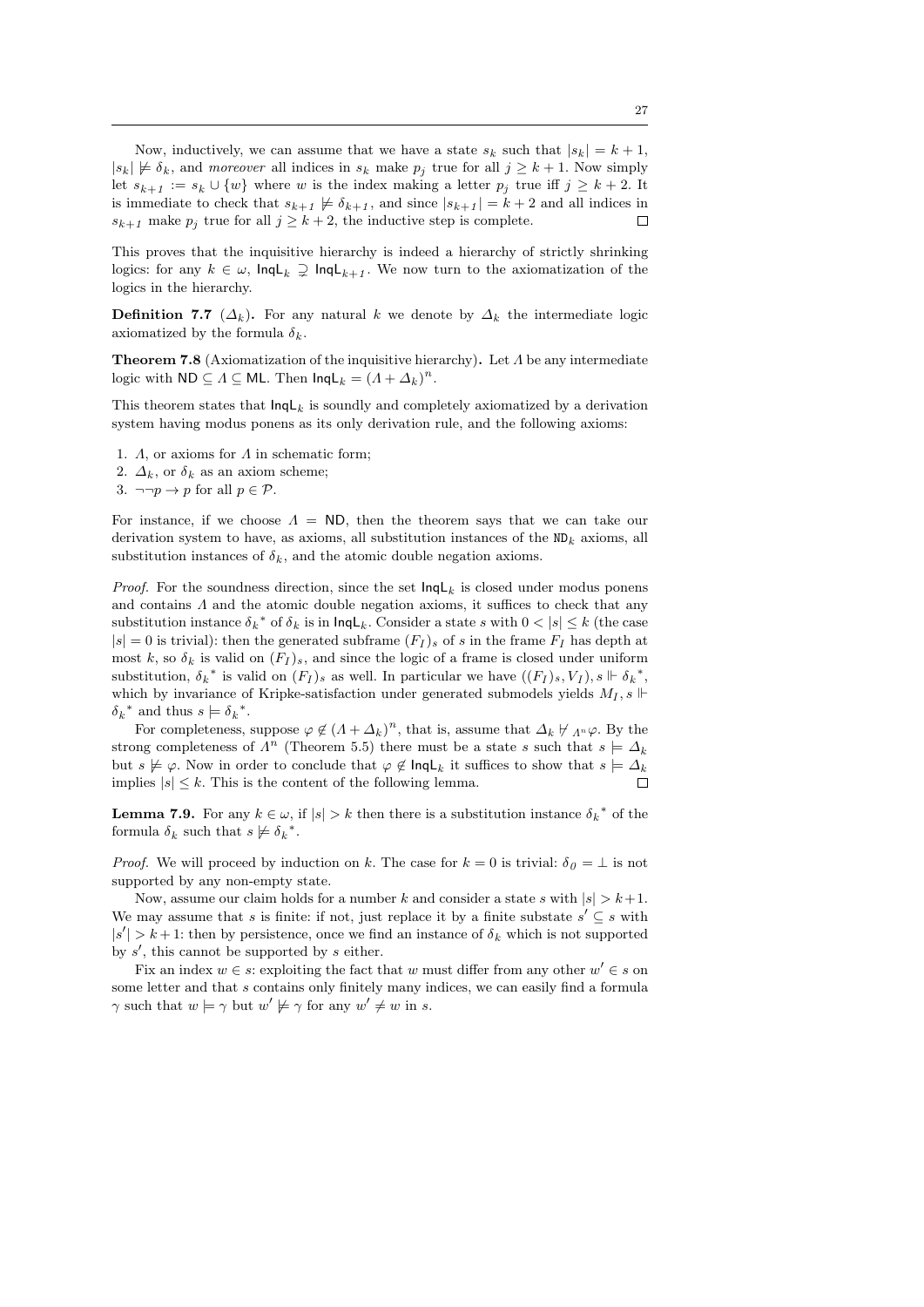Now, since  $|s - \{w\}| > k$ , by induction hypothesis there is a substitution instance  $\delta_k^*$  of  $\delta_k$  such that  $s - \{w\} \not\models \delta_k$ . Since  $\delta_k$  contains only the variables  $p_1, \ldots, p_k$ , the substitution we need in order to get  $\delta_k^*$  from  $\delta_k$  does not concern the variable  $p_{k+1}$ , for which we are free to choose a substitute: thus, the formula  $\delta_{k+1}^* := \neg \gamma \vee (\neg \gamma \to \delta_k^*)$ is indeed a substitution instance of  $\delta_{k+1} = p_{k+1} \vee (p_{k+1} \to \delta_k)$ .

Now  $s \not\models \neg \gamma$ , because  $w \in s$  and  $w \not\models \neg \gamma$ ; on the other hand,  $s \not\models \neg \gamma \rightarrow \delta_k^*$ , because  $s - \{w\} \not\models \delta_k$  while  $s - \{w\} \models \neg \gamma$  by Proposition [2.6.](#page-3-3) Thus,  $s \not\models \delta_{k+1}^*$  and we are done: we have shown that for any state s with  $|s| > k+1$  there is a substitution instance of  $\delta_{k+1}$  which is not supported by s.  $\Box$ 

Note that, proceeding in exactly the same way, we could in fact have shown that, for any  $\Lambda$  such that  $ND \subseteq \Lambda \subseteq ML$ ,  $(A + \Delta_k)^n$  provides a *strongly* complete axiomatization of  $\mathsf{Inql}_k$ , in the sense that it captures the notion of entailment  $\models \mathsf{Inql}_k$  that results from restricting inquisitive semantics to states of size at most k. That is, for any set  $\Theta$  and any formula  $\varphi$ ,

$$
\Theta \models \text{Inql}_k \varphi \iff \Theta \vdash_{(A+\Delta_k)^n} \varphi
$$

#### <span id="page-28-0"></span>8 A plea for the generalized semantics

We have seen that in the pair semantics, formulas are evaluated with respect to ordered pairs of indices. The possibilities for a formula  $\varphi$  are then defined as maximal states such that any pair of indices in that state supports  $\varphi$ . This notion of possibilities subtly differs from the one that the generalized semantics gives rise to. Thus, the pair semantics and the generalized semantics yield a different notion of meaning. In this section, we compare these two notions of meaning and argue that the differences speak in favour of the generalized semantics.

In order to make such a judgment, we must first of all determine a suitable criterion for comparison. In order to do so, we return to one of the main sources of inspiration behind inquisitive semantics, the 'Gricean picture of disjunction' [\(Grice,](#page-33-20) [1989,](#page-33-20) p. 68):

A standard (if not the standard) employment of 'or' is in the specification of possibilities (one of which is supposed by the speaker to be realized, although he does not know which one), each of which is relevant in the same way to a given topic. 'A or B' is characteristically employed to give a partial answer to some [wh]-question, to which each disjunct, if assertible, would give a fuller, more specific, more satisfactory answer.

This picture has played an important role in the development of inquisitive semantics (cf. [Groenendijk,](#page-33-21) [2008b\)](#page-33-21), and indeed, a disjunction  $p\vee q$  is assigned a meaning consisting of two alternative possibilities,  $|p|$  and  $|q|$ .

Now, the Gricean picture of disjunction is of course not intended to apply only to disjunctions with two disjuncts. It applies just as well to disjunctions with three or more disjuncts. For instance, the idea is that a triple disjunction  $p \vee q \vee r$  is used to specify three possibilities,  $|p|$ ,  $|q|$  and  $|r|$ . One criterion, then, for comparing different implementations of inquisitive semantics, is that the Gricean picture of disjunction should be captured for disjunctions of arbitrary length.

This is indeed what the generalized semantics does, unlike any other element of the inquisitive hierarchy. Let us consider the pair semantics in particular. This semantics assigns to  $p \vee q \vee r$  the three possibilities  $|p|, |q|$  and  $|r|$ , but also an additional possibility  $t = \{111, 110, 101, 011\}$  (since every pair of indices in t supports  $p \vee q \vee r$ ).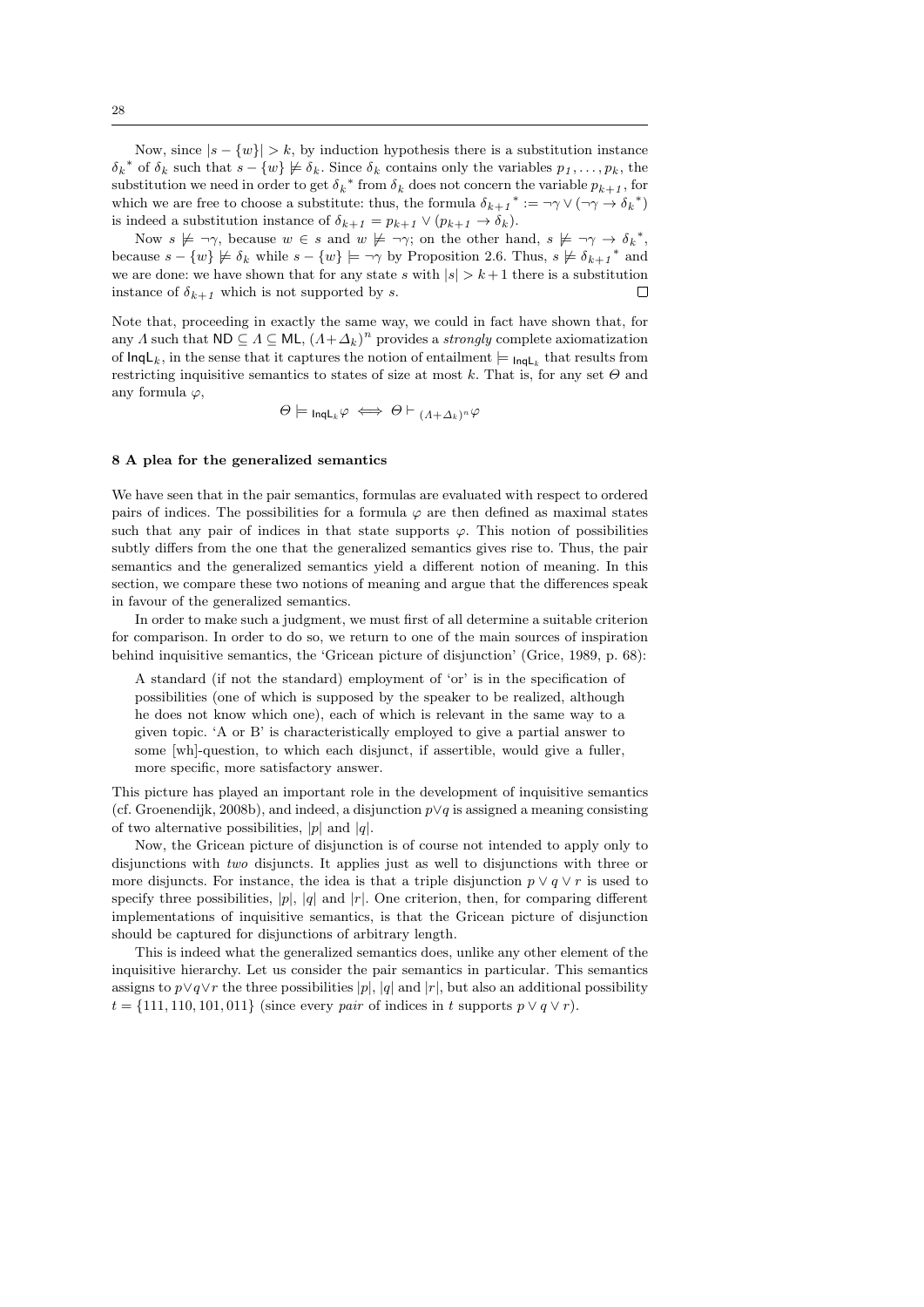More generally, a disjunction  $p_1 \vee \ldots \vee p_{n+1}$  will be problematic for any element of the inquisitive hierarchy that looks only at states of size at most  $n$ . The Gricean picture is only captured in full generality if states of arbitrary size are taken into account.

Now let us consider another criterion, which concerns the intuition that the possibilities for a sentence  $\varphi$  correspond to the alternative ways in which  $\varphi$  may be resolved. Again, upon close examination, it turns out that this intuition is captured by the generalized semantics, but not by any other element of the inquisitive hierarchy.

In section [2.4](#page-8-0) we saw that a state s supports a formula  $\varphi$  precisely in case the issue raised by  $\varphi$  is settled in s. Thus, possibilities in the generalized semantics are maximal states in which the issue raised by a formula is settled in a particular way; in this sense, the possibilities that we get in the generalized semantics embody the possible ways of resolving the issue raised by the formula.

It is easy to see that the pair semantics can only disagree with the generalized semantics about the meaning of a formula  $\varphi$  in case one of the possibilities that the pair semantics assigns to  $\varphi$ , call it t, does in fact not support  $\varphi$ . In this case, according to Proposition [2.27,](#page-9-2)  $\varphi$  must be informative or inquisitive in t; but it cannot be informative, since both semantics yield the same, classical treatment of information, so it must be inquisitive: for instance,  $p \vee q \vee r$  is inquisitive in the state  $\{111, 110, 101, 011\}$ , which is a possibility for it according to the pair semantics.

This means that the issue raised by  $\varphi$  is still open in t: t does not correspond to a possible way of resolving  $\varphi$ . Thus, the pair semantics does not yield the intended notion of possibilities, and the same point can easily be made for any other element of the inquisitive hierarchy.

#### <span id="page-29-0"></span>9 Support as 'knowing how'

The motivation for inquisitive semantics lies in certain conceptual ideas about information exchange through conversation. The link between these ideas and the formal semantics is usually established at the level of propositions. However, propositions were defined indirectly here, through the notion of support. In this final section we suggest an intuitive interpretation of this basic notion of support, which allows for a new perspective on the semantics and the associated logic, and in particular on some of the observations made in previous sections.

We have already seen that states in inquisitive semantics can be conceived of as information states. Traditionally, an information state  $s$  is taken to support a formula  $\varphi$  iff it is known in s that  $\varphi$  is true. This is not how support should be thought of in the present setting. However, there is a closely related interpretation that is appropriate: 's  $\neq \varphi$ ' can be read as stating the conditions under which it is known in s how  $\varphi$  is realized.

Under this perspective, the basic clause in the definition of support states that atoms can only be realized in one way: the fact that they name must obtain. This special character of atoms explains the fact that inquisitive logic is not closed under uniform substitution: atoms are not placeholders denoting arbitrary meanings, but really represent 'atomic' meanings lacking any inquisitive complexity. They are simply names for facts, states of affairs that may or may not obtain in the world. This guarantees that each of the alternatives proposed by a formula is in fact expressible and can be selected by the dialogue participants through some utterance. This desirable feature of the system would be lost if atoms were allowed to be inquisitive.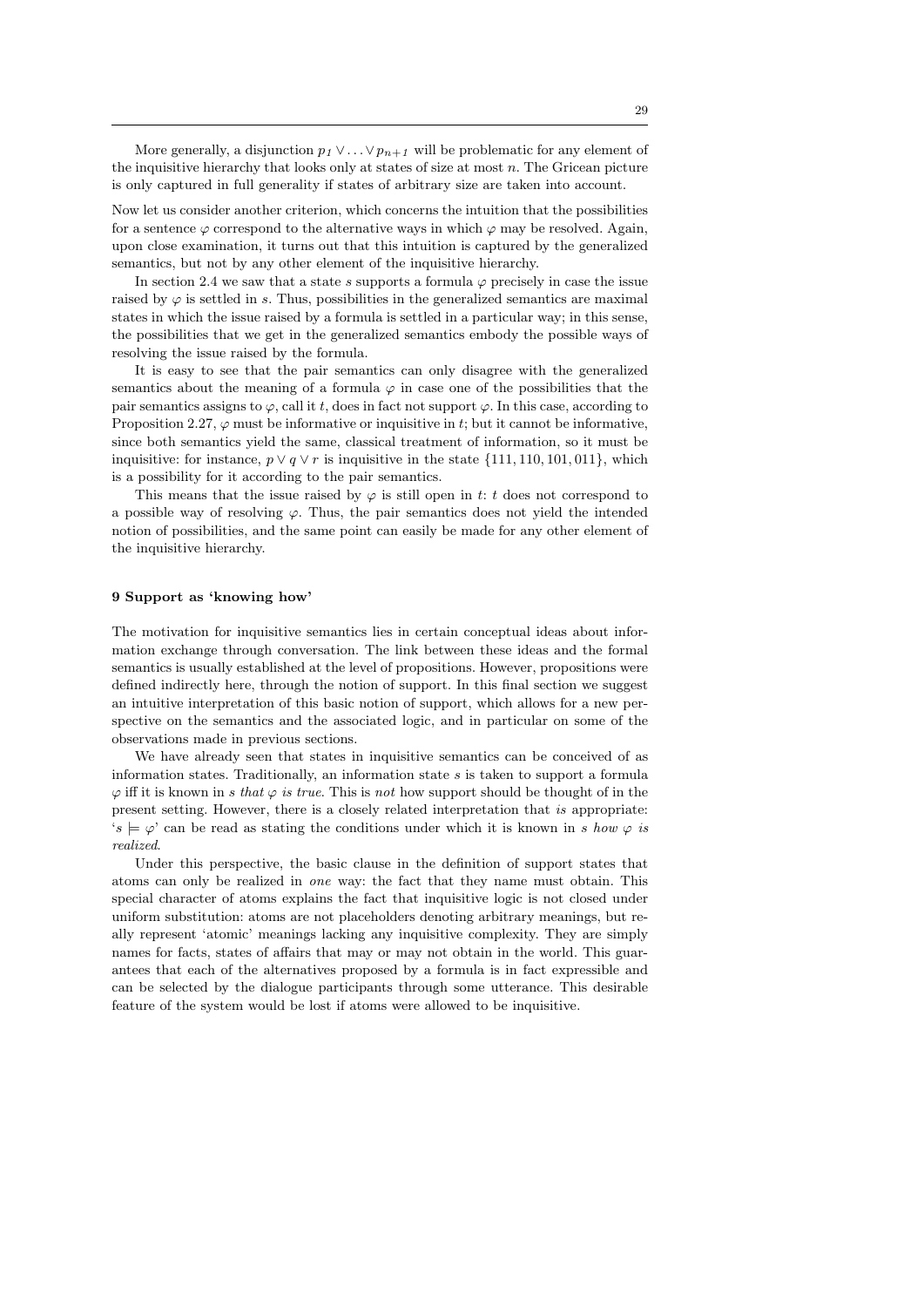Returning to the definition of support, the recursive clauses can be read as follows: one never knows 'how ⊥' unless one's information state is inconsistent; knowing 'how  $\varphi \vee \psi'$  requires knowing 'how  $\varphi'$  or 'how  $\psi'$ ; and knowing 'how  $\varphi \wedge \psi'$  requires knowing 'how  $\varphi$ ' and 'how  $\psi$ '. Finally, the support-clause for implication becomes particularly perspicuous under this interpretation. A state s supports  $\varphi \to \psi$  iff every substate of s that supports  $\varphi$  also supports  $\psi$ . That is, we know how  $\varphi \to \psi$  is realized iff in every future information state where we know how  $\varphi$  is realized, we also know how  $\psi$ is realized. Thus, knowing 'how  $\varphi \to \psi'$  requires knowing not only that  $\psi$  is realized whenever  $\varphi$  is, but also *how* the way in which  $\psi$  may be realized depends on the way in which  $\varphi$  is realized. In other words, what is required is a method for turning knowledge as to how  $\varphi$  is realized into knowledge as to how  $\psi$  is realized.

These observations naturally suggest a formal, inductive definition of the 'ways in which a formula can be realized'. There is only one subtlety that we have to take care of: in order to avoid multiple copies of the same realization, we fix any normal form for formulas in classical logic such that the normal form of each formula is disjunction-free. Denote the normal form of a formula  $\varphi$  by  $\varphi_{nf}$ . We may assume that  $\bot_{nf} = \bot$  and that  $p_{nf} = p$  for proposition letters. We can then define *realizations* as follows.

Definition 9.1 (Realizations).

1.  $\mathcal{R}(p) = \{p\}$  for  $p \in \mathcal{P}$ 2.  $\mathcal{R}(\perp) = {\perp}$ 3.  $\mathcal{R}(\varphi \vee \psi) = \mathcal{R}(\varphi) \cup \mathcal{R}(\psi)$ 4.  $\mathcal{R}(\varphi \wedge \psi) = \{(\rho \wedge \sigma)_{nf} | \rho \in \mathcal{R}(\varphi) \text{ and } \sigma \in \mathcal{R}(\psi)\}\$ 5.  $\mathcal{R}(\varphi \to \psi) = \{ (\bigwedge_{\rho \in \mathcal{R}(\varphi)} (\rho \to f(\rho)))_{n} \mid f : \mathcal{R}(\varphi) \to \mathcal{R}(\psi) \}$ 

We shall refer to the elements of  $\mathcal{R}(\varphi)$  as the realizations of  $\varphi$ . It is immediate to check inductively that realizations are always disjunction-free, and therefore, by Corollary [2.20,](#page-7-3) they are assertions. The following proposition—whose straightforward inductive proof is omitted—shows that possibilities mirror the alternative ways in which a formula may be realized (where 'alternative' means 'mutually incomparable with respect to entailment').

**Proposition 9.2.** For any formula  $\varphi$ , the possibilities for  $\varphi$  coincide with the maximal elements of  $\{ |\rho| \mid \rho \in \mathcal{R}(\varphi) \}$ .

In terms of realizations, the intuitive interpretation of support suggested above can be made more precise: a formula  $\varphi$  is supported precisely when a realization of  $\varphi$  is known.

**Proposition 9.3.** For any state s and formula  $\varphi$ ,

$$
s \models \varphi \iff s \subseteq |\rho| \text{ for some } \rho \in \mathcal{R}(\varphi)
$$

In the light of this interpretation, the conversational effect of an utterance can be rephrased as follows. An utterance of  $\varphi$  provides the information that  $\varphi$  is realized and it raises the issue *how*  $\varphi$  is realized.

The reader familiar with intuitionistic logic will have noticed that the recursive clauses in the definition of realizations are exactly analogous to those defining proofs in the Brouwer-Heyting-Kolmogorov interpretation of intuitionistic logic [\(Heyting,](#page-33-22) [1930;](#page-33-22) [Kolmogorov,](#page-33-23) [1932\)](#page-33-23).<sup>[4](#page-30-0)</sup> This parallelism allows us to understand the formal connection

<span id="page-30-0"></span> $^4\,$  The cited articles by Heyting and Kolmogorov are in German. English translations can be found in [\(Mancosu,](#page-33-24) [1998\)](#page-33-24).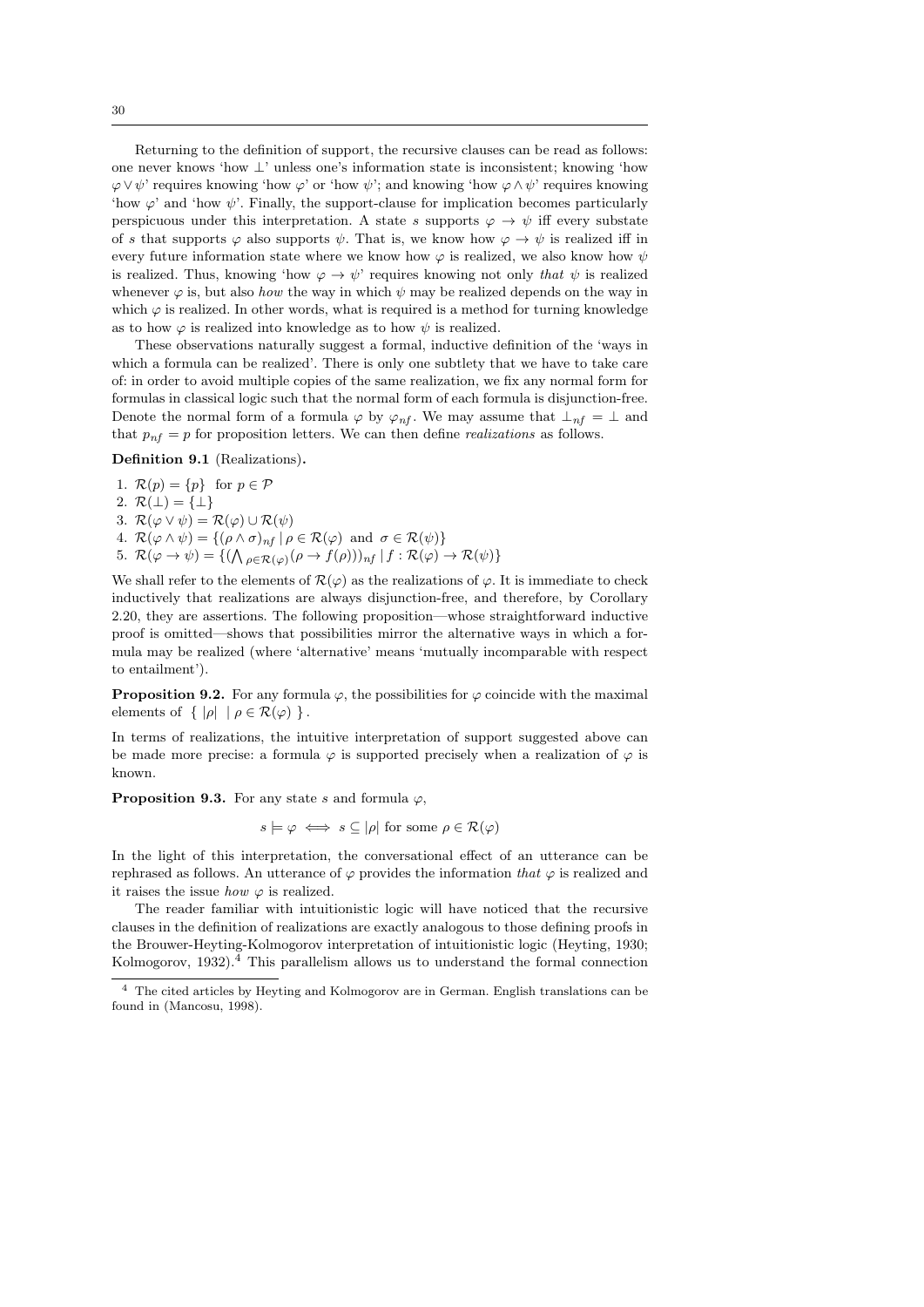between inquisitive and intuitionistic logic that has been established in the present paper at a more conceptual level.

The differences between the two systems can be understood at a more conceptual level as well. They arise from the fact that inquisitive semantics is ultimately based on truth, whereas intuitionism is concerned with proofs. This means that in inquisitive semantics, atomic sentences can be realized in only one way: the fact that they denote must obtain. This is what determines the validity of the double negation axiom for atoms in inquisitive semantics. In intuitionistic logic, on the other hand, atoms may admit of several proofs, and therefore do not satisfy the double negation axiom.

A second, subtler repercussion of the fact that inquisitive semantics is ultimately based on truth is that information states are not taken to be primitive entities, but are construed as sets of indices, and obtaining more information amounts to excluding indices. This means that the Kripke model for inquisitive semantics has a powerset structure: every point in the model is associated with a set of indices s, and has access to all points associated with subsets of s. This is why inquisitive logic encompasses Medvedev logic, which is the logic of finite powerset structures, and in particular, why it validates the Kreisel-Putnam axiom. Thus, the two axiomatic differences between inquisitive and intuitionistic logic are both symptoms of the same fundamental conceptual difference between the two frameworks.

#### 10 Conclusions

We investigated a generalized version of inquisitive semantics, and the logic it gives rise to. In particular, we established that InqL coincides with the negative variant of any intermediate logic  $\Lambda$  such that  $ND \subseteq \Lambda \subseteq ML$ . We also showed that the schematic fragment of inquisitive logic coincides with ML, and proved that inquisitive logic is isomorphic to the disjunctive-negative fragment of intuitionistic logic. Finally, we compared the generalized version of inquisitive semantics with the original 'pair semantics', arguing in favour of the generalized system, and we presented an intuitive interpretation of the inquisitive notion of support, hopefully illuminating some of the technical results that were obtained in earlier sections.

#### A Summary of the relevant logics

This appendix summarizes the axiomatizations of the various logics that we discussed. In each case, we take modus ponens to be the only available inference rule (recall that InqL, unlike IPL, ND, and KP, is not closed under uniform substitution; see, e.g., Remark [3.8\)](#page-10-1).

A.1 Axioms of intuitionistic logic IPL

All instances of:

1.  $\varphi \to (\psi \to \varphi)$ 2.  $(\varphi \to (\psi \to \chi)) \to ((\varphi \to \psi) \to (\varphi \to \chi))$ 3.  $\varphi \to \varphi \vee \psi$ 4.  $\psi \rightarrow \varphi \vee \psi$ 5.  $(\varphi \to \chi) \to ((\psi \to \chi) \to (\varphi \lor \psi \to \chi))$ 6.  $\varphi \wedge \psi \rightarrow \varphi$ 7.  $\varphi \wedge \psi \rightarrow \psi$ 8.  $\varphi \to (\psi \to \varphi \wedge \psi)$ 9.  $\perp \rightarrow \varphi$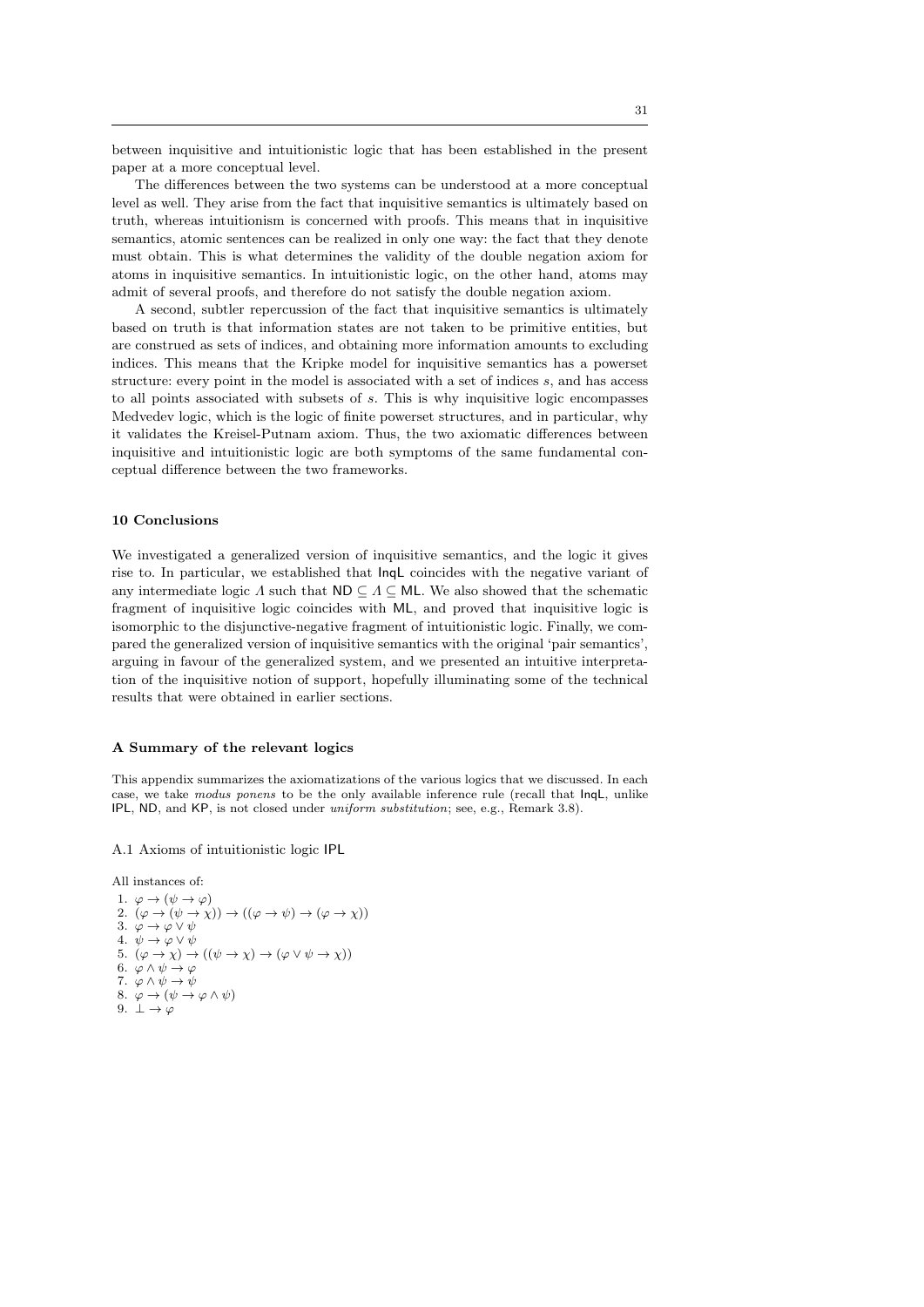#### A.2 Axioms of Maximova's logic ND

- 1. Axioms of intuitionistic logic
- 2. All instances of  $ND_k$ , for all numbers k:

$$
\mathtt{ND}_k \qquad (\neg \varphi \to \bigvee \iota_{\leq i \leq k} \neg \psi_i) \quad \longrightarrow \quad \bigvee \iota_{\leq i \leq k} (\neg \varphi \to \neg \psi_i)
$$

A.3 Axioms of the Kreisel-Putnam logic KP

- 1. Axioms of intuitionistic logic
- 2. All instances of KP:

KP  $(\neg \varphi \rightarrow \psi \vee \chi) \rightarrow (\neg \varphi \rightarrow \psi) \vee (\neg \varphi \rightarrow \chi)$ 

#### A.4 InqL axiomatized as  $ND<sup>n</sup>$

- 1. Axioms of intuitionistic logic
- 2. All instances of  $ND_k$ , for all numbers k
- 3. ¬¬p  $\rightarrow$  p for all propositional letters  $p \in \mathcal{P}$

A.5  $\ln q$ L axiomatized as  $KP^n$ 

- 1. Axioms of intuitionistic logic
- 2. All instances of KP
- 3.  $\neg\neg p \rightarrow p$  for all propositional letters  $p \in \mathcal{P}$

#### A.6 Axioms for  $\text{InqL}_k$ , for any  $k \in \mathbb{N}$

1. Axioms for inquisitive logic

2. All instances of  $\delta_k,$  where:

$$
\begin{array}{l}\n\delta_0 & := \bot \\
\delta_{k+1} & := p_{k+1} \vee (p_{k+1} \to \delta_k)\n\end{array}
$$

Acknowledgements This paper has benefited enormously from discussions with Jeroen Groenendijk and Dick de Jongh, for which we are very grateful. We would also like to thank Salvador Mascarenhas, Johan van Benthem, and two anonymous reviewers for very useful feedback.

Postscript After the final version of this paper had been submitted and accepted for publication, we were made aware that some of the results presented in Section [3](#page-9-0) and [4](#page-18-0) of the present paper are closely related to those established by [Miglioli](#page-33-25) et al. [\(1989\)](#page-33-25). Most strikingly, [Miglioli](#page-33-25) *et al.* show that ML coincides with the schematic fragment of a logic that they call  $F_{cl}$ . This logic is defined semantically, in a way that is not directly related to inquisitive semantics, but [Miglioli](#page-33-25) et al. show that it can also be characterized axiomatically as  $ND<sup>n</sup>$ . This means, given the fact that  $ND^n = InqL$  (our Corollary [3.35\)](#page-18-2), that  $F_{cl}$  coincides with InqL. Thus, our Theorem [4.4,](#page-19-0) which says that  $Sch(\text{Inql}) = \text{ML}$ , could have been derived immediately from Corollary [3.35](#page-18-2) using the insights of [Miglioli](#page-33-25) et al.. This would have obviated the independent proof that we gave of this theorem on page [20.](#page-20-1)

There is also a close connection between the discussion following Corollary [4.6](#page-20-0) of the present paper, and section 5 of [\(Miglioli](#page-33-25) et al., [1989\)](#page-33-25). In particular, [Miglioli](#page-33-25) et al. also conclude that the one-letter fragment of ML is decidable, and that the link between ML and  $ND<sup>n</sup>$  may shed new light on the decidability problem for ML more generally.

Finally, Proposition [3.33](#page-18-1) of the present paper, which establishes a normal form result for logics including ND, essentially coincides with Corollary 3 in [\(Miglioli](#page-33-25) *et al.*, [1989\)](#page-33-25).

We are grateful to Mauro Ferrari, Camillo Fiorentini, and Mario Ornaghi for pointing out these connections to us, and we hope to explore them in more depth in future work.